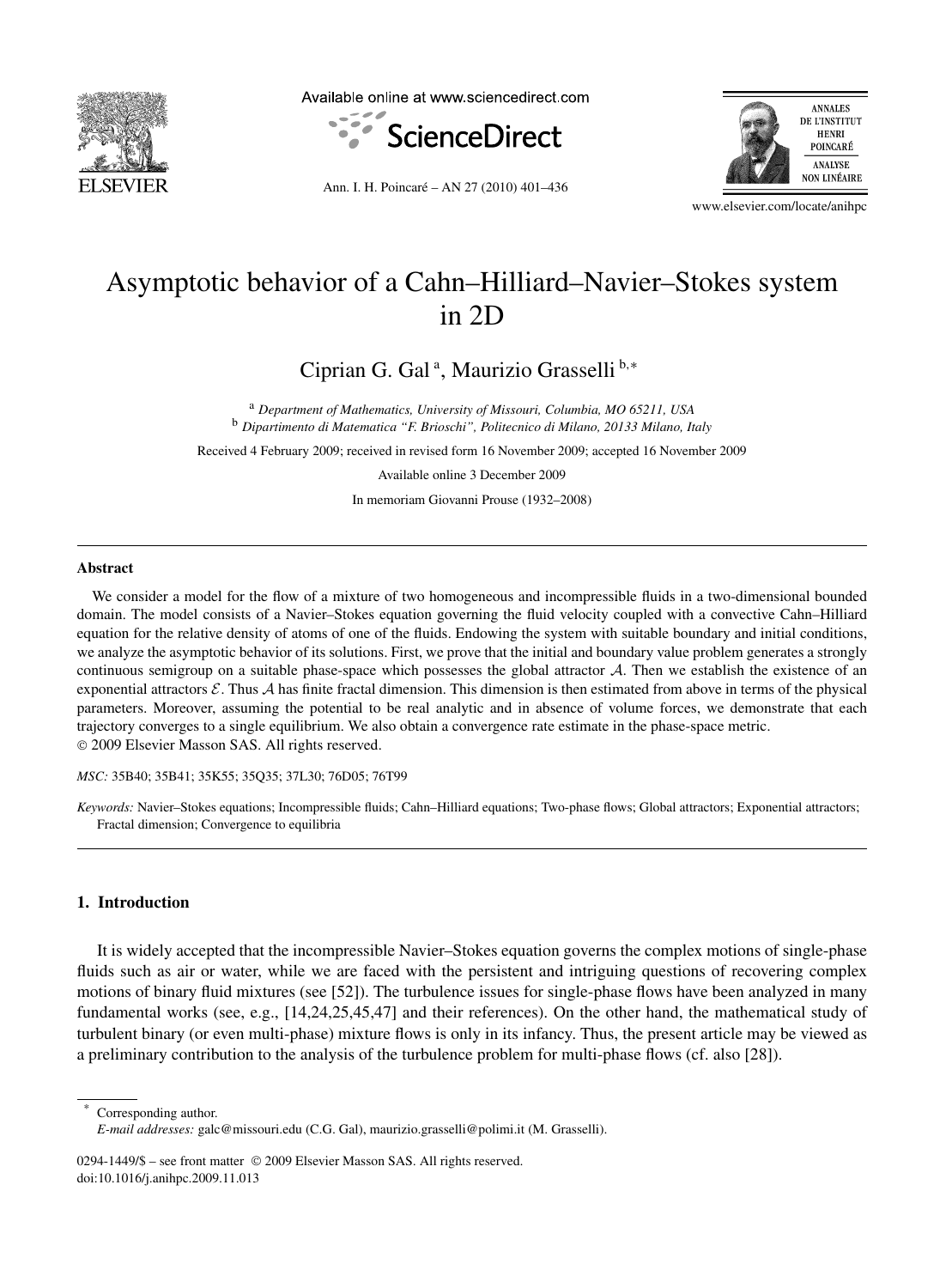The quenching of a system from a disordered phase into an ordered one produces a time-dependent growth process of ordered regions. The evolution of these regions is the subject of phase ordering dynamics, a relevant subject of investigation for a number of physical systems ranging from solid alloys to polymer blends, multi-phase fluids and nematic liquid crystals [5,7,13,40,36,46,49,53]. The first to address the problem were J.W. Cahn and J.E. Hilliard [16] who studied the spinodal decomposition of binary alloys (see also [15]). Similar phenomena occur in the phase separation of binary fluids, that is, fluids composed by either two phases of the same chemical species or phases of different composition. In this case, however, the phenomenology is much more complicated because of the interplay between the phase separation stage and the fluid dynamics.

The mathematical analysis of these phenomena is far from being well understood. For instance, the spinodal decomposition under shear consists of a two-stage evolution of a homogeneous initial mixture: a phase separation stage in which some macroscopic pattern appear, then a shear stage in which these patterns organize themselves into parallel layers (see, e.g., [50] for experimental snapshots). This model has to take into account the chemical interactions between the two phases at the interface, achieved using a Cahn–Hilliard approach, as well as the hydrodynamic properties of the mixture (e.g., in the shear case), for which Navier–Stokes equations with surface tension terms acting at the interface are needed. When the two fluids have the same constant density, the temperature differences are negligible and the diffusive interface between the two phases has a small but non-zero thickness, a well-known model is the so-called "Model H" (cf. [37], see [34] for a rigorous derivation). This is a system of equations where an incompressible Navier–Stokes equation for the (mean) velocity field  $u = (u_1, \ldots, u_N)$ ,  $N = 2, 3$ , is coupled with a convective Cahn–Hilliard equation for the order parameter *φ* which represents the relative concentration of one of the fluids (for the compressible case see [3] and its references). More precisely, the equations read as follows

$$
\partial_t \mathbf{u} + \mathbf{u} \cdot \nabla \mathbf{u} - \nu \Delta \mathbf{u} + \nabla p = \mathcal{K} \mu \nabla \phi + \mathbf{g},\tag{1.1}
$$

$$
\nabla \cdot \mathbf{u} = 0,\tag{1.2}
$$

$$
\partial_t \phi + \boldsymbol{u} \cdot \nabla \phi - \varrho_0 \Delta \mu = 0, \tag{1.3}
$$

$$
\mu = -\varepsilon \Delta \phi + \alpha f(\phi),\tag{1.4}
$$

in  $\Omega \times (0, +\infty)$ , where  $\Omega$  is a bounded domain in  $\mathbb{R}^N$ ,  $N = 2, 3$ , with smooth boundary  $\Gamma$ , *g* is an external timeindependent volume force and we have assumed the density equal to one. We remind that an external nongradient force (e.g., a stirring force) can play a basic role in certain phenomena like coarsening (see [7]). The quantities  $v$ ,  $\varrho_0$  and  $K$  are positive constants that correspond to the kinematic viscosity of fluid, mobility constant and capillarity (stress) coefficient, respectively. Here  $\mu$  is the chemical potential of the binary mixture which is given by the variational derivative of the following free energy functional

$$
\mathcal{F}(\phi) = \int_{\Omega} \left( \frac{\varepsilon}{2} |\nabla \phi|^2 + \alpha F(\phi) \right) dx,
$$

where, e.g.,  $F(r) = \int_0^r f(\zeta) d\zeta$  is a suitable double-well potential. Here  $\varepsilon$  and  $\alpha$  are two positive parameters describing the interactions between the two phases. In particular,  $\varepsilon$  is related to the thickness of the interface separating the two fluids. A typical example of potential  $F$  is of logarithmic type (see [16] and references therein). However, this potential is very often replaced by a polynomial approximation of the type  $F(r) = \gamma_1 r^4 - \gamma_2 r^2$ ,  $\gamma_1$  and  $\gamma_2$  being positive constants. We also note that (1.1) can be replaced by

$$
\partial_t \boldsymbol{u} + \boldsymbol{u} \cdot \nabla \boldsymbol{u} - \nu \Delta \boldsymbol{u} + \nabla \widetilde{\boldsymbol{p}} = -\mathcal{K} \operatorname{div} (\nabla \phi \otimes \nabla \phi) + \boldsymbol{g}
$$

with  $\tilde{p} = p - \kappa (\frac{\varepsilon}{2} |\nabla \phi|^2 + \alpha F(\phi))$  since

$$
\kappa \mu \nabla \phi = \kappa \nabla \left( \frac{\varepsilon}{2} |\nabla \phi|^2 + \alpha F(\phi) \right) - \mathcal{K} \operatorname{div} (\nabla \phi \otimes \nabla \phi).
$$

The stress tensor ∇*φ* ⊗ ∇*φ* is considered the main contribution modelling capillary forces due to surface tension at the interface between the two phases of the fluid.

Regarding possible boundary conditions for these models, we recall two cases considered in the literature: the mixing of two fluids in a driven cavity (see, e.g., [17] and the references therein) and the spinodal decomposition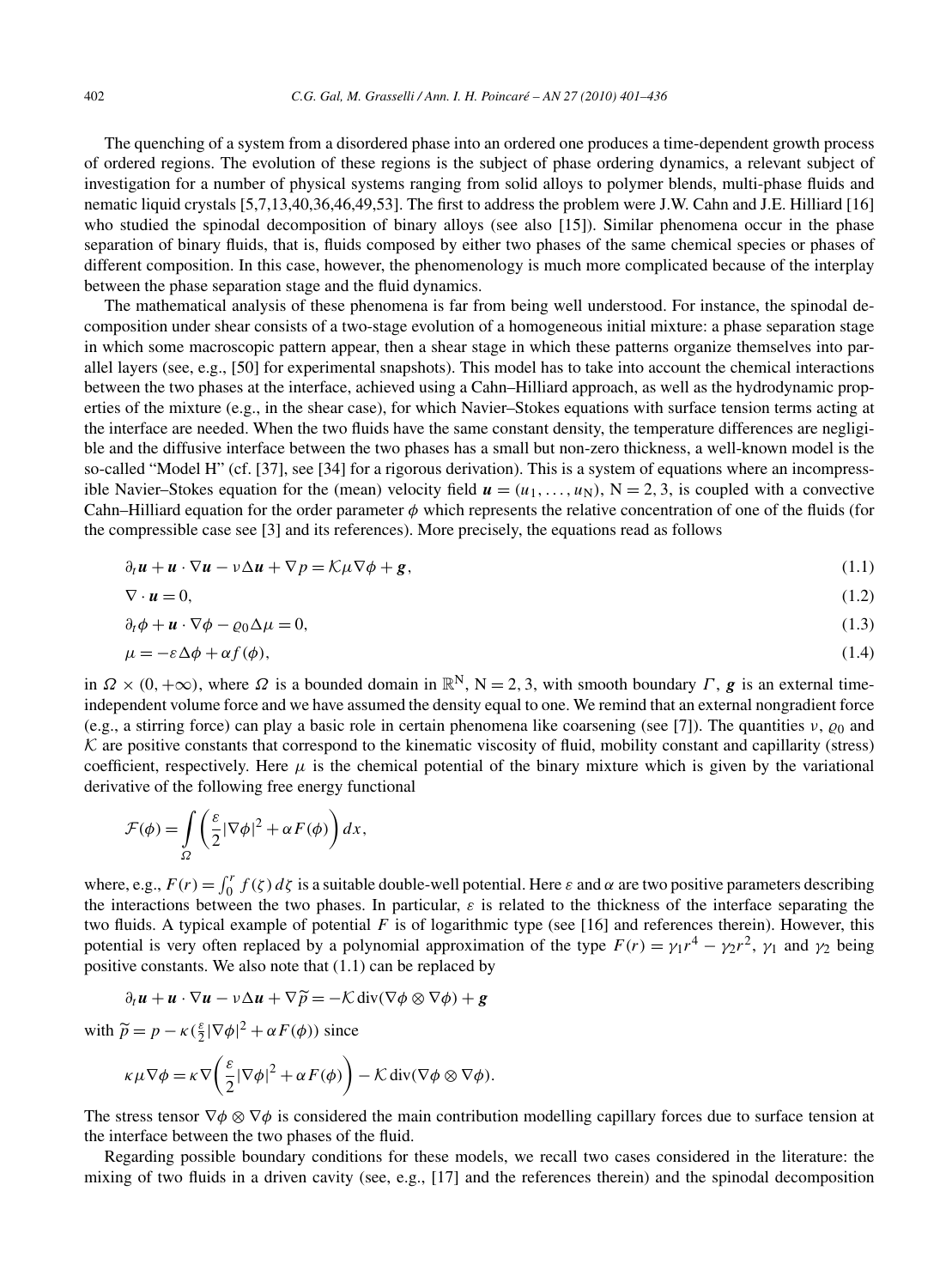under shear in a channel (cf., for instance, [50]; see also [12]). In the first case, the boundary conditions for  $\phi$  in (1.3) are the natural no-flux conditions

$$
\partial_{\mathbf{n}}\phi = \partial_{\mathbf{n}}\Delta\phi = 0,\tag{1.5}
$$

on  $\Gamma \times (0, +\infty)$ , where **n** is the outward normal to *Γ*. These conditions ensure the mass conservation. In fact, it is easy to check that (1.5) implies that

$$
\partial_{\mathbf{n}}\mu=0, \quad \text{on } \Gamma \times (0,+\infty),
$$

which yields the conservation of the following quantity

$$
\langle \phi(t) \rangle = \frac{1}{|\Omega|} \int_{\Omega} \phi(x, t) \, dx,
$$

where  $|\Omega|$  stands for the Lebesgue measure of  $\Omega$ . More precisely, we get from (1.3) that  $\langle \phi(t) \rangle = \langle \phi(0) \rangle$  for all  $t \ge 0$ . Concerning the boundary condition for *u*, we will assume the Dirichlet (no-slip) boundary condition

$$
u = 0, \quad \text{on } \Gamma \times (0, +\infty). \tag{1.6}
$$

Therefore we suppose that there is no relative motion at the fluid-solid interface. On the other hand, in the case of channel under shear, periodicity conditions may be imposed for  $\phi$ ,  $\mu$  and  $\mu$ , in the longitudinal direction. The periodicity conditions are natural because in the physical experiments the shear is obtained by putting the mixture between two rotating cylinders whose diameters are very close (Couette–Taylor flows), curvature effects are usually neglected because of the thickness of the domain (see, e.g., [12]). We could also consider these conditions here, but for the sake of exposition, we will focus our attention to  $(1.5)$ – $(1.6)$  only. However, we remark that all the subsequent results concerning problem (1.1)–(1.4) can also be extended to the mentioned periodic boundary conditions on a rectangular domain  $\Omega$ . Of course, system  $(1.1)$ – $(1.5)$  is also subject to initial conditions, that is,

$$
u_{|t=0} = u_0, \qquad \phi_{|t=0} = \phi_0, \quad \text{in } \Omega. \tag{1.7}
$$

Problems like  $(1.1)$ – $(1.7)$  have recently received lot of attention from the numerical viewpoint (see, e.g., [6,11,23,] 39,42,44,48] and references therein). Well-posedness issues have been analyzed in [9] for a system where the Cahn– Hilliard equation has nonconstant mobility and the Navier–Stokes equation has non-matched viscosity  $v = v(\phi)$ (see [10] for the nonhomogeneous case and [21,43] for non-Newtonian fluids). The concentration dependent mobility forces  $\phi$  to take values within a bounded interval (say,  $[-1, 1]$ ) and also logarithmic-type potentials can be handled (see [9]). In particular, the author has proven the existence and uniqueness of global weak and strong solutions in 2D as well as local asymptotic stability of suitable stationary solutions. The hard case of constant mobility, nonconstant viscosity and singular potentials has been analyzed in [2]. In this noteworthy paper, besides existence and uniqueness results, the regularity of solutions has been carefully examined and convergence to a single equilibrium has been established. The case  $\Omega = \mathbb{R}^2$  with smooth potentials has also been considered and existence, uniqueness and stability of stationary solutions have been investigated [54]. A further interesting qualitative result is contained in [4, Appendix A]. There, the authors take  $K = \varepsilon$  and  $\alpha = \varepsilon^{-1}$ , and identify the limit as  $\varepsilon$  tends to 0 of system  $(1.1)$ – $(1.4)$  endowed with suitable initial and boundary conditions. The resulting limiting system is a combination of the classical Navier–Stokes sharp interface model with a Mullins–Sekerka type problem (see [4] and references therein).

As far as the longtime behavior is concerned, existence of a global attractor for  $(1.1)$ – $(1.4)$  has recently been proven in [1]. Here, we want to carry out a more detailed analysis of the same system endowed with  $(1.5)$ – $(1.7)$ for  $N = 2$ . The goals are similar to the ones of [28], where the 2D Navier–Stokes equation coupled with an Allen– Cahn equation has been examined. Both these systems have been then considered in a unified way in [29], where we have studied the longtime behavior in the 3D case, subject to a time-dependent external nongradient force using the trajectory approach [20]. Moreover, in [30], we have proved the instability of certain stationary solutions for systems (1.1)–(1.4) subject to periodic boundary conditions on elongated domains  $\mathbf{T}_{\alpha_0} = (0, 2\pi/\alpha_0) \times (0, 2\pi)$  or  $T_{\alpha_0\beta_0} = (0, 2\pi/\alpha_0) \times (0, 2\pi) \times (0, 2\pi/\beta_0)$ ,  $\alpha_0$  and  $\beta_0$  being small nondimensional parameters. In this case **g** is a suitable periodic external force (e.g., like the one in the Kolmogorov problem, see [38, Section 5] and its references). As a consequence, a lower bound for the Hausdorff dimension of the global attractor can be deduced. This bound shows that the coupling gives rise to additional instabilities and, thus, to novel and even more complex flow behavior (see [30] for details).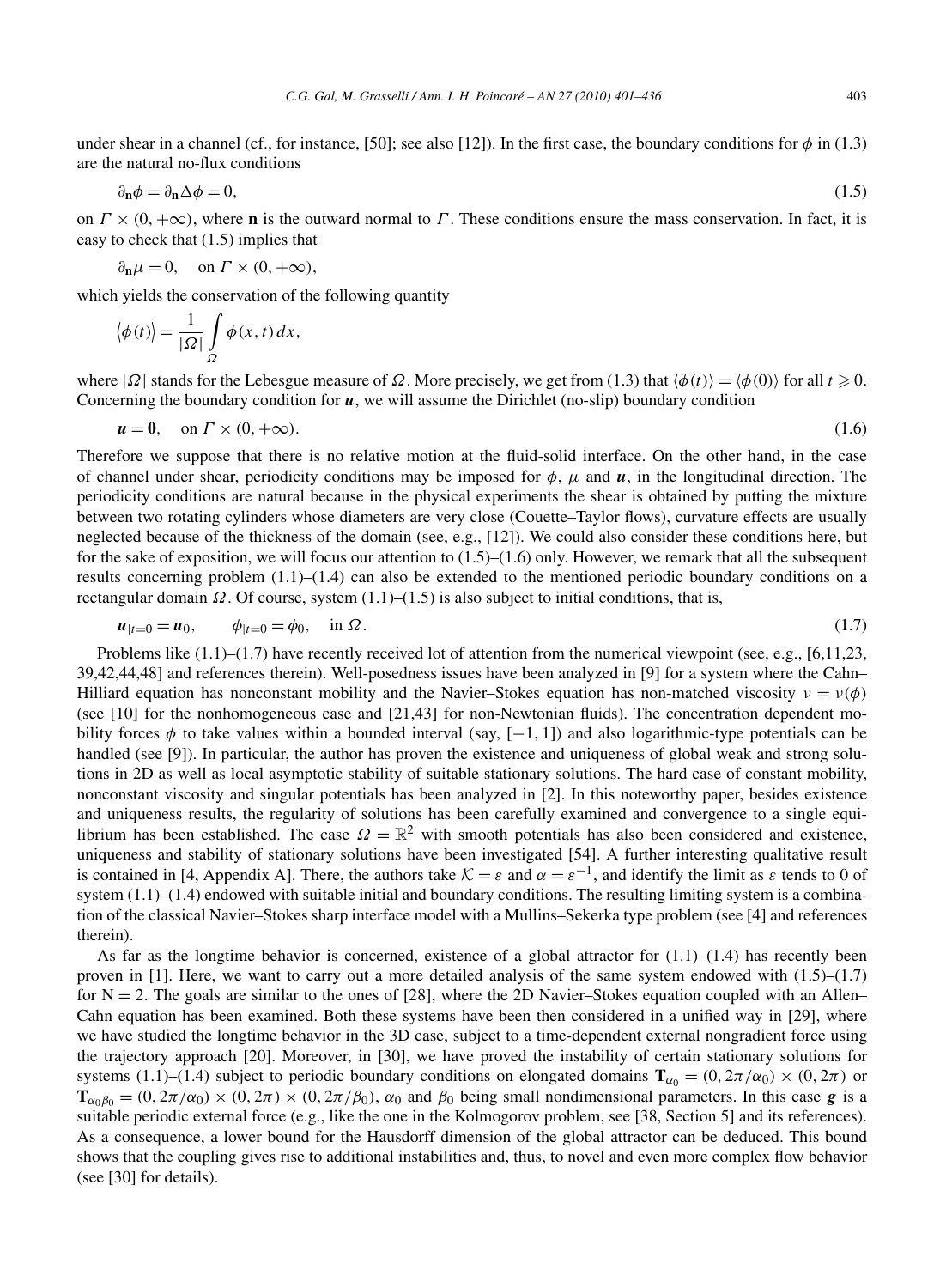The plan of the paper goes as follows. In Section 2 we present and discuss the weak formulation of our problem. In Section 3, we prove that the problem generates a strongly continuous semigroup on a suitable phase-space. Moreover, we show that dynamical system possesses a global attractor and an exponential attractor. Section 4 is devoted to demonstrate an upper bound of the fractal dimension of the global attractor in terms of the most relevant physical parameters  $v, \varepsilon, K$  and  $\alpha$ . Finally, in Section 5, assuming the potential F to be real analytic and no external nongradient forces  $(g = 0)$ , we prove that each trajectory converges to a single equilibrium with respect to the phase-space metric and find a convergence rate estimate.

## **2. Weak formulation**

We begin by setting  $\varrho_0 = 1$  for the sake of simplicity. Then we assume that  $f \in C^2(\mathbb{R})$  and satisfies

$$
\begin{cases}\n\liminf_{|r| \to +\infty} f'(r) > 0, \\
\left|f''(r)\right| \leqslant c_f \left(1 + |r|^{m-1}\right), \quad \forall r \in \mathbb{R},\n\end{cases} \tag{2.1}
$$

where  $c_f$  is some positive constant and  $m \in [1, +\infty)$  is fixed, but otherwise arbitrary. It is immediate that (2.1) entails that

$$
\left|f'(r)\right| \leqslant c_f\left(1+|r|^m\right), \qquad \left|f(r)\right| \leqslant c_f\left(1+|r|^{m+1}\right), \quad \forall r \in \mathbb{R}.\tag{2.2}
$$

Note that the derivative  $f$  of the typical double-well potential  $F$  satisfies (2.1).

Let us describe the functional setup of Eqs.  $(1.1)$ – $(1.4)$ . From now on  $\Omega$  denotes a two-dimensional bounded domain with  $C^2$ -boundary  $\Gamma$ . If  $X$  is real Hilbert space with inner product  $(\cdot, \cdot)_X$ , then we denote the induced norm by  $|\cdot|_X$ , while  $X^*$  will indicate its dual. Moreover, we indicate by X the space  $X \times X$  endowed with the product structure. Let us consider the Hilbert spaces

$$
\mathbb{H} := \overline{\left\{ u \in \mathbb{C}_c^\infty(\Omega) : \operatorname{div} u = 0 \text{ in } \Omega \right\}}^{\mathbb{L}^2}, \qquad \mathbb{V} = \overline{\left\{ u \in \mathbb{C}_c^\infty(\Omega) : \operatorname{div} u = 0 \text{ in } \Omega \right\}}^{\mathbb{H}^1_0}, \tag{2.3}
$$

where  $\mathbb{L}^2(\Omega, dx) = (L^2(\Omega, dx))^2$  and  $\mathbb{H}_0^1(\Omega) = (H_0^1(\Omega))^2$ . The space  $\mathbb H$  is endowed with the scalar product and the norm of  $\mathbb{L}^2(\Omega, dx)$  are denoted by  $(\cdot, \cdot)$  and  $|\cdot|$ , respectively. The space V becomes is Hilbert with respect to the scalar product

$$
((u, v)) = \sum_{i=1}^{2} (\partial_{x_i} u, \partial_{x_i} v), \qquad ||u|| = ((u, u))^{1/2}.
$$

We recall that the norm in  $\mathbb V$  is equivalent to that induced by  $\mathbb H^1_0(\Omega)$ , due to Poincaré's inequality.

Let us indicate by  $A_0$  the self-adjoint positive unbounded operators in  $\mathbb H$  defined by

$$
A_0\mathbf{u} = -\mathbb{P}\Delta\mathbf{u}, \quad \forall \mathbf{u} \in D(A_0) = \mathbb{H}^2(\Omega) \cap \mathbb{V},
$$

where P is the Leray-Helmholtz projector in  $\mathbb{L}^2(\Omega, dx)$  on H. Observe that  $A_0^{-1}$  is a compact linear operator on H and  $|A_0 \cdot|$  is a norm on  $D(A_0)$  that is equivalent to  $\mathbb{H}^2$ -norm.

Then we introduce the linear nonnegative unbounded operator on  $L^2(\Omega)$ 

$$
A_N \phi = -\Delta \phi, \quad \forall \phi \in D(A_N) = \left\{ \phi \in H^2(\Omega) : \partial_{\mathbf{n}} \phi = 0, \text{ on } \Gamma \right\}
$$

and we endow  $D(A_N)$  with the norm  $|A_N \cdot |_{L^2} + |\langle \cdot \rangle|$  which is equivalent to the  $H^2$ -norm. Also, we define the linear positive unbounded operator on the Hilbert space  $L_0^2(\Omega)$  of the  $L^2$ -functions with null mean

$$
B_N \phi = -\Delta \phi, \quad \forall \phi \in D(B_N) = D(A_N) \cap L_0^2(\Omega).
$$

Observe that  $B_N^{-1}$  is a compact linear operator on  $L_0^2(\Omega)$ . More generally, we can define  $B_N^s$  for any  $s \in \mathbb{R}$ , noting that  $|B_N^{s/2} \cdot |_{L^2}$ ,  $s > 0$ , is an equivalent to the canonical  $H^s$ -norm on  $D(B_N^{s/2}) \subseteq H^s(\Omega) \cap L^2_0(\Omega)$ . Note that  $A_N \equiv B_N$ on  $D(B_N)$ . If  $\phi$  is such that  $\phi - \langle \phi \rangle \in D(B_N^{s/2})$  we have that  $|B_N^{s/2}(\phi - \langle \phi \rangle)|_{L^2} + |\langle \phi \rangle|$  is equivalent to the  $H^s$ -norm. Moreover, we set  $H^{-s}(\Omega) := (H^{-s}(\Omega))^*$  whenever  $s < 0$ .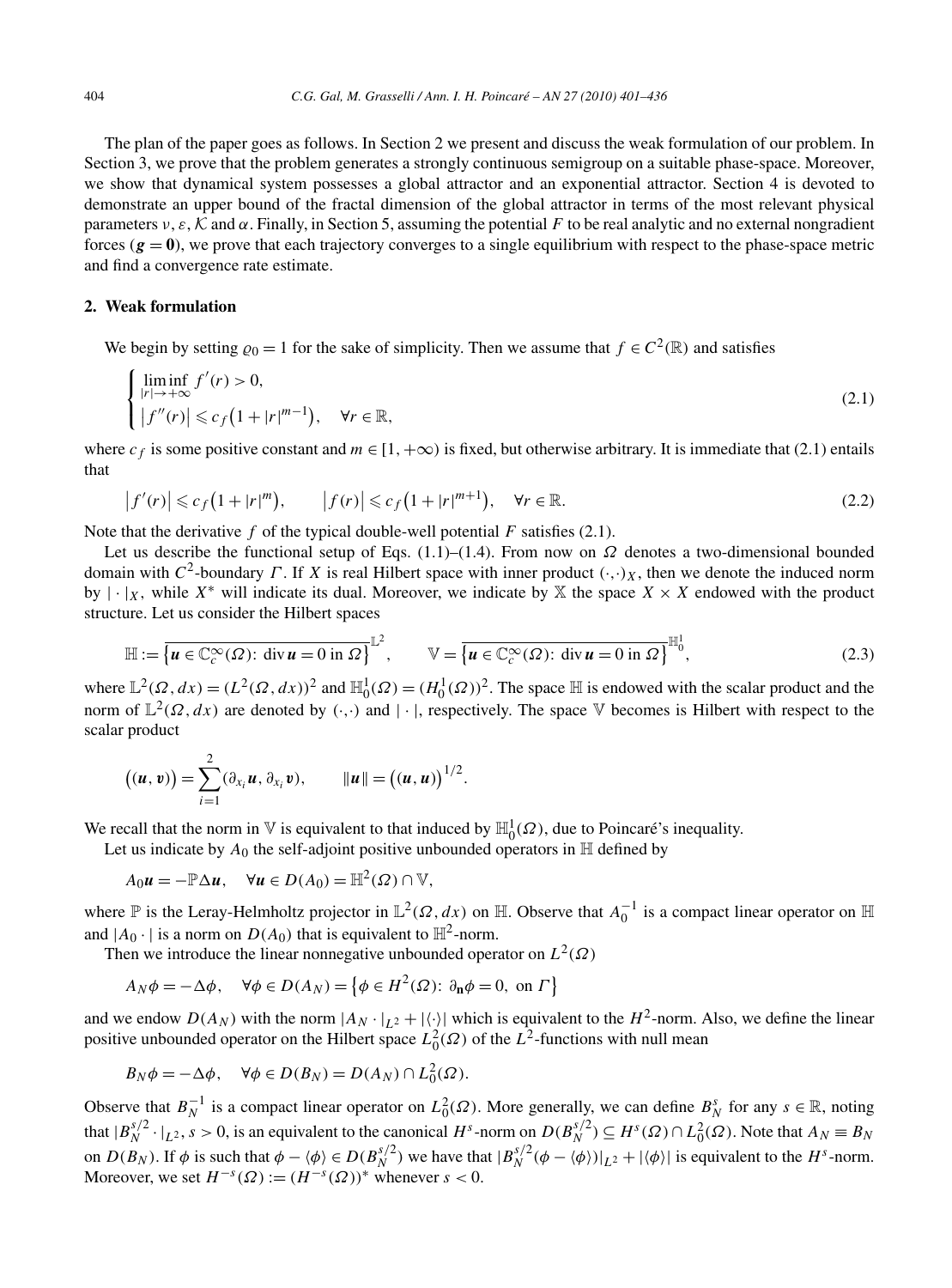In order to define the variational setting for the Navier–Stokes equations, we also need to introduce the bilinear operators  $B_0$ ,  $B_1$  (and their related trilinear forms  $b_0$  and  $b_1$ ) as well as the coupling mapping  $\mathbf{R}_0$  which are defined, respectively, from  $D(A_0) \times D(A_0)$  into  $\mathbb{H}$ ,  $D(A_0) \times D(A_N)$  into  $L^2(\Omega)$  and  $L^2(\Omega) \times (D(A_N) \cap H^3(\Omega))$  into  $\mathbb{H}$ . More precisely, we set

$$
(B_0(u, v), w) = \int_{\Omega} [(u \cdot \nabla) v] \cdot w \, dx =: b_0(u, v, w), \quad \forall u, v, w \in D(A_0),
$$
  

$$
(B_1(u, \phi), \psi)_{L^2} = \int_{\Omega} [(u \cdot \nabla) \phi] \psi \, dx =: b_1(u, \phi, \psi), \quad \forall u \in D(A_0), \forall \phi, \psi \in D(A_N),
$$
  

$$
(\mathbf{R}_0(\xi, \phi), w) = \int_{\Omega} \xi [\nabla \phi \cdot w] \, dx, \quad \forall w \in D(A_0), \forall \phi \in D(A_N) \cap H^3(\Omega), \forall \xi \in L^2(\Omega).
$$

**Remark 2.1.** The operators defined above enjoy continuity properties which depend on the space dimension (cf., e.g., [51, Chap. 9] or [55, Chap. 3]). In addition, note that  $\mathbf{R}_0(\mu, \phi) = \mathbb{P}_{\mu} \nabla \phi$ .

We are now in a position to formulate problem  $(1.1)$ – $(1.7)$  in a weak form. However, due to the mass conservation

$$
\langle \phi(t) \rangle = \langle \phi(0) \rangle =: M_0, \quad \forall t \ge 0,
$$
\n(2.4)

we need to put a constraint, namely, we have to take as phase-space the following

$$
\mathbb{Y}_M=\mathbb{H}\times\big\{\phi\in H^1(\Omega)\colon \big|\langle\phi\rangle\big|\leqslant M\big\},\
$$

where  $M \geq 0$  is fixed. The space  $\mathbb{Y}_M$  is a complete metric space with respect to the metric associated with the norm

$$
\left\| \left( \boldsymbol{u}, \boldsymbol{\phi} \right) \right\|_{\mathbb{Y}_M}^2 := \frac{1}{\mathcal{K}} |\boldsymbol{u}|^2 + \varepsilon \left( |\nabla \boldsymbol{\phi}|^2 + \langle \boldsymbol{\phi} \rangle^2 \right). \tag{2.5}
$$

Then our problem can be formulated as follows.

**Problem P.** For  $g \in V^*$  and any given pair of initial data

$$
(\boldsymbol{u}_0, \phi_0) \in \mathbb{Y}_M,\tag{2.6}
$$

find a pair of functions

$$
(\boldsymbol{u}, \phi) \in C([0, +\infty); \mathbb{Y}_M) \cap L^2_{loc}([0, +\infty); \mathbb{V} \times (D(A_N) \cap H^3(\Omega)))
$$
\n(2.7)

such that

$$
(\partial_t \mathbf{u}, \partial_t \phi) \in L^2_{loc}([0, +\infty); \mathbb{V}^* \times H^{-1}(\Omega)),
$$
\n(2.8)

which fulfills (1.7) and satisfies

$$
\begin{cases} \n\partial_t \mathbf{u} + vA_0 \mathbf{u} + B_0(\mathbf{u}, \mathbf{u}) - \mathcal{K} \mathbf{R}_0(\varepsilon A_N \phi, \phi) = \mathbf{g}, & \text{in } \mathbb{V}^*, \text{ a.e. in } (0, +\infty), \\
\mu = \varepsilon A_N \phi + \alpha f(\phi), & \text{a.e. in } \Omega \times (0, +\infty), \\
\partial_t \phi + A_N \mu + B_1(\mathbf{u}, \phi) = 0, & \text{in } H^{-1}, \text{ a.e. in } (0, +\infty). \n\end{cases} \tag{2.9}
$$

**Remark 2.2.** Note that the chemical potential does no longer appear in the first equation of (2.9). More precisely,  $\mu \nabla \phi$ has been replaced by  $\epsilon A_N \phi \nabla \phi$  (cf. the right-hand side of Eq. (1.1)). This is justified since  $f'(\phi) \nabla \phi$  is the gradient of  $F(\phi)$  and can be incorporated into the pressure gradient. This remarks also holds when the volume force **g** is the gradient of some potential (e.g., gravity). In the sequel, for the sake of convenience, we will also replace  $\mu$  in the last equation of (2.9) with  $\overline{\mu} = \mu - \langle \mu \rangle$ , that is,

$$
\overline{\mu} = \varepsilon A_N \phi + \alpha f(\phi) - \alpha \langle f(\phi) \rangle
$$
, a.e. in  $\Omega \times (0, +\infty)$ .

Obviously, we have  $\langle \overline{\mu}(t) \rangle = 0$  for all  $t > 0$ .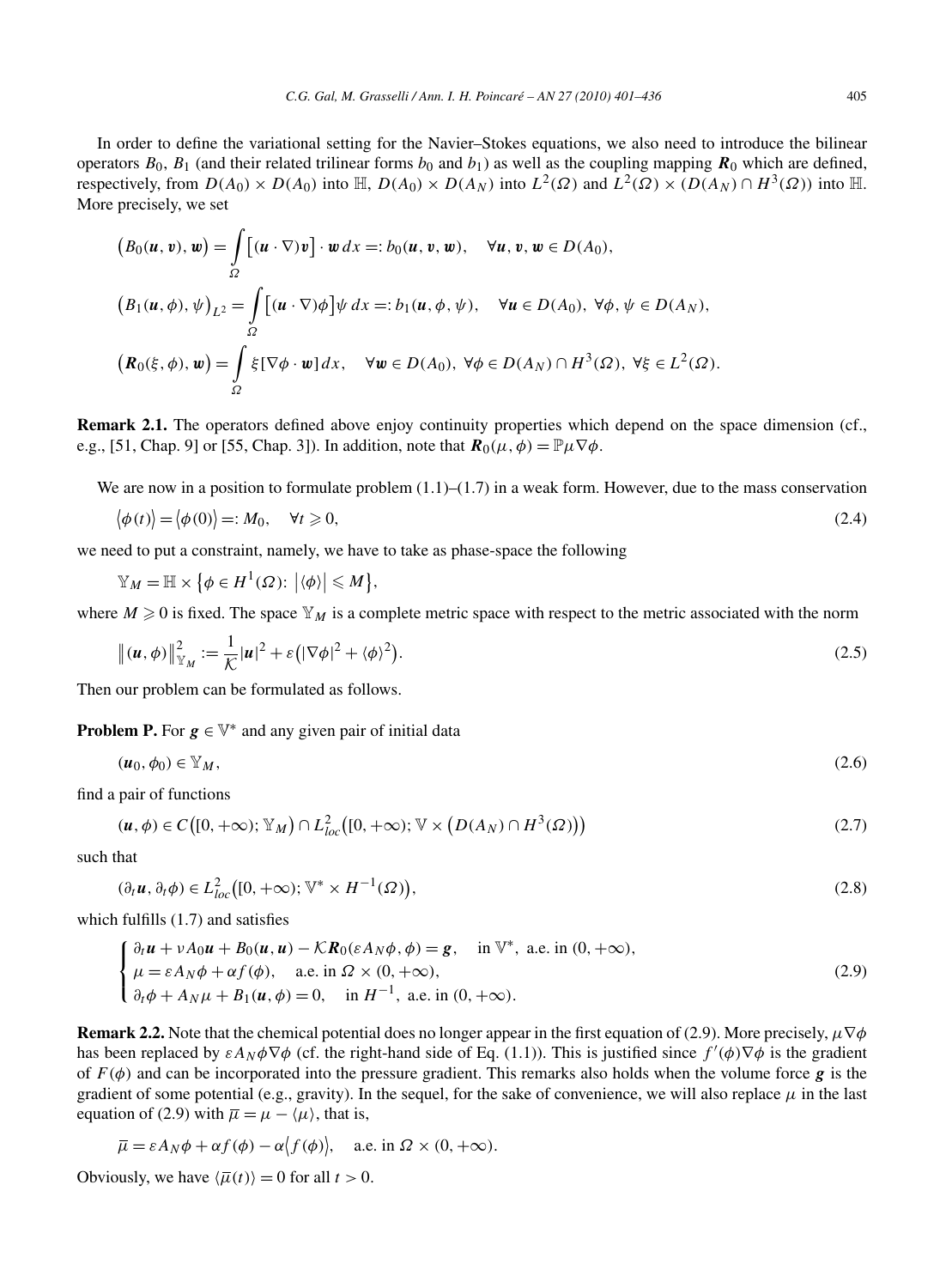We finish this section by pointing out once more that other kind of boundary conditions can be handled with simple modifications of the phase-space. For instance, one can suppose that  $\Omega$  is a rectangular domain and  $\mu$ , its first spatial derivatives, *p* and  $\phi$  are  $\Omega$ -periodic or we can assume that *u* satisfies a free boundary condition (see, e.g., [55, Chap. III, Section 2]). In these cases all the subsequent results for **P** are still valid, provided that *f* satisfies suitable assumptions.

## **3. Global and exponential attractors**

In this section, we first establish some uniform (in time) a priori estimates and prove the existence of a strongly continuous dissipative semigroup. Then, we show some smoothing properties of the solutions which allow us to demonstrate the existence of global and exponential attractors. All the estimates are obtained through formal arguments which can be justified within a suitable Faedo–Galerkin approximation scheme (see, e.g., [9]).

#### *3.1. Uniform estimates on the solutions*

Observe preliminarily that if  $(u, \phi)$  is a smooth solution of **P**, by taking the scalar product in H of Eq. (1.1) with *u*, then integrating over  $\Omega$ , and using Eqs. (1.3)–(1.4), we obtain the energy identity

$$
\frac{d}{dt}\left[\frac{1}{2K}\left|\boldsymbol{u}(t)\right|^2 + \mathcal{F}(\phi(t))\right] - \frac{1}{K}\left(\boldsymbol{u}(t), \boldsymbol{g}\right) + \frac{\nu}{K}\left\|\boldsymbol{u}(t)\right\|^2 + \left|\nabla\mu(t)\right|_{L^2}^2 = 0.
$$
\n(3.1)

It is also worth mentioning that (3.1) is a consequence of the orthogonality properties of the products below, which will be also employed in the sequel, namely,

$$
(B_0(u, v), v) = 0, \quad \forall u, v \in \mathbb{V}, \qquad (B_1(u, \phi), \phi)_{L^2} = 0, \quad \forall u \in \mathbb{V}, \ \forall \phi \in H^1(\Omega). \tag{3.2}
$$

By exploiting (3.1), we prove the following dissipative estimate.

**Proposition 3.1.** Let  $g \in \mathbb{V}^*$  and  $f \in C^2(\mathbb{R})$  satisfy (2.1). If  $(u, \phi)$  is a solution to **P**, then the following estimate *holds*:

$$
\| (u(t), \phi(t)) \|_{\mathbb{Y}_M}^2 + \int_t^{t+1} \left( \frac{v}{\mathcal{K}} \| u(s) \|^2 + |\mu(s)|_{H^1}^2 + |F(\phi(s))|_{L^1} \right) ds + \int_t^{t+1} (\| \partial_t u(s) \|_{\mathbb{V}^*}^2 + |\phi(s)|_{H^3}^2 + |\partial_t \phi(s)|_{H^{-1}}^2) ds \leq \mathcal{Q}(\| (u(0), \phi(0)) \|_{\mathbb{Y}_M}^2) e^{-\rho t} + C_0(v, \varepsilon, \alpha, \mathcal{K}, M, \| g \|_{\mathbb{V}^*}), \quad \forall t \geq 0,
$$
\n(3.3)

*where the monotone non-decreasing function Q and the positive constants ρ and C*<sup>0</sup> *are independent of t and of the initial conditions.*

**Proof.** We now introduce the functions  $\overline{\phi}(t) := \phi(t) - M_0$  and  $\overline{\mu}(t) := \mu(t) - \langle \mu(t) \rangle$  and note that  $\langle \overline{\phi}(t) \rangle = 0$ , due to (2.4). Let us take the scalar product in  $L^2(\Omega)$  of the second equation of (2.9) with  $2\xi \overline{\phi}(t)$ ,  $\xi > 0$ . We obtain

$$
2\xi\big(\overline{\mu}(t),\overline{\phi}(t)\big)_{L^2}=2\xi\varepsilon\big|\nabla\overline{\phi}(t)\big|_{L^2}^2+2\alpha\xi\big(f\big(\phi(t)\big),\overline{\phi}(t)\big)_{L^2},
$$

since  $\langle \overline{\mu}(t) \rangle = 0$ . Then adding together the obtained relationship with (3.1), we get

$$
\frac{d}{dt}E(t) + \kappa E(t) = A_1(t),\tag{3.4}
$$

where  $\kappa \in (0, \xi)$  and

$$
E(t) := \left\| \left( \boldsymbol{u}(t), \overline{\phi}(t) \right) \right\|_{\mathbb{Y}_M}^2 + 2\alpha \big( F(\phi(t)), 1 \big) + c_E.
$$

Here the constant  $c_E = 2\alpha C_F |\Omega| > 0$ , where  $C_F$  is taken large enough in order to ensure that *E* is nonnegative (note that *F* is bounded from below by a constant independent of  $\varepsilon$  and  $\alpha$ ). The function  $\Lambda_1$  is given by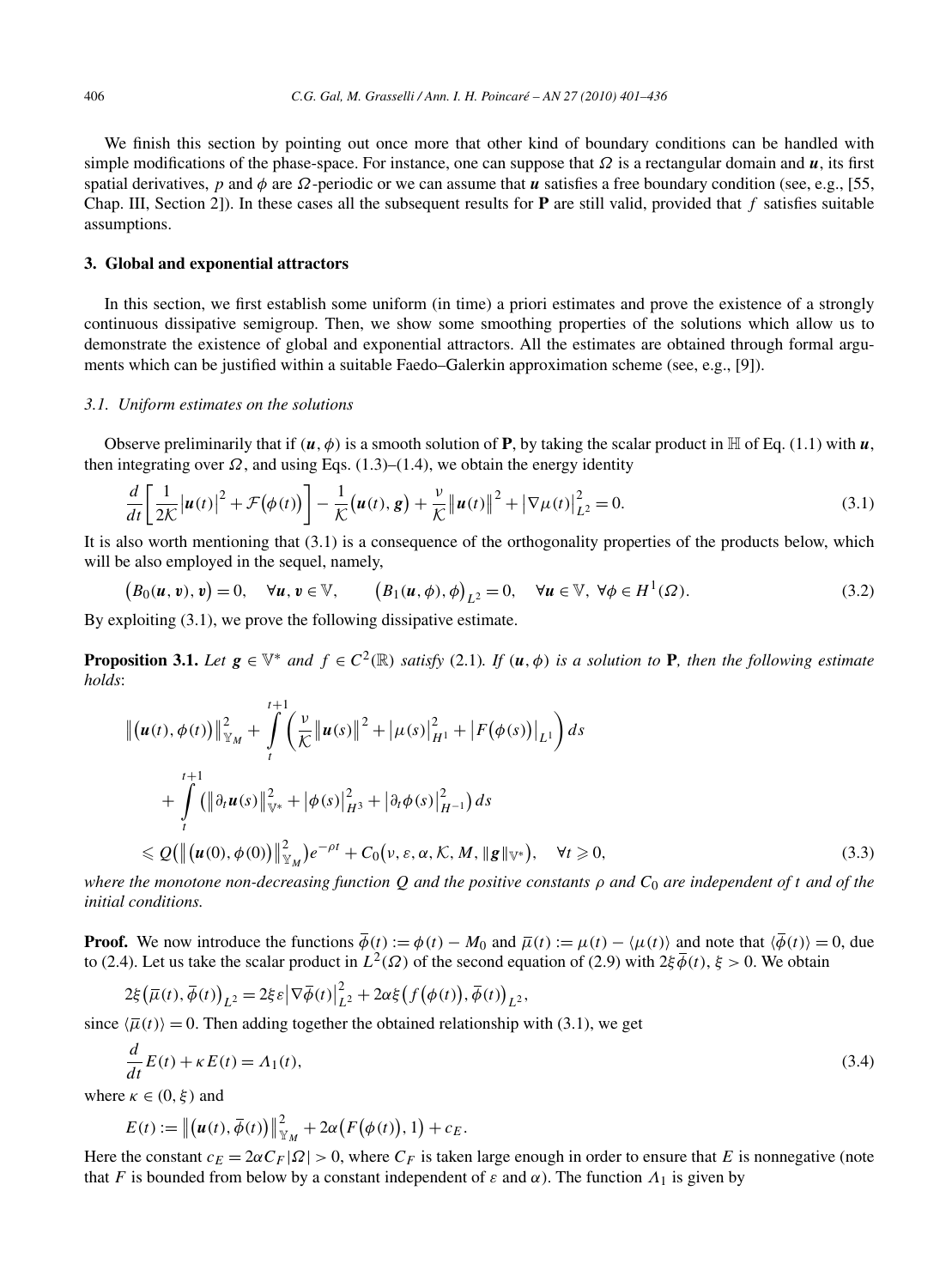$$
\Lambda_1(t) := -2\frac{\nu}{\mathcal{K}} \|\boldsymbol{u}(t)\|^2 + \frac{\kappa}{\mathcal{K}} |\boldsymbol{u}(t)|^2 - 2|\nabla \overline{\mu}(t)|_{L^2}^2 - (2\xi - \kappa)\varepsilon |\nabla \overline{\phi}(t)|^2 + \frac{2}{\mathcal{K}} (\boldsymbol{u}(t), \boldsymbol{g}) + 2\alpha [\kappa (F(\phi(t)) - f(\phi(t))\overline{\phi}(t), 1)_{L^2} - (\xi - \kappa)(f(\phi(t))\overline{\phi}(t), 1)_{L^2}] + 2\xi (\overline{\mu}(t), \overline{\phi}(t))_{L^2} + \kappa c_E.
$$
\n(3.5)

The Hölder, Friedrich and Young inequalities yield

$$
2\xi(\overline{\mu}, \overline{\phi})_{L^2} \leq 2\xi |\overline{\mu}|_{L^2} |\overline{\phi}|_{L^2} \leq 2\xi c_{\Omega}^{1/2} |\Omega|^{1/2} |\nabla \overline{\mu}|_{L^2} |\nabla \overline{\phi}|_{L^2}
$$
  

$$
\leq |\nabla \overline{\mu}|_{L^2}^2 + \xi^2 c_{\Omega} |\Omega| |\nabla \overline{\phi}|_{L^2}^2.
$$

Moreover, owing to the first assumption of (2.1), we have

$$
c_*|f(y)|(1+|y|) \leq 2f(y)(y-M_0) + c_{f,M_0},\tag{3.6}
$$

$$
F(y) - f(y)(y - M_0) \leq c'_f (y - M_0)^2 + c''_{f, M_0},
$$
\n(3.7)

for any  $y \in \mathbb{R}$ . Here  $c_{f,M_0}$ ,  $c_*, c'_f$  and  $c''_{f,M_0}$  are positive, sufficiently large constants that depend on  $f$  and  $M_0$  only. From  $(3.5)$ – $(3.7)$  and Poincaré's inequality (cf. [55,  $(3.17)$ , p. 461]), it follows that

$$
\Lambda_1(t) \leqslant -\frac{1}{\mathcal{K}} \big( v - \kappa c_{\Omega} |\Omega| \big) \big\| u(t) \big\|^2 - \big| \nabla \overline{\mu}(t) \big\|_{L^2}^2 - \big[ \xi \big( 2 - \xi c_{\Omega} |\Omega| \varepsilon^{-1} \big) - \kappa \big( 1 + 2 \alpha \varepsilon^{-1} c_{\Omega} c_f' |\Omega| \big) \big] \varepsilon \big| \nabla \overline{\phi}(t) \big|^2
$$
  
 
$$
- c_* \alpha(\xi - \kappa) \big( \big| f \big( \phi(t) \big) \big|, 1 + \big| \phi(t) \big| \big) + \frac{1}{\nu \mathcal{K}} \|\mathbf{g}\|_{\mathbb{V}^*}^2 + c_1,
$$

where  $c_{\Omega}$  depends on the shape of  $\Omega$ , but not on its size and  $c_1 > 0$  depends on  $\kappa$ ,  $c_f$ ,  $M_0$  and  $c''_f$  at most. Furthermore, performing a more careful computation of *c*1, we get

$$
c_1 = 2\kappa \alpha C_F |\Omega| + 2\alpha \kappa c''_{f,M_0} |\Omega| + c_{f,M_0} \alpha(\xi - \kappa) |\Omega|.
$$

From now on, *ci* stands for a positive constant which is independent on the initial data and on time.

Observe that it is possible to adjust  $\xi = \varepsilon/(c_{\Omega}|\Omega|)$  and  $\kappa \in (0,\xi)$  by letting

$$
\kappa = \min\{\nu/(2c_{\Omega}|\Omega|), \varepsilon/(2c_{\Omega}|\Omega|), \xi/(1+2\alpha\varepsilon^{-1}c_{\Omega}c'_f|\Omega|)\},\
$$

in order to have

 $\begin{array}{c} \hline \end{array}$ 

$$
\frac{d}{dt}E(t) + \kappa E(t) + \kappa_1 \left(\frac{\nu}{\mathcal{K}} \|\boldsymbol{u}(t)\|^2 + \varepsilon |\nabla \overline{\phi}(t)|^2\right) + |\nabla \overline{\mu}(t)|_{L^2}^2 + \kappa_2 (|f(\phi(t))|, 1 + |\phi(t)|)_{L^2}
$$
\n
$$
\leq \frac{1}{\nu \mathcal{K}} \|\boldsymbol{g}\|_{\mathbb{V}^*}^2 + c_1.
$$

Then, applying a suitable version of the Gronwall inequality (see, e.g., [32, Lemma 2.5]), we deduce that

$$
E(t) + \int_{t}^{t+1} \left[ \kappa_{1} \left( \frac{\nu}{\mathcal{K}} \left\| u(s) \right\|^{2} + \varepsilon \left| \nabla \overline{\phi}(s) \right|^{2} \right) + \left| \nabla \mu(s) \right|_{L^{2}}^{2} \right] ds + \kappa_{2} \int_{t}^{t+1} (|f(\phi(s))|, 1 + |\phi(s)|)_{L^{2}} ds
$$
  

$$
\leq 2E(0)e^{-\kappa t} + 2\kappa^{-1} \left( \frac{1}{\nu \mathcal{K}} \| \mathbf{g} \|_{\mathbb{V}^{*}}^{2} + c_{1} \right), \quad \forall t \geq 0.
$$
 (3.8)

On the other hand, one can check that there exists a monotone non-decreasing function *Q*, independent of *t* and on the initial data, such that

$$
\left\| \left( \boldsymbol{u}(t), \phi(t) \right) \right\|_{\mathbb{Y}_M}^2 - \varepsilon \langle \phi(t) \rangle^2 \leqslant E(t) \leqslant Q\left( \left\| \left( \boldsymbol{u}(t), \phi(t) \right) \right\|_{\mathbb{Y}_M}^2 \right).
$$
\n(3.9)

Taking (3.9) into account and observing that assumption (2.1) also implies that

$$
|F(y)| - c_{M_0} \leq |f(y)| (1 + |y|),
$$

for some positive constant  $c_{M_0}$  and all  $y \in \mathbb{R}$ , we obtain the following estimate: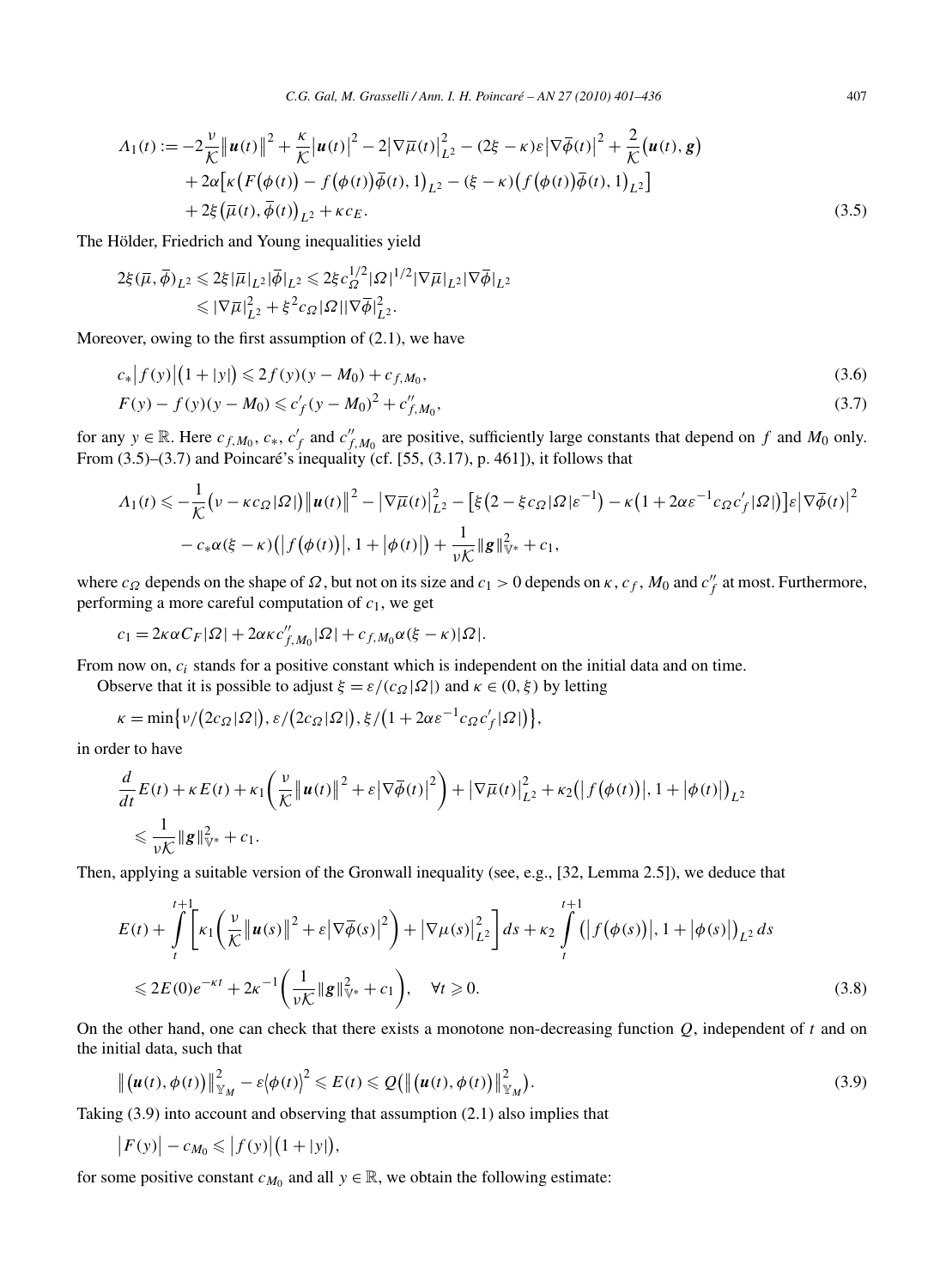$$
\| (u(t), \phi(t)) \|_{\mathbb{Y}_M}^2 + \int_t^{t+1} \left( \frac{v}{\mathcal{K}} \| u(s) \|^2 + |\nabla \mu(s) |_{L^2}^2 \right) ds + \int_t^{t+1} \left( \varepsilon |\nabla \phi(s) |^2 + |F(\phi(s)) |_{L^1} \right) ds
$$
  
\$\leqslant \mathcal{Q} \big( \| (u(t), \phi(t)) \|\_{\mathbb{Y}\_M}^2 \big) e^{-\kappa t} + c\_2, \tag{3.10}

where  $c_2 = 2\kappa^{-1}(v^{-1}K^{-1}||g||_{V^*}^2 + c_1) + c_{M_0} + \varepsilon(M_0)^2$ . It is left to prove the estimate for the remaining terms in (3.3). We proceed as follows. First, take the average over *Ω* of the second equation of (2.9) and notice that, due to (1.5) and assumption (2.1), we have

$$
\langle \mu(t) \rangle^2 = \alpha^2 \langle f(\phi(t)) \rangle^2 \leq \alpha^2 c_f \left( 1 + |\phi(t)|_{L^{2m+2}}^{2m+2} \right)
$$
  
 
$$
\leq \alpha^2 c_{f,m} \left[ 1 + \varepsilon^{-m-1} \left( \varepsilon \left| \nabla \phi(t) \right|_{L^2}^2 + \varepsilon \left| \phi(t) \right|^2 \right)^{m+1} \right].
$$

Here we have used the injection  $H^1(\Omega) \hookrightarrow L^{2m+2}(\Omega)$ ,  $m \in [1, +\infty)$ . Thus, we deduce from (3.10) the required estimate for the average of  $\mu$  over  $\Omega$ , that is,

$$
\int\limits_t^{t+1} \langle \mu(s) \rangle^2 ds \leqslant Q\big(\big\| \big(\boldsymbol{u}(t), \phi(t)\big) \big\|_{\mathbb{Y}_M}^2\big) e^{-(m+1)\kappa t} + c_3, \quad \forall t \geqslant 0,
$$

where  $c_3 = \alpha^2 c_{f,m} [1 + c_2^m \varepsilon^{-(m+1)}]$ . Hence the above inequality together with the estimate for  $|\nabla \mu|_{L^2}$  from (3.10), yields

$$
\int_{t}^{t+1} |\mu(s)|_{H^{1}}^{2} ds \leq \mathcal{Q}(\left\| (u(t), \phi(t)) \right\|_{\mathbb{Y}_{M}}^{2}) e^{-\rho t} + c_{4}, \quad \forall t \geq 0,
$$
\n(3.11)

for some positive constant  $\rho$  that depends only on  $\kappa$  and  $m$ , and where  $c_4 = c_2 + c_3$ . Furthermore, we observe that, from (3.10)–(3.11) and the injection  $H^1(\Omega) \hookrightarrow L^{\beta}(\Omega)$ ,  $\beta \in [1, +\infty)$ , it follows that

$$
\int_{t}^{t+1} |A_{N}\phi(s)|^{2}_{L^{2}} ds \leq \varepsilon^{-2} \int_{t}^{t+1} (|\mu(s)|^{2}_{L^{2}} + \alpha^{2}|f(\phi(s))|^{2}_{L^{2}}) ds
$$
  

$$
\leq \varepsilon^{-2} (Q(||(\mu(t), \phi(t))|^{2}_{\mathbb{Y}_{M}})e^{-\rho t} + c_{6}),
$$

for all  $t \geqslant 0$ . Also, using a well-known regularity result, we obtain

$$
\int_{t}^{t+1} |\phi(s)|_{H^{3}}^{2} ds \leq Q(\|(\boldsymbol{u}(t), \phi(t))\|_{\mathbb{Y}_{M}}^{2}) e^{-\rho t} + c_{7}, \quad \forall t \geq 0.
$$
\n(3.12)

In order to deduce an a priori bound on  $\partial_t \phi$  in  $L^2([t, t + 1]; H^{-1}(\Omega))$ , we use the last two equations of (2.9). From (3.8), (3.11), and the fact that  $\langle \partial_t \phi(t) \rangle = 0$  for all  $t \ge 0$ , we have that

$$
\int_{t}^{t+1} |\partial_{t} \phi(s)|_{H^{-1}}^{2} ds \leq \int_{t}^{t+1} (|A_{N} \mu(s)|_{H^{-1}}^{2} + |B_{1} (u(s), \phi(s))|_{H^{-1}}^{2}) ds
$$
\n
$$
\leq \int_{t}^{t+1} (|\mu(s)|_{H^{1}}^{2} + c_{\Omega} ||u(s)||^{2} |\phi(s)|_{H^{1}}^{2}) ds
$$
\n
$$
\leq \mathcal{Q}(\| (u(t), \phi(t)) \|_{\mathbb{Y}_{M}}^{2}) e^{-\rho t} + c_{8}, \quad \forall t \geq 0.
$$
\n(3.13)

To get a uniform bound on  $\partial_t \mathbf{u}$  in  $L^2([t, t+1]; \mathbb{V}^*)$ , it is enough to observe that

$$
\|B_0(u,u)\|_{\mathbb{V}^*}^2\leqslant c_{\Omega}|u|^2\|u\|_{\mathbb{V}}^2,\quad \forall u\in\mathbb{V},
$$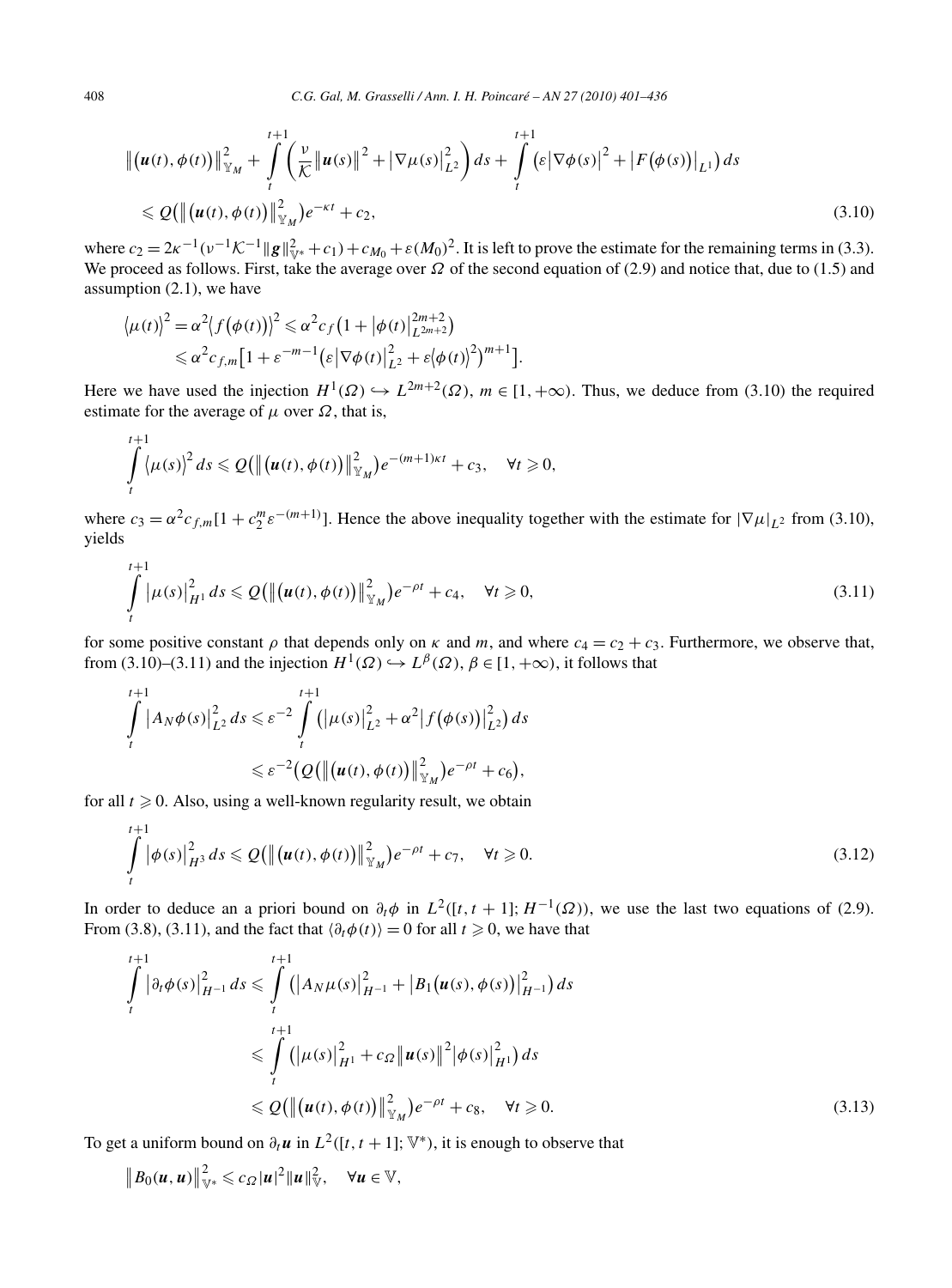and  $vA_0u \in L^2([t, t+1]; \mathbb{V}^*)$ . Besides, the following inequality holds (cf., e.g., [55]):

$$
\left| \left( \mathbf{R}_{0}(\varepsilon A_{N} \phi, \phi), \mathbf{v} \right) \right| = \left| b_{1}(\mathbf{v}, \phi, \varepsilon A_{N} \phi) \right| \leqslant c_{9} \|\mathbf{v}\| \|\phi\|_{H^{1}} |A_{N} \phi|_{L^{2}}^{1/2} |\phi|_{H^{3}}^{1/2},
$$

for all  $v \in V$  and  $\phi \in D(A_N) \cap H^3(\Omega)$ . Therefore, we have

$$
\|\mathbf{R}_{0}(\varepsilon A_{N}\phi,\phi)\|_{\mathbb{V}^{*}}^{2} \leqslant c_{10}|\phi|_{H^{1}}^{2}|A_{N}\phi|_{L^{2}}|\phi|_{H^{3}}.
$$
\n(3.14)

Hence, if  $(\mathbf{u}, \phi)$  satisfies (3.10) and (3.12), then  $\mathbf{R}_0(\varepsilon A_N \phi, \phi) \in L^2([t, t + 1]; \mathbb{V}^*)$ . Finally, from estimates (3.10) and (3.12)–(3.14), the integral control of  $\partial_t \mathbf{u}$  in (3.3) is deduced by comparison from the first equation of (2.9). Summing up, we have completed the proof of  $(3.3)$ .  $\Box$ 

As a consequence, we also prove some bounds which will be useful to estimate the dimension of the global attractor in Section 4.

**Proposition 3.2.** *Let the assumptions of Proposition* 3.1 *hold. Then we have*

$$
\limsup_{t \to +\infty} \frac{1}{t} \int_{0}^{t} \|\boldsymbol{u}(s)\|^{2} ds \leq \frac{\|\boldsymbol{g}\|_{\mathbb{V}^{*}}^{2}}{\nu^{2}}, \qquad \limsup_{t \to +\infty} \frac{1}{t} \int_{0}^{t} |\mu(s)|_{H^{1}}^{2} ds \leq \delta_{2}, \tag{3.15}
$$

$$
\limsup_{t \to +\infty} \left[ \frac{1}{\mathcal{K}} \left| \boldsymbol{u}(t) \right|^2 + \varepsilon \left( \left| \nabla \phi(t) \right|_{L^2}^2 + \left\langle \phi(t) \right\rangle^2 \right) \right] \leq \delta_1,
$$
\n(3.16)

*where*

$$
\delta_1 := \frac{2}{\nu K \kappa_1} \|g\|_{\mathbb{V}^*}^2 + \frac{2c_1(M)}{\kappa_1} + \varepsilon M^2,
$$
  

$$
\delta_2 := (2\nu K)^{-1} \|g\|_{\mathbb{V}^*}^2 + \alpha^2 c_f (1 + \varepsilon^{-(m+1)} \delta_1^{m+1}),
$$

*with*

$$
\kappa_1 = \min\left\{\nu/(2c_{\Omega}|\Omega|), \xi_1/2, \xi_1/(1+2c_f'\alpha\varepsilon^{-1}c_{\Omega}|\Omega|)\right\}, \quad \xi_1 = \varepsilon/(c_{\Omega}|\Omega|)
$$

*and*  $c_1 = c_1(M)$  *as in the proof of Proposition* 3.1*. In addition, we have* 

$$
\limsup_{t \to +\infty} \frac{1}{t} \int_{0}^{t} (|A_N \phi(s)|^2_{L^2} + |\phi(s)|^2) ds \leq \delta_3,
$$
\n(3.17)

*where*

$$
\delta_3 := \varepsilon^{-2} \delta_2 + \alpha^2 \varepsilon^{-2} c_f + \alpha^2 c''_f \varepsilon^{-(m+3)} \delta_1^{m+1} + M^2.
$$

**Proof.** Integrating relation (3.1) over *(*0*,t)* and employing the standard Hölder and Young inequalities, we get the energy inequality

$$
\frac{1}{\mathcal{K}}\big|\boldsymbol{u}(t)\big|^2+2\mathcal{F}\big(\phi(t)\big)+\int\limits_0^t\bigg(\frac{\nu}{\mathcal{K}}\big\|\boldsymbol{u}(s)\big\|^2+2\big|\nabla\mu(s)\big|^2_{L^2}\bigg)ds\leqslant \frac{1}{\mathcal{K}}\big|\boldsymbol{u}(0)\big|^2+2\mathcal{F}\big(\phi(0)\big)+\frac{\|\boldsymbol{g}\|_{\mathbb{V}^*}^2}{\nu\mathcal{K}}t,\quad \forall t\geqslant 0,
$$

from which we deduce (3.16) and the first part of estimate (3.15). Moreover, we have

$$
\limsup_{t \to +\infty} \frac{1}{t} \int_{0}^{t} |\nabla \mu(s)|_{L^{2}}^{2} ds \leq \frac{\|g\|_{\mathbb{V}^{*}}^{2}}{2\nu\mathcal{K}}.
$$
\n(3.18)

Using assumption  $(2.1)$  on the nonlinearity  $f$ , we readily see that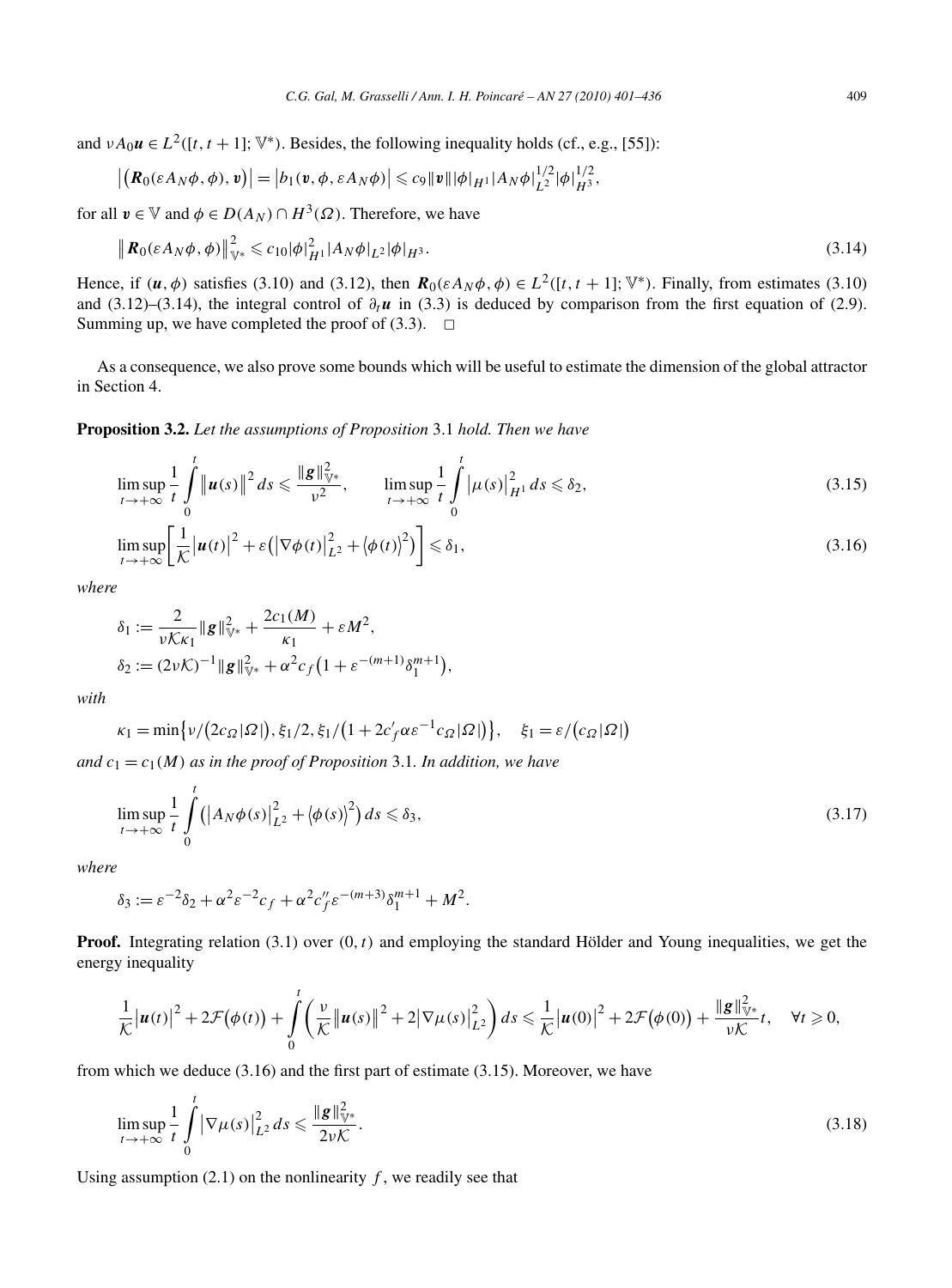$$
\int_{0}^{t} \langle \mu(s) \rangle^{2} ds = \alpha^{2} \int_{0}^{t} \langle f(\phi(s)) \rangle^{2} ds
$$
\n
$$
\leq \alpha^{2} c_{f} \left( t + \varepsilon^{-(m+1)} \int_{0}^{t} (\varepsilon |\nabla \phi(s)|_{L^{2}}^{2} + \varepsilon \langle \phi(s) \rangle^{2})^{m+1} ds \right).
$$

Dividing both sides of the above inequality by *t* and employing estimate (3.16), the second part of estimate (3.15) is a straightforward consequence of (3.18).

Analogously, using the second equation of (2.9), we deduce

$$
\int_{0}^{t} |A_{N}\phi(s)|^{2}_{L^{2}} ds \leq \varepsilon^{-2} \int_{0}^{t} |\mu(s)|^{2}_{L^{2}} ds + \alpha^{2} \varepsilon^{-2} c_{f} \int_{0}^{t} (1 + |\phi(s)|^{2m+2}_{L^{2m+2}}) ds
$$
\n
$$
\leq \varepsilon^{-2} \int_{0}^{t} |\mu(s)|^{2}_{L^{2}} ds + \alpha^{2} \varepsilon^{-2} c_{f} t + \alpha^{2} \varepsilon^{-2} c_{f}'' \varepsilon^{-(m+1)} \int_{0}^{t} (\varepsilon |\nabla \phi(s)|^{2}_{L^{2}} + \varepsilon |\phi(s)|^{2})^{m+1} ds,
$$

for some positive constant  $c''_f$  depending on  $c_f$ . Here we have also used the fact that  $H^1(\Omega) \hookrightarrow L^{2m+2}(\Omega)$ , for any arbitrary *m*. Dividing both sides of the above inequality by *t* and employing estimates (3.15)–(3.16) once again and the Hölder inequality, we infer  $(3.17)$ .  $\Box$ 

Proposition 3.1 is the basic ingredient to establish the existence of a solution to **P** by means of a Faedo–Galerkin approach (see, e.g., [9]). Instead, uniqueness of weak solutions and their time continuity are consequences of the following lemma.

**Lemma 3.3.** Let the assumptions of Proposition 3.1 hold. Let  $(u_i, \phi_i)$  be the solution corresponding to the initial data  $(\mathbf{u}_i(0), \phi_i(0)) \in \mathbb{Y}_M$ ,  $i = 1, 2$ . Then, for any  $t \geq 0$ , the following estimate holds:

$$
\begin{aligned} & \left\| \left( (\boldsymbol{u}_1 - \boldsymbol{u}_2)(t), (\phi_1 - \phi_2)(t) \right) \right\|_{\mathbb{Y}_M}^2 + \int_0^t \left[ \nu \left\| (\boldsymbol{u}_1 - \boldsymbol{u}_1)(s) \right\|^2 + \varepsilon^2 \left| (\phi_1 - \phi_2)(s) \right|_{H^2}^2 \right] ds \\ & \leqslant C e^{Lt} \left\| \left( (\boldsymbol{u}_1 - \boldsymbol{u}_2)(0), (\phi_1 - \phi_2)(0) \right) \right\|_{\mathbb{Y}_M}^2, \end{aligned} \tag{3.19}
$$

*where C* and *L* are positive constants depending only on the norms of the initial data in  $\mathbb{Y}_M$ , on  $\Omega$  and on the *parameters of the problem, but are both independent of time.*

**Proof.** Let us first set  $\psi := \phi_1 - \phi_2$ ,  $\mathbf{w} := \mathbf{u}_1 - \mathbf{u}_2$ . Also, let us introduce the function  $\overline{\mu} := \widetilde{\mu} - \langle \widetilde{\mu} \rangle$ , where

$$
\widetilde{\mu}(t) = \varepsilon A_N \psi(t) - \alpha \big[ f(\phi_2(t)) - f(\phi_1(t)) \big]
$$

and note that  $\langle \overline{\mu}(t) \rangle = 0$  and  $\langle \partial_t \psi(t) \rangle = 0$ , due (2.4). We also have

$$
\langle \psi(t) \rangle = \langle \phi_1(0) \rangle - \langle \phi_2(0) \rangle =: M_{1,2}.
$$

However, in general  $\langle \phi_1(0) \rangle \neq \langle \phi_2(0) \rangle$ . To this end, we introduce a new function  $\overline{\psi}(t) = \psi(t) - M_{1,2}$  so that  $\langle \overline{\psi}(t) \rangle = 0$ , by definition. Then we easily realize that  $(\mathbf{w}, \overline{\psi})$  solves the system

$$
\begin{cases} \n\frac{\partial_t \mathbf{w} + \nu A_0 \mathbf{w} = B_0(\mathbf{u}_2, \mathbf{u}_2) - B_0(\mathbf{u}_1, \mathbf{u}_1) - \mathcal{K} \mathbf{R}_0(\varepsilon A_N \phi_2, \phi_2) + \mathcal{K} \mathbf{R}_0(\varepsilon A_N \phi_1, \phi_1), \\ \n\overline{\mu} = \varepsilon A_N \overline{\psi} - \alpha \big[ f(\phi_2) - f(\phi_1) \big] - \langle \widetilde{\mu} \rangle, \\ \n\partial_t \psi + A_N \overline{\mu} = B_1(\mathbf{u}_2, \phi_2) - B_1(\mathbf{u}_1, \phi_1), \n\end{cases}
$$

which we rewrite, using the properties of the bilinear forms  $B_0$ ,  $B_1$  and  $\mathbf{R}_0$ , as

$$
\begin{cases}\n\partial_t \mathbf{w} + vA_0 \mathbf{w} = -(B_0(\mathbf{w}, \mathbf{u}_1) + B_0(\mathbf{u}_2, \mathbf{w})) + \mathcal{K}(\mathbf{R}_0(\varepsilon A_N \phi_2, \overline{\psi}) - \mathbf{R}_0(\varepsilon A_N \overline{\psi}, \phi_1)), \\
\overline{\mu} = \varepsilon A_N \overline{\psi} - \alpha \big[ f(\phi_2) - f(\phi_1) \big] - \langle \widetilde{\mu} \rangle, \\
\partial_t \overline{\psi} + A_N \overline{\mu} = -(B_1(\mathbf{w}, \phi_1) + B_1(\mathbf{u}_2, \overline{\psi})).\n\end{cases} (3.20)
$$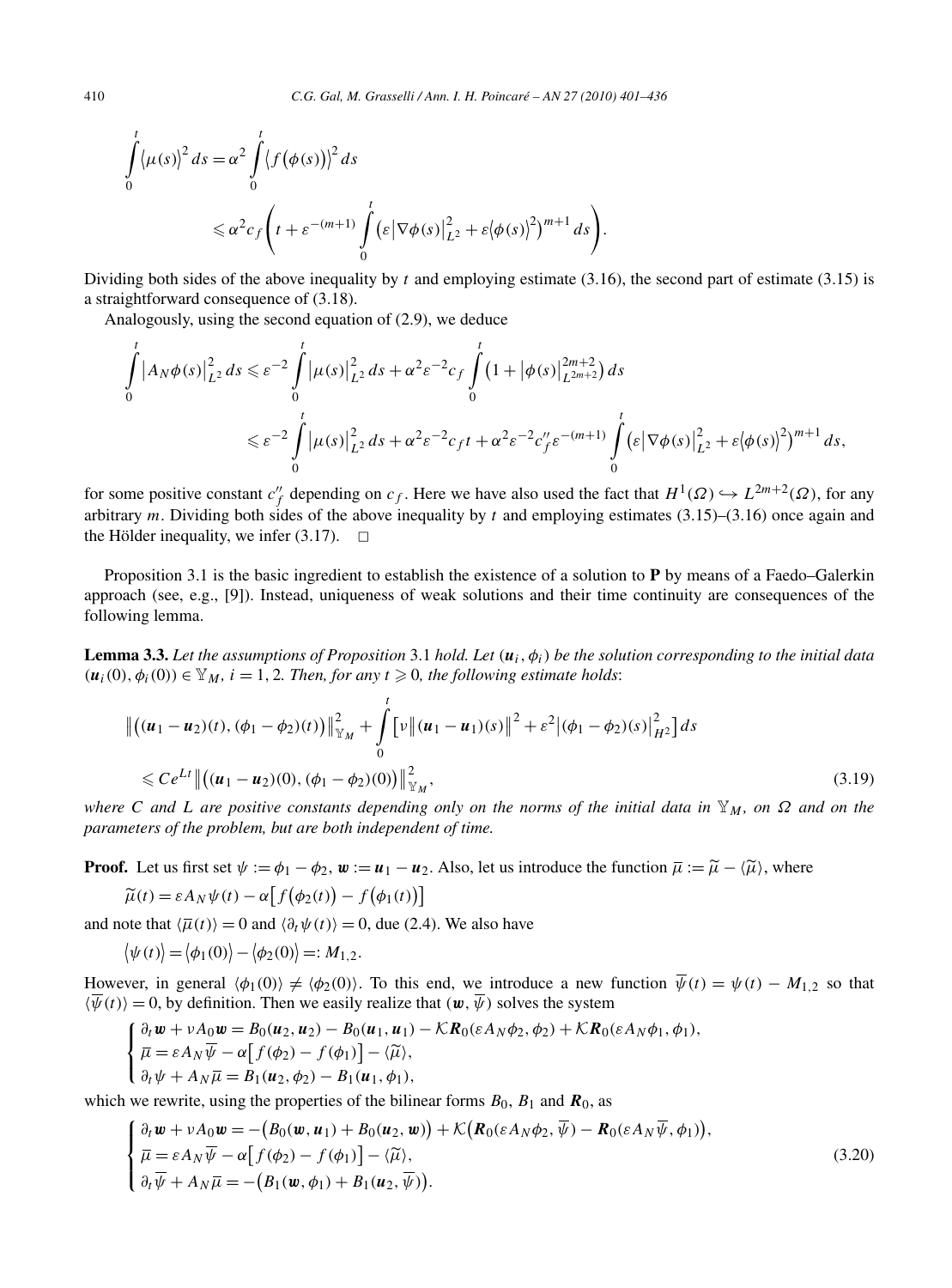$$
\frac{1}{2}\frac{d}{dt}\mathcal{Y}_1(t) + v \|\boldsymbol{w}(t)\|^2 + |\nabla \overline{\mu}(t)|_{L^2}^2 + \varepsilon^2 \zeta |A_N \overline{\psi}(t)|_{L^2}^2 \n= -b_0(\boldsymbol{w}, \boldsymbol{u}_1, \boldsymbol{w}) + \mathcal{K}(\boldsymbol{R}_0(\varepsilon A_N \phi_2, \overline{\psi}), \boldsymbol{w}) - \mathcal{K}(\boldsymbol{R}_0(\varepsilon A_N \overline{\psi}, \phi_1), \boldsymbol{w}) \n- b_1(\boldsymbol{w}, \phi_1, \varepsilon A_N \overline{\psi}) - b_1(\boldsymbol{u}_2, \psi, \varepsilon A_N \overline{\psi}) + \zeta(\overline{\mu}, \varepsilon A_N \overline{\psi})_{L^2} \n+ \alpha \zeta \varepsilon (f(\phi_1) - f(\phi_2), A_N \overline{\psi})_{L^2} - \alpha (f(\phi_1) - f(\phi_2), A_N \overline{\mu})_{L^2},
$$
\n(3.21)

where

$$
\mathcal{Y}_1(t) := \left| \boldsymbol{w}(t) \right|^2 + \varepsilon \left| \nabla \overline{\psi}(t) \right|^2.
$$

Before we proceed with estimating all the terms on the right-hand side of (3.21). From now on, throughout the paper, *c* will denote a generic positive constant (depending only on *ν*, *ε*, K, *α*, *Ω*, *M*) which can take different values, sometimes even within the same line. This constant is independent of time and initial data. Using [51, Proposition 9.2, (9.26)–(9.27)] and suitable Young inequalities, we estimate the first, fourth and fifth terms on the right-hand side of (3.21), as follows:

$$
|b_0(\mathbf{w}, \mathbf{u}_1, \mathbf{w})| \leqslant c |\mathbf{w}|^{1/2} \|\mathbf{w}\|^{1/2} \|\mathbf{u}_1\|^{1/2} |\mathbf{w}|^{1/2} \|\mathbf{w}\|^{1/2}
$$
  

$$
\leqslant \frac{\nu}{4} \|\mathbf{w}\|^2 + c \|\mathbf{u}_1\|^2 |\mathbf{w}|^2. \tag{3.22}
$$

Similarly, we have

$$
\begin{split} \left| b_1(\boldsymbol{w}, \phi_1, \varepsilon A_N \overline{\psi}) \right| &\leq c |\boldsymbol{w}|^{1/2} |\boldsymbol{w}|^{1/2} |\phi_1|_{H^1}^{1/2} |\phi_1|_{H^2}^{1/2} |A_N \overline{\psi}|_{L^2} \\ &\leq c |\boldsymbol{w}| |\|\boldsymbol{w}\| |\phi_1|_{H^1} |\phi_1|_{H^2} + \frac{\varepsilon^2 \zeta}{16} |A_N \overline{\psi}|_{L^2}^2 \\ &\leq \frac{1}{4} \left( \nu \|\boldsymbol{w}\|^2 + \frac{\varepsilon^2 \zeta}{4} |A_N \overline{\psi}|_{L^2}^2 \right) + c_{\zeta} |\phi_1|_{H^1}^2 |\phi_1|_{H^2}^2 |\boldsymbol{w}|^2 \end{split} \tag{3.23}
$$

and

$$
\left| b_1(\boldsymbol{u}_2, \psi, \varepsilon A_N \overline{\psi}) \right| \leq c |\boldsymbol{u}_2|^{1/2} |\boldsymbol{u}_2|^{1/2} |\overline{\psi}|_{H^1}^{1/2} |A_N \overline{\psi}|_{L^2}^{1/2} |A_N \overline{\psi}|_{L^2}
$$
  
\n
$$
= c |\boldsymbol{u}_2|^{1/2} |\boldsymbol{u}_2|^{1/2} |\overline{\psi}|_{H^1}^{1/2} |A_N \overline{\psi}|_{L^2}^{3/2}
$$
  
\n
$$
\leq c |\boldsymbol{u}_2|^2 |\boldsymbol{u}_2|^2 \left( \varepsilon |\nabla \overline{\psi}|_{L^2}^2 + \varepsilon \langle \overline{\psi} \rangle^2 \right) + \frac{\varepsilon^2 \zeta}{16} |A_N \overline{\psi}|_{L^2}^2, \tag{3.24}
$$

where, in estimating (3.24), we have used the Young inequality with exponents 4 and 4/3. Regarding the last two terms in (3.21), employing the standard Hölder and Sobolev inequalities, we obtain

$$
\alpha | (f(\phi_1) - f(\phi_2), A_N \overline{\mu})_{L^2} | = \alpha | (\nabla (f(\phi_1) - f(\phi_2)), \nabla \overline{\mu})_{L^2} |
$$
  
\$\leq Q (|\phi\_1|\_{H^1} + |\phi\_2|\_{H^1}) (|\phi\_1|\_{H^2}^2 + |\phi\_2|\_{H^2}^2) (\varepsilon |\nabla \overline{\psi}|\_{L^2}^2 + M\_{1,2}^2) + \frac{1}{2} |\nabla \overline{\mu}|\_{L^2}^2 \t(3.25)

and

$$
\alpha \zeta \varepsilon \left| \left( f(\phi_1) - f(\phi_2), A_N \overline{\psi} \right)_{L^2} \right| \leqslant Q_{\zeta} \left( |\phi_1|_{H^1} + |\phi_2|_{H^1} \right) \left( \varepsilon |\nabla \overline{\psi}|_{L^2}^2 + M_{1,2}^2 \right) + \frac{\varepsilon^2 \zeta}{16} |A_N \overline{\psi}|_{L^2}^2,
$$

for suitable monotone non-decreasing functions  $Q$ ,  $Q_\zeta$  independent of time, which clearly depend on  $\varepsilon$  and  $\alpha$ . Besides, we have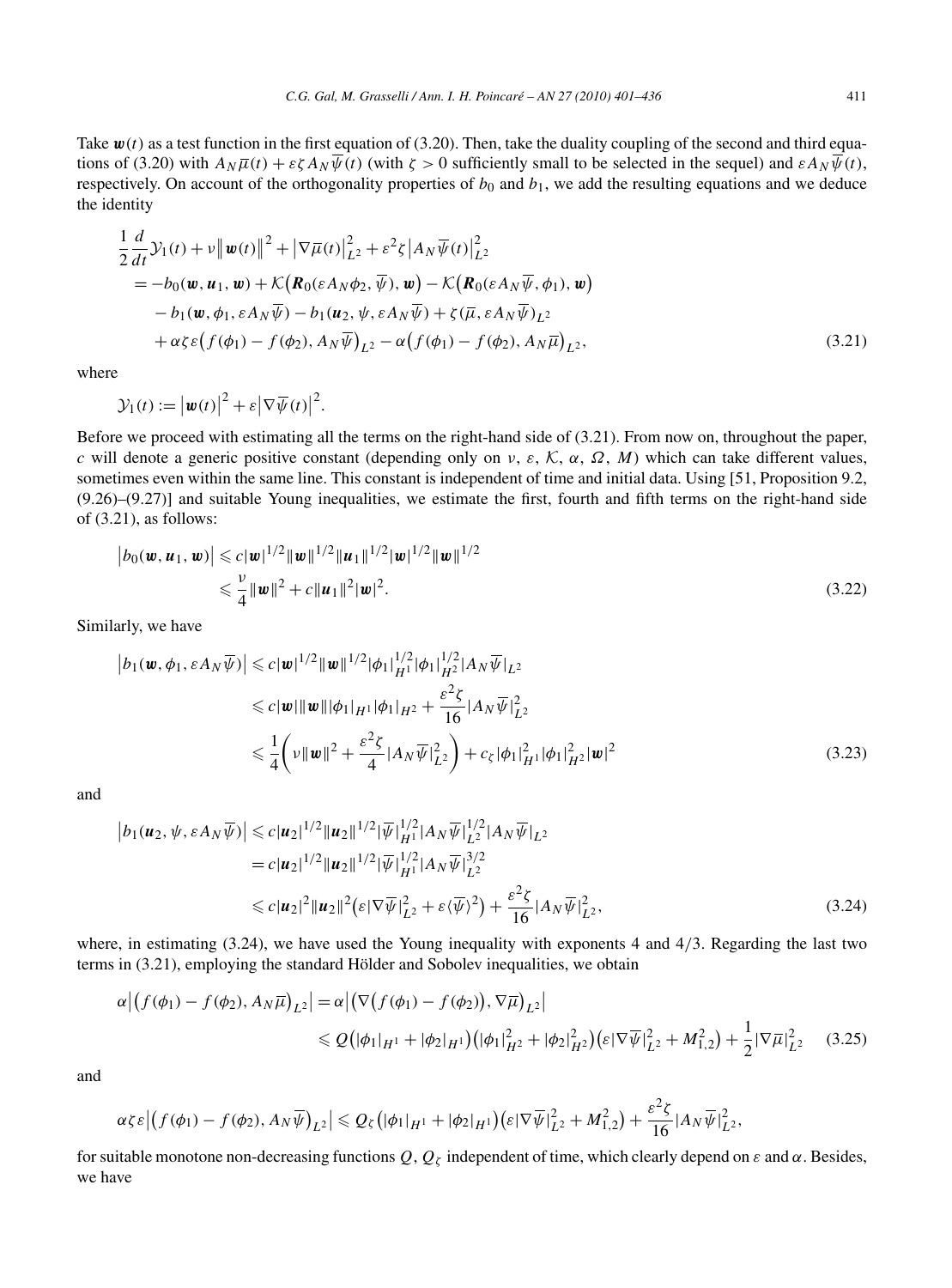$$
\mathcal{K} \left| \left( \mathbf{R}_{0}(\varepsilon A_{N} \phi_{2}, \overline{\psi}), \mathbf{w} \right) \right| \leq c | \mathbf{w} |^{1/2} \| \mathbf{w} \|^{1/2} | \overline{\psi} |_{H}^{1/2} | A_{N} \overline{\psi} |_{L^{2}}^{1/2} | \phi_{2} |_{H^{2}} \n\leq c | \mathbf{w} |^{2/3} \| \mathbf{w} \|^{2/3} | \overline{\psi} |_{H^{1}}^{2/3} | \phi_{2} |_{H^{2}}^{4/3} + \frac{\varepsilon^{2} \zeta}{8} | A_{N} \overline{\psi} |_{L^{2}}^{2} \n\leq \frac{1}{4} \left( v \| \mathbf{w} \|^{2} + \frac{\varepsilon^{2} \zeta}{8} | A_{N} \overline{\psi} |_{L^{2}}^{2} \right) + c | \mathbf{w} | | \overline{\psi} |_{H^{1}} | \phi_{2} |_{H^{2}}^{2} \n\leq \frac{1}{4} \left( v \| \mathbf{w} \|^{2} + \frac{\varepsilon^{2} \zeta}{8} | A_{N} \overline{\psi} |_{L^{2}}^{2} \right) + c \left( | \mathbf{w} |^{2} + \varepsilon | \nabla \overline{\psi} |_{L^{2}}^{2} \right) | \phi_{2} |_{H^{2}}^{2}
$$
\n(3.26)

and

$$
\mathcal{K} \left| \left( \mathbf{R}_0(\varepsilon A_N \overline{\psi}, \phi_1), \mathbf{w} \right) \right| \leqslant c |\mathbf{w}|^{1/2} \|\mathbf{w}\|^{1/2} |\phi_1|_{H^1}^{1/2} |\phi_1|_{H^2}^{1/2} |A_N \overline{\psi}|_{L^2}
$$
\n
$$
\leqslant \frac{\nu}{8} \|\mathbf{w}\|^2 + \frac{\varepsilon^2 \zeta}{32} |A_N \overline{\psi}|_{L^2}^2 + c |\mathbf{w}|^2 |\phi_1|_{H^1}^2 |\phi_1|_{H^2}^2
$$
\n
$$
\leqslant \frac{1}{4} \left( \frac{\nu}{2} \|\mathbf{w}\|^2 + \frac{\varepsilon^2 \zeta}{8} |A_N \overline{\psi}|_{L^2}^2 \right) + c |\mathbf{w}|^2 |\phi_1|_{H^1}^2 |\phi_1|_{H^2}^2. \tag{3.27}
$$

Finally, we estimate the remaining term in (3.21) as follows:

$$
\zeta(\overline{\mu}, \varepsilon A_N \overline{\psi})_{L^2} \leqslant \frac{\zeta C_{\Omega}}{2} |\nabla \overline{\mu}|_{L^2}^2 + \frac{\varepsilon^2 \zeta}{2} |A_N \overline{\psi}|_{L^2}^2.
$$

Inserting the above estimates into the right-hand side of (3.21), we obtain

$$
\frac{d}{dt}\mathcal{Y}_1(t) + \frac{\nu}{4} ||\mathbf{w}(t)||^2 + (1 - \zeta C_{\Omega}) |\nabla \overline{\mu}(t)|_{L^2}^2 + \frac{\varepsilon^2 \zeta}{2} |A_N \overline{\psi}(t)|_{L^2}^2 \le \mathcal{J}_1(t)\mathcal{Y}(t) + M_{1,2}^2 \mathcal{J}_2(t),
$$
\n(3.28)

where

$$
\mathcal{J}_1(t) := c \left( \left\| \boldsymbol{u}_1(t) \right\|^2 + \left( 1 + \left| \phi_1(t) \right|_{H^1}^2 \right) \left| \phi_1(t) \right|_{H^2}^2 + \left| \boldsymbol{u}_2(t) \right|^2 \left\| \boldsymbol{u}_2(t) \right\|^2 \right) + \mathcal{Q} \left( \left| \phi_1(t) \right|_{H^1} + \left| \phi_2(t) \right|_{H^1} \right) \left( 1 + \left| \phi_1(t) \right|_{H^2}^2 + \left| \phi_2(t) \right|_{H^2}^2 \right)
$$

and

$$
\mathcal{J}_2(t) := Q\big(|\phi_1(t)|_{H^1} + |\phi_2(t)|_{H^1}\big)\big(1 + |\phi_1(t)|_{H^2}^2 + |\phi_2(t)|_{H^2}^2\big).
$$

Obviously, (3.28) implies that

$$
\mathcal{Y}_1(t) \leqslant \mathcal{J}_3(t) + \int_0^t \mathcal{J}_1(s) \mathcal{Y}_1(s) ds,
$$

where

$$
\mathcal{J}_3(t) := \mathcal{Y}_1(0) + M_{1,2}^2 \int\limits_0^t \mathcal{J}_2(s) \, ds.
$$

From (3.3), it is readily seen that, for  $i = 1, 2$ ,

$$
\sup_{t\geqslant 0}\int\limits_t^{t+1}\mathcal{J}_i(s)\,ds\leqslant\mathcal{Q}\big(\big\|\big(\mathbf{u}_1(0),\phi_1(0)\big)\big\|_{\mathbb{Y}_M}+\big\|\big(\mathbf{u}_2(0),\phi_2(0)\big)\big\|_{\mathbb{Y}_M}\big)+c.\tag{3.29}
$$

Thus, exploiting a suitable version of the Gronwall inequality, and choosing *ζ* sufficiently small in (3.28), we deduce the following inequality:

$$
\mathcal{Y}_1(t) + \int_0^t \left[ v \left\| (u_1 - u_1)(s) \right\|^2 + \varepsilon^2 \left| A_N \overline{\psi}(s) \right|_{L^2}^2 \right] ds \leq \mathcal{J}_3(t) + \int_0^t \mathcal{J}_3(s) \mathcal{J}_1(s) \exp \left( \int_s^t \mathcal{J}_1(\tau) d\tau \right) ds, \quad \forall t \geq 0.
$$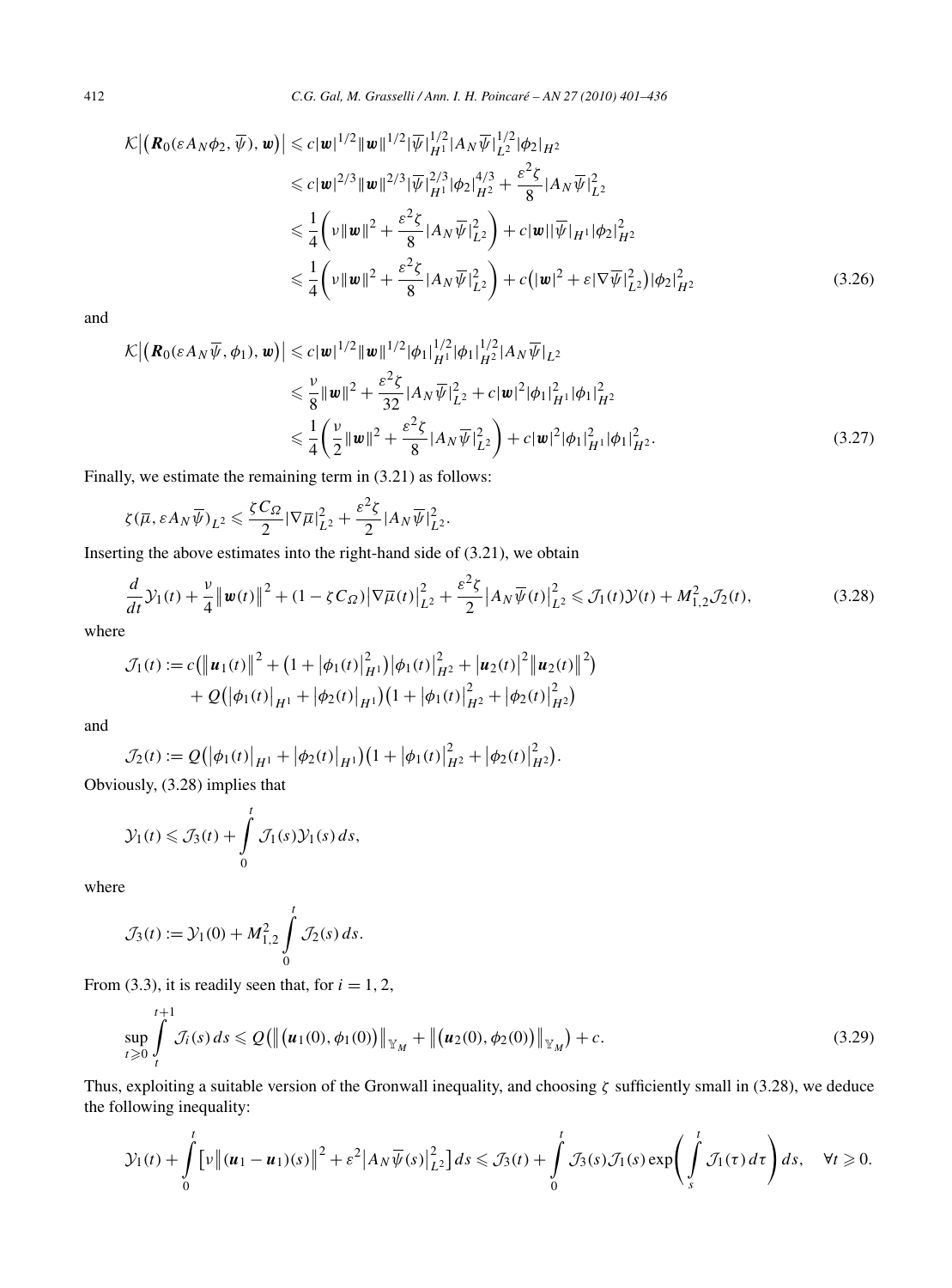Finally, employing both estimates of (3.29) and the obvious inequalities

$$
\left\langle \psi(t) \right\rangle^2 = M_{1,2}^2 \leq c \left\| \left( \psi(0), \psi(0) \right) \right\|_{\mathbb{Y}_M}^2, \qquad \mathcal{J}_3(t) \leqslant Ce^{Ct} \left\| \left( \psi(0), \psi(0) \right) \right\|_{\mathbb{Y}_M}^2, \tag{3.30}
$$

for all  $t \ge 0$ , the claim (3.19) follows immediately from (3.30). We recall that *C* is a positive constant that depends on the norm of the initial data in  $\mathbb{Y}_M$ , but is independent of *t*. The proof of lemma is now complete.  $\Box$ 

**Remark 3.4.** Note that we can control the terms  $\mathbf{R}_0(A_N\overline{\psi}, \phi_1)$  and  $\mathbf{R}_0(\varepsilon A_N\phi_2, \overline{\psi})$  in the first equation of (3.20), thanks to the assumption  $f \in C^2(\mathbb{R})$ .

Thanks to Lemma 3.3 we can now state

**Theorem 3.5.** *Let the assumptions of Proposition* 3.1 *hold. Then* **P** *defines a* (*nonlinear*) *strongly continuous semigroup*

 $S(t): Y_M \to Y_M,$  (3.31)

*by setting, for all*  $t \geq 0$ ,

$$
\mathcal{S}(t)(\boldsymbol{u}_0, \phi_0) = (\boldsymbol{u}(t), \phi(t)),
$$
\n(3.32)

*where*  $(u, \phi)$  *is the unique solution to Problem P.* 

Besides, Proposition 3.1 yields

**Proposition 3.6.** Let the assumptions of Proposition 3.1 hold. Then  $S(t)$  has a  $\mathbb{Y}_M$ -bounded absorbing set. For *instance*

$$
\mathbb{B}:=\big\{(\boldsymbol{u},\boldsymbol{\phi})\in\mathbb{Y}_M\colon\,\big\|(\boldsymbol{u},\boldsymbol{\phi})\big\|_{\mathbb{Y}_M}\leqslant (C_0+1)^{1/2}\big\},
$$

*where*  $C_0$  *is the positive constant in* (3.3)*, is an absorbing set for*  $S(t)$ *. This means that, for any bounded set*  $B$  *in*  $\mathbb{Y}_M$ *, there exists*  $t_0 = t_0(\mathcal{B}) > 0$  *for which* 

$$
\sup_{(\boldsymbol{u}_0,\phi_0)\in\mathcal{B}}\|\mathcal{S}(t)(\boldsymbol{u}_0,\phi_0)\|_{\mathbb{Y}_M}^2\leq C_0+1,\quad \forall t\geq t_0.
$$
\n(3.33)

#### *3.2. Existence of compact absorbing sets*

In this subsection, we prove that our dynamical system has absorbing sets which are compact in the phase-space. These results will entail the existence of the global attractor (see next subsection).

**Lemma 3.7.** *Let*  $g \in \mathbb{H}$  *and*  $f \in C^2(\mathbb{R})$  *satisfy* (2.1)*. Then there is a positive constant*  $C_1$ *, only depending on the physical parameters, such that for any*  $\mathbb{Y}_M$ *-bounded set B, there exists*  $t_1 = t_1(\mathcal{B}) > 0$  *such that* 

$$
\sup_{(\boldsymbol{u}_0,\phi_0)\in\mathcal{B}}\|\mathcal{S}(t)(\boldsymbol{u}_0,\phi_0)\|_{\mathbb{V}\times H^2(\Omega)}\leq C_1,\quad \forall t\geq t_1.
$$
\n(3.34)

**Proof.** The following estimates will be deduced by a formal argument as before. However, even in this case, they can be rigorously justified taking advantage once more of a standard approximation procedure (see [9]). We recall that *c* denotes a generic positive constant which is independent of time and of the initial data. This constant may vary even within the same line.

First we introduce the functions  $\overline{\phi}(t) = \phi(t) - M_0$  and  $\overline{\mu}(t) = \mu(t) - \langle \mu(t) \rangle$  (with  $\overline{\mu}$  given by Remark 2.2) and observe that  $\langle \phi(t) \rangle = \langle \overline{\mu}(t) \rangle = 0$ . Let us now take the inner product of the first equation of (2.9) in H with  $2A_0u(t)$ (recall that we can do that within a suitable Galerkin discretization scheme, see, e.g., [9]). Then, we take the inner product of both the second and third equations of (2.9) in  $L^2(\Omega)$  with  $2B_N^2\bar{\mu}(t) + 2\eta B_N^3\bar{\phi}(t)$  ( $\eta > 0$  is a small parameter to be chosen later) and  $2\varepsilon B_N^2 \overline{\phi}(t)$ , respectively. Adding up the resulting relationships, we obtain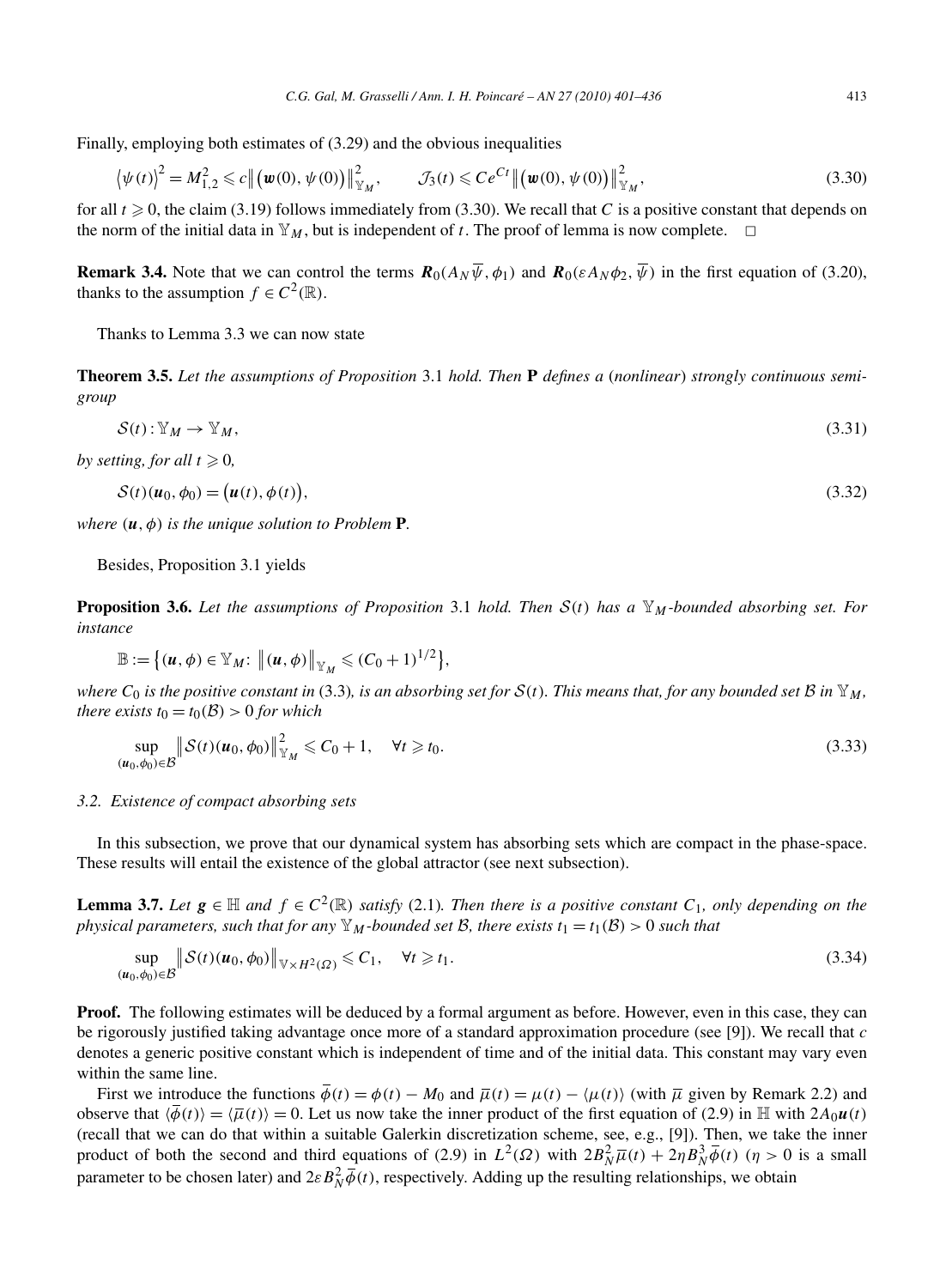$$
\frac{d}{dt}\mathcal{Y}_2(t) + 2\nu |A_0 u(t)|^2 + 2\eta \varepsilon |B_N^2 \overline{\phi}(t)|_{L^2}^2 + 2|B_N \overline{\mu}(t)|_{L^2}^2 \n= 2\mathcal{K}\big(\mathbf{R}_0(\varepsilon A_N \phi(t), \phi(t)), A_0 u(t)\big) - 2\big(B_0(u(t), u(t)), A_0 u(t)\big) + \big(\mathbf{g}, A_0 u(t)\big) \n- 2\alpha \big(A_N\big(f(\phi(t)) - \big(f(\phi(t))\big)\big), B_N \overline{\mu}(t)\big)_{L^2} - 2\big(B_1(u(t), \phi(t)), B_N^2 \overline{\phi}(t)\big)_{L^2} \n+ 2\eta \big(B_N \overline{\mu}(t), B_N^2 \overline{\phi}(t)\big) + 2\alpha \eta \big(B_N\big(f(\phi(t)) - \big(f(\phi(t))\big)\big), B_N^2 \overline{\phi}(t)\big)_{L^2},
$$
\n(3.35)

where

$$
\mathcal{Y}_2(t) := \left\| \boldsymbol{u}(t) \right\|^2 + \varepsilon \left| B_N \overline{\phi}(t) \right|_{L^2}^2, \quad \forall t \geq t_0.
$$
\n(3.36)

We begin by estimating all the terms on the right-hand side of (3.35). Using the Agmon inequality in two dimensions and the Young inequality (with exponents *(*4*,* 4*/*3*)* and *(*3*/*2*,* 3*)*, respectively), we obtain

$$
2\mathcal{K} \left| \left( \boldsymbol{R}_{0}(\varepsilon A_{N}\phi, \phi), A_{0}\boldsymbol{u} \right) \right| = 2\mathcal{K} \left| \left( \boldsymbol{R}_{0}(\varepsilon B_{N}\overline{\phi}, \overline{\phi}), A_{0}\boldsymbol{u} \right) \right|
$$
  
\n
$$
\leq 2\mathcal{K}\varepsilon \left| \boldsymbol{R}_{0}(\boldsymbol{B}_{N}\overline{\phi}, \overline{\phi}) \right| |A_{0}\boldsymbol{u}|
$$
  
\n
$$
\leq 2\mathcal{K}\varepsilon |B_{N}\overline{\phi}|_{L^{2}} |\nabla \overline{\phi}|_{L^{\infty}} |A_{0}\boldsymbol{u}|
$$
  
\n
$$
\leq c\varepsilon |B_{N}\overline{\phi}|_{L^{2}} |\nabla \overline{\phi}|_{L^{2}}^{1/2} |B_{N}^{3/2}\overline{\phi}|_{L^{2}}^{1/2} |A_{0}\boldsymbol{u}|
$$
  
\n
$$
\leq c|B_{N}\overline{\phi}|_{L^{2}}^{4/3} |\nabla \overline{\phi}|_{L^{2}}^{2/3} |A_{0}\boldsymbol{u}|^{4/3} + \frac{\eta\varepsilon}{2} |B_{N}^{2}\overline{\phi}|_{L^{2}}^{2}
$$
  
\n
$$
\leq c|B_{N}\overline{\phi}|_{L^{2}}^{4} |\nabla \overline{\phi}|_{L^{2}}^{2} + \frac{\nu}{2} |A_{0}\boldsymbol{u}|^{2} + \frac{\eta\varepsilon}{2} |B_{N}^{2}\overline{\phi}|_{L^{2}}^{2}
$$
  
\n
$$
= c|B_{N}\overline{\phi}|_{L^{2}}^{2} |\nabla \overline{\phi}|_{L^{2}}^{2} |B_{N}\overline{\phi}|_{L^{2}}^{2} + \frac{\nu}{2} |A_{0}\boldsymbol{u}|^{2} + \frac{\eta\varepsilon}{2} |B_{N}^{2}\overline{\phi}|_{L^{2}}^{2}.
$$
 (3.37)

By the continuity properties of  $B_0$ , we also get

$$
2|(B_0(u, u), A_0u)| \leq 2|B_0(u, u)||A_0u| \leq c|u|^{1/2}||u|||A_0u|^{1/2}|A_0u|
$$
  

$$
\leq c|u|^2||u||^2||u||^2 + \frac{\nu}{2}|A_0u|^2,
$$

where we have employed the Young inequality with exponents 4*/*3 and 4. Moreover, we have

$$
2|(B_1(u,\phi),B_N^2\overline{\phi})_{L^2}| \le 2|B_1(u,\overline{\phi})|_{L^2}|B_N^2\overline{\phi}|_{L^2}
$$
  
\n
$$
\le \frac{\eta\epsilon}{2}|B_N^2\overline{\phi}|_{L^2}^2 + c|u|\|u\| |\nabla \overline{\phi}|_{L^2}|B_N\overline{\phi}|_{L^2}
$$
  
\n
$$
\le \frac{\eta\epsilon}{2}|B_N^2\overline{\phi}|_{L^2}^2 + c(|u|^2\|u\|^2 + |\nabla \overline{\phi}|_{L^2}^2|B_N\overline{\phi}|_{L^2}^2)
$$

and

$$
2\eta \big|\big(B_N\overline{\mu},B_N^2\overline{\phi}\big)_{L^2}\big| \leq \frac{\eta \varepsilon }{4}\big|B_N^2\overline{\phi}\big|_{L^2}^2 + 4\varepsilon^{-1}\eta |B_N\overline{\mu}|_{L^2}^2.
$$

Then, using the Hölder, Young and Sobolev inequalities, we obtain (cf. also (2.1))

$$
2\alpha | (B_N(f(\phi) - \langle f(\phi) \rangle), B_N \overline{\mu})_{L^2}|
$$
  
\n
$$
\leq \alpha \eta | B_N \overline{\mu}|_{L^2}^2 + c |B_N(f(\phi) - \langle f(\phi) \rangle)|_{L^2}^2
$$
  
\n
$$
\leq \alpha \eta | B_N \overline{\mu}|_{L^2}^2 + c (|f''(\phi)|\nabla \overline{\phi}|^2|_{L^2}^2 + |f'(\phi)B_N \overline{\phi}|_{L^2}^2)
$$
  
\n
$$
\leq \alpha \eta | B_N \overline{\mu}|_{L^2}^2 + Q (|\phi|_{H^1}) |B_N \overline{\phi}|_{L^2}^2 (1 + |B_N \overline{\phi}|_{L^2}^2) + \frac{\eta \varepsilon}{4} |B_N^{3/2} \overline{\phi}|_{L^2}^2, \tag{3.38}
$$

for some monotone non-decreasing function *Q*, which is independent of time and of initial data. Finally, arguing exactly as in (3.38), we also have that

$$
2\alpha\eta | (B_N(f(\phi) - \langle f(\phi) \rangle), B_N^2 \overline{\phi})_{L^2}| \leq \frac{\eta \varepsilon}{4} |B_N^2 \overline{\phi}|_{L^2}^2 + \mathcal{Q}(|\phi|_{H^1}) |B_N \overline{\phi}|_{L^2}^2 (1 + |B_N \overline{\phi}|_{L^2}^2).
$$
 (3.39)

Collecting now all estimates (3.37)–(3.39), using them to estimate the right-hand side of (3.35) and observing that (3.33) also holds, after standard transformations, we obtain that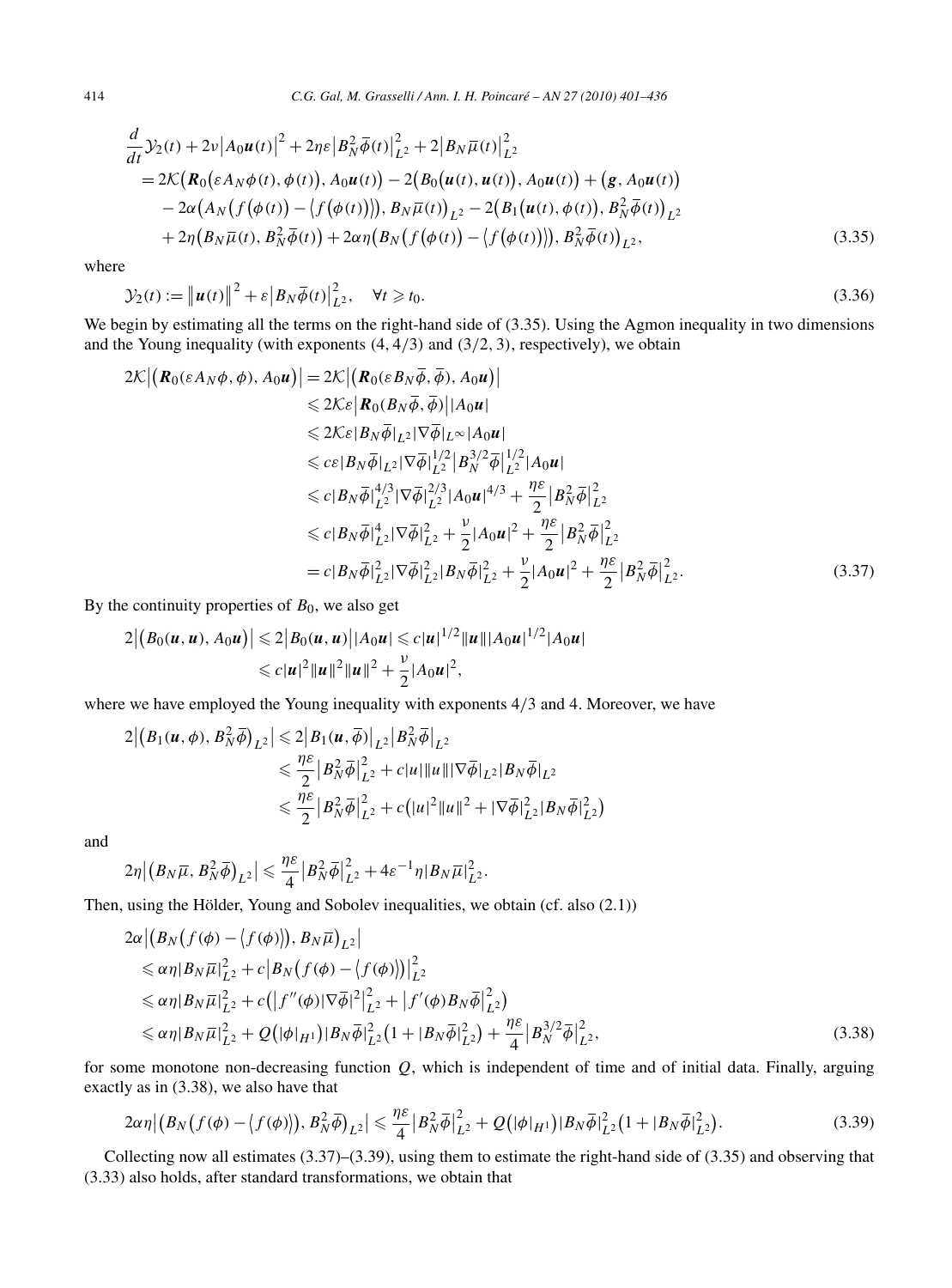$$
\frac{d}{dt}\mathcal{Y}_2(t) + v |A_0 \mathbf{u}(t)|^2 + \frac{\eta \varepsilon}{4} |B_N^2 \overline{\phi}(t)|_{L^2}^2 + [2 - (4\varepsilon^{-1} + \alpha)\eta] |B_N \overline{\mu}(t)|_{L^2}^2 \leq \mathcal{G}_1(t)\mathcal{Y}(t) + \mathcal{G}_2(t), \quad \forall t \geq t_0,
$$
\n(3.40)

where

$$
G_1(t) := c |u(t)|^2 ||u(t)||^2 + c |\nabla \overline{\phi}(t)|_{L^2}^2 |B_N \overline{\phi}(t)|_{L^2}^2 + Q(|\phi(t)|_{H^1}) (1 + |B_N \overline{\phi}(t)|_{L^2}^2),
$$
  
\n
$$
G_2(t) := \nu^{-1} |g|^2 + c (1 + |u(t)|^2 + |\nabla \overline{\phi}(t)|_{L^2}^2).
$$

Choosing  $\eta := 1/(4\varepsilon^{-1} + \alpha)$  in (3.40), recalling that  $\overline{\phi}(t) = \phi(t) - M_0$  and  $\overline{\mu}(t) = \mu(t) - \langle \mu(t) \rangle$ , and exploiting (3.3), it is easy to check that there exist positive constants  $a_i$ ,  $i = 1, 2, 3$  (independent of time and initial data) such that

$$
\sup_{t \geq t_0} \int_{t}^{t+1} \mathcal{Y}_2(s) \, ds \leq \alpha_1, \qquad \sup_{t \geq t_0} \int_{t}^{t+1} \mathcal{G}_1(s) \, ds \leq \alpha_2, \qquad \sup_{t \geq t_0} \int_{t}^{t+1} \mathcal{G}_2(s) \, ds \leq \alpha_3. \tag{3.41}
$$

From (3.40)–(3.41), owing to the uniform Gronwall lemma (see, e.g., [55, Chap. III, Lemma 1.1]), we conclude that

$$
\mathcal{Y}_2(t+1) \leqslant (\alpha_3+\alpha_2)e^{\alpha_1}, \quad \forall t \geqslant t_0,
$$

which entails, for all  $t \ge t_1 = t_0 + 1$ ,

$$
\|\boldsymbol{u}(t)\|^2 + \varepsilon |B_N \overline{\phi}(t)|_{L^2}^2 + \int_t^{t+1} v |A_0 \boldsymbol{u}(s)|^2 ds + \int_t^{t+1} (|B_N \overline{\mu}(s)|_{L^2}^2 + \varepsilon |B_N^2 \overline{\phi}(t)|_{L^2}^2) ds \leq c.
$$
 (3.42)

The claim (3.34) follows from (3.33) and (3.42). The proof is finished.  $\Box$ 

**Remark 3.8.** Observe that, thanks to (3.34) and to the embedding  $H^2(\Omega) \hookrightarrow L^{\infty}(\Omega)$ , we have

$$
\left|\phi(t)\right|_{L^{\infty}} \leqslant c, \quad \forall t \geqslant t_1. \tag{3.43}
$$

We can also prove (see [26] or [51, Chap. 12] for the Navier–Stokes equations)

**Proposition 3.9.** *Let the assumptions of Lemma* 3.7 *hold. Assume*  $\Gamma$  *is of class*  $C^4$ *. Then there exists a*  $\mathbb{H}^2(\Omega) \times$  $H^4(\Omega)$ *-bounded absorbing set, for the semigroup*  $S(t)$ *. More precisely, there exist a time*  $t_2 \geq t_1$  *and a positive constant C*<sup>2</sup> *such that*

$$
\left| A_0 u(t) \right|^2 + \left| \phi(t) \right|^2_{H^4} + \left| \mu(t) \right|^2_{D(A_N)} \leqslant C_2, \quad \forall t \geqslant t_2. \tag{3.44}
$$

**Proof.** First, observe that, from  $(3.3)$  and  $(3.42)$ , we also have that

$$
\sup_{t \ge t_1} \int_{t}^{t+1} (|\mu(s)|_{H^2}^2 + \varepsilon |\phi(t)|_{H^4}^2) ds \le c,
$$
\n(3.45)

which yields, using  $(3.42)$  once more and  $(3.43)$ , and arguing exactly as in [51, Proposition 12.4,  $(12.9)$ – $(12.10)$ ],

$$
\sup_{t \ge t_1} \left[ \left| \mu(t) \right|_{L^2}^2 + \int_t^{t+1} \left| \partial_t \mathbf{u}(s) \right|^2 ds \right] \le c. \tag{3.46}
$$

From (2.9), we have that

$$
\partial_t \phi(t) = -B_N\big(\mu(t) - \langle \mu(t) \rangle\big) - B_1\big(\mathbf{u}(t), \phi(t)\big), \quad \text{a.e. in } \Omega \times (t_1, +\infty). \tag{3.47}
$$

Using known properties of the bilinear form  $B_1$  (see, e.g., [51, p. 243]), the Hölder and Ladyzhenskaya inequalities, we have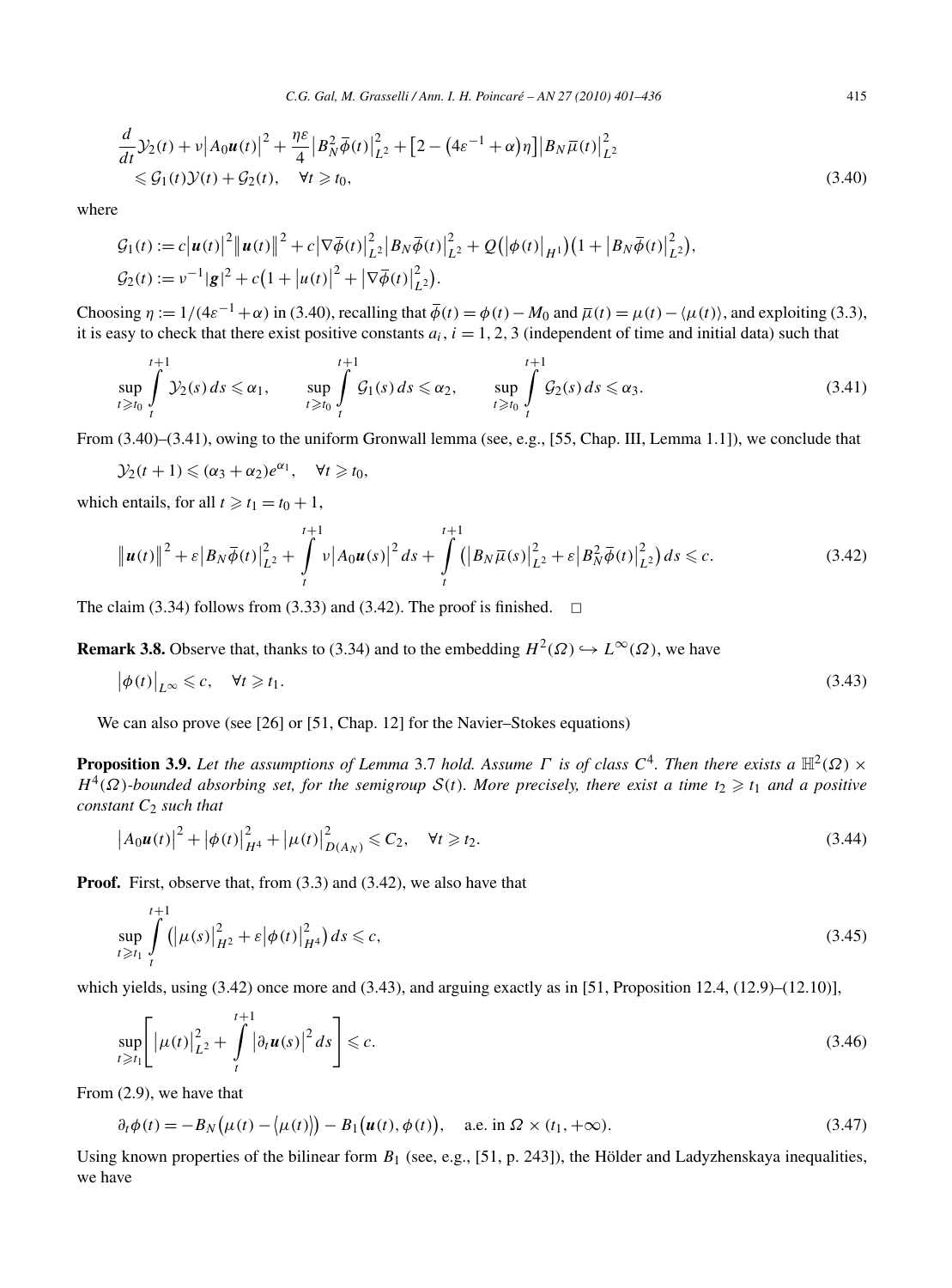$$
\begin{split} \left| B_{1}(\boldsymbol{u},\phi) \right|_{L^{2}}^{2} &\leq \sum_{i=1}^{2} \left( |\boldsymbol{u}_{i}|_{L^{4}}^{2} |\partial_{x_{i}} \phi|_{L^{4}}^{2} \right) \\ &\leqslant c_{\Omega} \sum_{i=1}^{2} \left( |\boldsymbol{u}_{i}|_{L^{2}} |\boldsymbol{u}_{i}|_{H^{1}} |\partial_{x_{i}} \phi|_{L^{2}} |\partial_{x_{i}} \phi|_{H^{1}} \right) \\ &\leqslant c_{\Omega} |\boldsymbol{u}| ||\boldsymbol{u}|| |\phi|_{H^{1}} |\phi|_{H^{2}}, \end{split} \tag{3.48}
$$

where  $c_{\Omega} > 0$  depends only on  $\Omega$ . Then, using estimates (3.34), (3.45), (3.48), and recalling that  $\langle \partial_t \phi(t) \rangle = 0$ , it is not difficult to realize that

$$
\sup_{t \ge t_1} |B_N^{-1} \partial_t \phi(t)|_{L^2}^2 + \sup_{t \ge t_1} \int_{t}^{t+1} |\partial_t \phi(s)|_{L^2}^2 ds \le c.
$$
\n(3.49)

To prove (3.44), we need to differentiate all the equations of (2.9) with respect to time. Taking the inner products of the resulting equations in H and  $L^2(\Omega)$  with  $2\partial_t\vec{u}(t)$ ,  $2B_N\partial_t\phi(t)$  and  $2\partial_t\phi(t)$ , respectively, and adding the resulting relations, after standard transformations (i.e., orthogonality properties of the trilinear forms  $b_0$ ,  $b_1$  and the fact that  $\langle \partial_t \phi(t) \rangle = 0$ , we infer that

$$
\frac{d}{dt}\mathcal{Y}_3(t) + 2\nu \left\| \partial_t \boldsymbol{u}(t) \right\|^2 + 2\varepsilon \left| B_N \partial_t \phi(t) \right|_{L^2}^2 = \Lambda_1(t), \quad \forall t \geq t_1,
$$
\n(3.50)

where

$$
\mathcal{Y}_3(t) := \left| \partial_t \boldsymbol{u}(t) \right|^2 + \left| \partial_t \phi(t) \right|^2_{L^2}
$$

and

$$
\Lambda_1(t) := -2b_0(\partial_t \boldsymbol{u}(t), \boldsymbol{u}(t), \partial_t \boldsymbol{u}(t)) - 2b_1(\partial_t \boldsymbol{u}(t), \phi(t), \partial_t \phi(t)) \n+ 2\mathcal{K}(\boldsymbol{R}_0(\varepsilon B_N \partial_t \phi(t), \phi(t)), \partial_t \boldsymbol{u}(t)) + 2\mathcal{K}(\boldsymbol{R}_0(\varepsilon A_N \phi(t), \partial_t \phi(t)), \partial_t \boldsymbol{u}(t)) \n- 2\alpha(f'(\phi(t))\partial_t \phi(t), B_N \partial_t \phi(t))_{L^2}.
$$
\n(3.51)

Using the continuity properties of the trilinear forms  $b_0$ ,  $b_1$ , we estimate the first two terms in  $\Lambda_1(t)$ , as follows:

$$
2|b_0(\partial_t \mathbf{u}, \mathbf{u}, \partial_t \mathbf{u}) + b_1(\partial_t \mathbf{u}, \phi, \partial_t \phi)|
$$
  
\$\leq c |\partial\_t \mathbf{u}| \|\mathbf{u}\|^{1/2} \|\partial\_t \mathbf{u}\| + c |\partial\_t \mathbf{u}|^{1/2} \|\partial\_t \mathbf{u}\|^{1/2} |\phi|\_{H^1}^{1/2} |B\_N \partial\_t \phi|\_{L^2}^{1/2} |\partial\_t \phi|\_{L^2}\$ (3.52)

and by applying Young's inequality repeatedly, we get

$$
2|b_0(\partial_t \boldsymbol{u}, \boldsymbol{u}, \partial_t \boldsymbol{u}) + b_1(\partial_t \boldsymbol{u}, \phi, \partial_t \phi)|
$$
  
\$\leqslant \left(\frac{v}{4} \|\partial\_t \boldsymbol{u}\|^2 + c |\partial\_t \boldsymbol{u}|^2 \|\boldsymbol{u}\| \right) + \left(\frac{v}{4} \|\partial\_t \boldsymbol{u}\|^2 + \frac{\varepsilon}{4} |B\_N \partial\_t \phi|\_{L^2}^2 + c |\partial\_t \boldsymbol{u}| |\phi|\_{H^1} |\partial\_t \phi|\_{L^2}^2 \right)\$  
\$\leqslant \frac{v}{2} \|\partial\_t \boldsymbol{u}\|^2 + \frac{\varepsilon}{4} |B\_N \partial\_t \phi|\_{L^2}^2 + c |\partial\_t \boldsymbol{u}|^2 \|\boldsymbol{u}\| + c |\partial\_t \boldsymbol{u}| |\phi|\_{H^1} |\partial\_t \phi|\_{L^2}^2.

Analogously, using the generalized Hölder and Agmon inequalities, we obtain

$$
2\mathcal{K}(\mathbf{R}_{0}(\varepsilon B_{N}\partial_{t}\phi,\phi),\partial_{t}\mathbf{u}) = 2\mathcal{K}\varepsilon b_{1}(\partial_{t}\mathbf{u},\phi,B_{N}\partial_{t}\phi)
$$
  
\n
$$
\leq c|\partial_{t}\mathbf{u}||\nabla\phi|_{L^{\infty}}|B_{N}\partial_{t}\phi|_{L^{2}}
$$
  
\n
$$
\leq c|\partial_{t}\mathbf{u}|(|\nabla\phi|_{L^{2}}^{1/2}|\phi|_{H^{3}}^{1/2})|B_{N}\partial_{t}\phi|_{L^{2}}
$$
  
\n
$$
\leq \frac{\varepsilon}{4}|B_{N}\partial_{t}\phi|_{L^{2}}^{2} + c|\partial_{t}\mathbf{u}|^{2}|\phi|_{H^{1}}|\phi|_{H^{3}}.
$$

Here and in the sequel of this proof,  $Q(\cdot)$  stands for some continuous, positive and monotone non-decreasing function independent of time and initial data. Arguing now as in the proof of Lemma 3.7 (see (3.37)), we easily get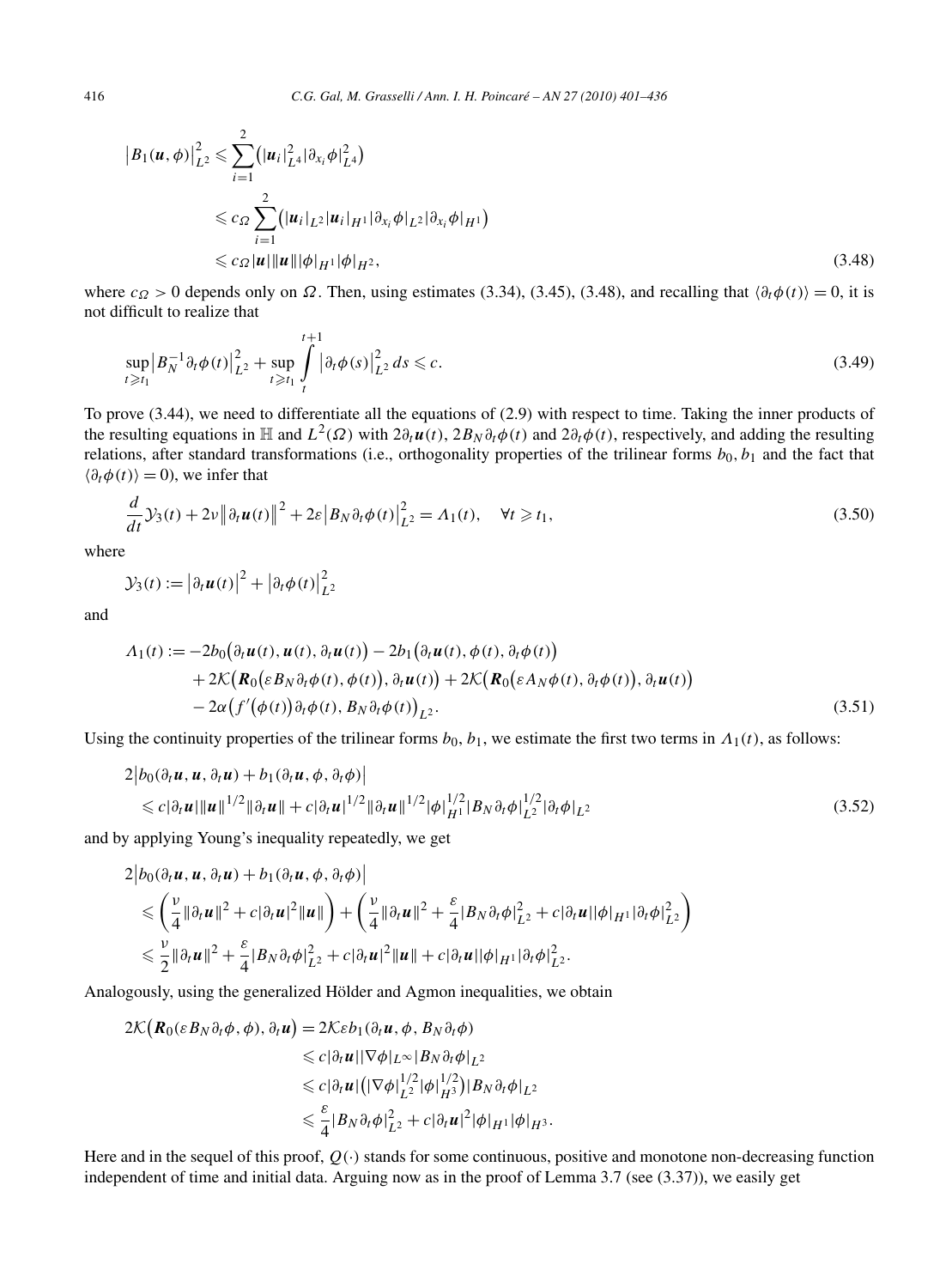$$
2\mathcal{K}(\mathbf{R}_{0}(\varepsilon B_{N}\phi,\partial_{t}\phi),\partial_{t}\mathbf{u}) - 2\alpha (f'(\phi)\partial_{t}\phi,B_{N}\partial_{t}\phi)_{L^{2}}\leq \frac{\varepsilon}{4}|\nabla\partial_{t}\phi|_{L^{2}}^{2} + \frac{\nu}{2}\|\partial_{t}\mathbf{u}\|^{2} + c|\partial_{t}\mathbf{u}|_{L^{2}}^{2}|\phi|_{H^{2}}^{2}|\phi|_{H^{3}}^{2} + \mathcal{Q}(|\phi|_{H^{1}})|\partial_{t}\phi|_{L^{2}}^{2} + \frac{\varepsilon}{4}|B_{N}\partial_{t}\phi|_{L^{2}}^{2}.
$$
\n(3.53)

Recalling (3.51) and inserting all estimates (3.52)–(3.53) into the right-hand side of (3.50), we get

$$
\frac{d}{dt}\mathcal{Y}_3(t) + v \left\|\partial_t \boldsymbol{u}(t)\right\|^2 + \varepsilon \left|B_N \partial_t \phi(t)\right|^2_{L^2} \leqslant \Lambda_2(t)\mathcal{Y}_3(t), \quad \forall t \geqslant t_1,
$$
\n(3.54)

where

$$
\Lambda_2 := c(|\partial_t \boldsymbol{u}||\phi|_{H^1} + |\phi(t)|_{H^1} |\phi|_{H^3} + |\phi|_{H^2}^2 |\phi|_{H^3}^2) + Q(|\phi|_{H^1}) + c \|\boldsymbol{u}\|.
$$

Applying the uniform Gronwall inequality once more (see, e.g., [55, Chap. III, Lemma 1.1]), and using estimates  $(3.34)$ ,  $(3.43)$ ,  $(3.45)$ ,  $(3.46)$ ,  $(3.49)$ , we can find a time  $t_2 \ge t_1$  such that

$$
\left|\partial_t \boldsymbol{u}(t)\right|^2 + \left|\partial_t \phi(t)\right|^2_{L^2} \leqslant c, \quad \forall t \geqslant t_2. \tag{3.55}
$$

Finally, using estimates (3.34) and (3.55), we infer from (3.46)–(3.48), that

$$
\left|\mu(t)\right|_{D(A_N)} \leqslant c, \quad \forall t \geqslant t_2. \tag{3.56}
$$

*,*

Rewriting now the first two equations of system (2.9) into the following form

$$
A_0 u = -v^{-1}(\partial_t u + B_0(u, u) - \mathcal{K}R_0(\varepsilon A_N \phi, \phi) - g)
$$
  
 
$$
A_N \phi = \varepsilon^{-1}(\mu - \alpha f(\phi)),
$$

and exploiting the above estimates together with (3.55)–(3.56), recalling (2.1) and the regularity of *Γ* , we deduce (3.44). This finishes the proof.  $\Box$ 

## *3.3. Global and exponential attractors*

We are now in a position to prove the following.

**Theorem 3.10.** *Let the assumptions of Lemma* 3.7 *hold. The dynamical system (*Y*M,*S*(t)) possesses a connected global attractor*  $A_M$  *which is bounded in*  $\mathbb{V} \times H^2(\Omega)$ *. Moreover, if*  $\Gamma$  *is of class*  $C^4$ *, then*  $A_M$  *is bounded in*  $\mathbb{H}^2(\Omega) \times$  $H^4(\Omega)$ *.* 

**Proof.** Proposition 3.6, Lemma 3.7 and Proposition 3.9 imply that the dynamical system  $(\mathbb{Y}_M, \mathcal{S}(t))$  has a bounded absorbing set and a compact absorbing set which is contained in  $\mathbb{V} \times D(A_N)$  or  $D(A_0) \times (D(A_N) \cap H^4(\Omega))$ , according to the smoothness of *Γ*. Therefore, recalling that  $S(t)$  is also a Lipschitz continuous semigroup (cf. Lemma 3.3), the proof follows from a well-known result (see, e.g., [51, Theorem 10.5]).  $\Box$ the proof follows from a well-known result (see, e.g.,  $[51,$  Theorem 10.5]).

**Remark 3.11.** Let  $h > 1$  and assume  $g \in \mathbb{H}^{h-1}(\Omega)$  is divergence free and  $f \in C^{h+1}(\mathbb{R})$  satisfies (2.1). Then, arguing as in Proposition 3.9, we can prove that any functional invariant set for the semigroup  $S(t)$  is in fact bounded in  $\mathbb{H}^{h+1}(\Omega) \times H^{h+3}(\Omega)$ , provided that *Γ* is smooth enough (e.g., of class  $C^{h+3}$ ).

The second main result of this subsection is concerned with the existence of exponential attractors.

**Theorem 3.12.** Let  $\Gamma$  be of class  $C^4$ ,  $g \in \mathbb{H}$  and  $f \in C^3(\mathbb{R})$  satisfy (2.1). Then  $S(t)$  possesses an exponential attractor  $\mathcal{E}_M \subset \mathbb{Y}_M$  *which is bounded in*  $\mathbb{H}^2(\Omega) \times H^4(\Omega)$ *. Thus, by definition, we have that:* 

(i)  $\mathcal{E}_M$  *is compact and semi-invariant with respect*  $\mathcal{S}(t)$ *, i.e.,* 

 $\mathcal{S}(t)(\mathcal{E}_M) \subset \mathcal{E}_M, \quad \forall t \geq 0.$ 

(ii) *The fractal dimension*  $\dim_F(\mathcal{E}_M, \mathbb{Y}_M)$  *of*  $\mathcal{E}_M$  *is finite.*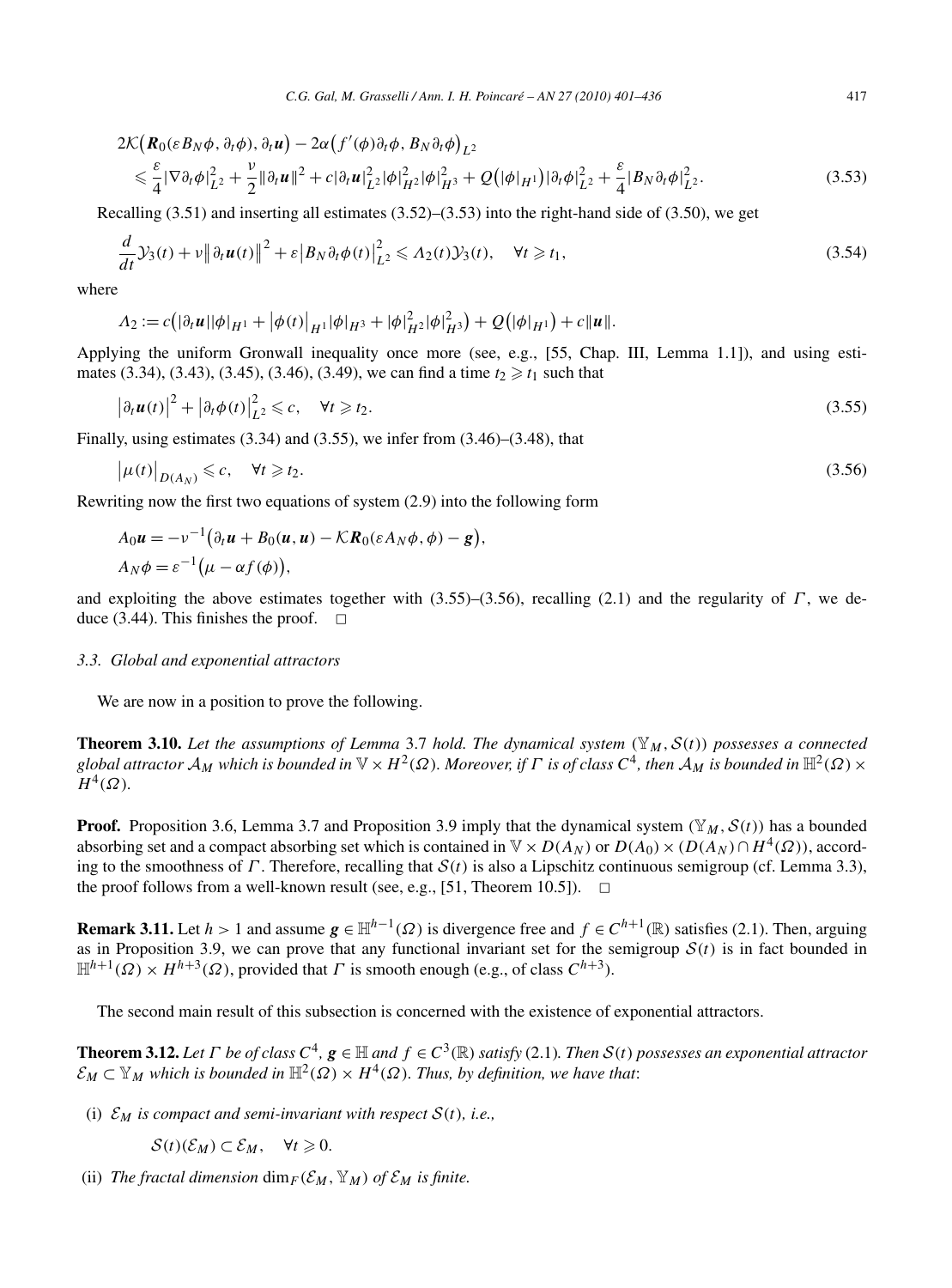(iii)  $\mathcal{E}_M$  attracts exponentially fast any bounded subset B of  $\mathbb{Y}_M$ , that is, there exist a positive non-decreasing func*tion Q and a constant ρ >* 0 *such that*

$$
dist_{\mathbb{Y}_M}\big(\mathcal{S}(t)B,\mathcal{E}_M\big)\leqslant \mathcal{Q}\big(\|B\|_{\mathbb{Y}_M}\big)e^{-\rho t},\quad \forall t\geqslant 0.
$$

*Here dist*<sub>Y*M*</sub> *denotes the Hausdorff semi-distance between sets in*  $\mathbb{Y}_M$  *and*  $\|B\|_{\mathbb{Y}_M}$  *stands for the size of B in*  $\mathbb{Y}_M$ *. Both Q and ρ can be explicitly calculated.*

**Remark 3.13.** Theorem 3.12 entails that  $A_M$  has finite fractal dimension. In the next section, this dimension will be estimated from above in terms of *ν*, *ε*, K, M and  $\alpha$ . In addition, it is worth observing that, due to the boundedness of E in  $\mathbb{H}^2(\Omega) \times H^4(\Omega)$ , then, through interpolation, one can prove that (ii) and (iii) hold with respect to the  $\mathbb{V} \times H^3(\Omega)$ metric.

The proof of Theorem 3.12 is based on a fundamental result on discrete semigroups (see [22]), which is reported here below for the reader's convenience.

**Theorem 3.14.** Let  $X_1$  and  $X_2$  be two Banach spaces such that  $X_2$  is compactly embedded in  $X_1$ . Let  $X_0$  be a bounded *subset of*  $\mathcal{X}_2$  *and consider a nonlinear map*  $\Sigma$  :  $X_0 \rightarrow X_0$  *satisfying the smoothing property* 

$$
\|\Sigma(x_1) - \Sigma(x_2)\|_{\mathcal{X}_2} \le d\|x_1 - x_2\|_{\mathcal{X}_1},\tag{3.57}
$$

*for all*  $x_1, x_2 \in X_0$ , where  $d > 0$  depends on  $X_0$ . Then the discrete dynamical system  $(X_0, \Sigma^n)$  possesses a discrete *exponential attractor*  $\mathcal{E}_M^* \subset \mathcal{X}_2$ , that is, a compact set in  $\mathcal{X}_1$  with finite fractal dimension such that

$$
\Sigma(\mathcal{E}_M^*) \subset \mathcal{E}_M^*,\tag{3.58}
$$

$$
dist_{\mathcal{X}_1}(\Sigma^n(X_0), \mathcal{E}_M^*) \leq d_X e^{-\rho_* n}, \quad n \in \mathbb{N}, \tag{3.59}
$$

*where*  $d_X$  *and*  $\rho_*$  *are positive constants independent of n, with the former depending on*  $X_0$ *.* 

The validity of the smoothing property as well as the extension of the discrete case to the continuous one are consequences of the following lemmas.

**Lemma 3.15.** Let the assumptions of Theorem 3.12 be satisfied. Indicate by  $(u_i, \phi_i)$  the solution to **P** which corre*sponds to the initial data*  $(\mathbf{u}_i(0), \phi_i(0)) \in \mathbb{Y}_M$ ,  $i = 1, 2$ . Then the following estimate holds:

$$
\left\| (u_1 - u_1)(t) \right\|^2 + \varepsilon \left| (\phi_1 - \phi_2)(t) \right\|_{H^2}^2 \leqslant C_3 \frac{\bar{t} + 1}{\bar{t}} e^{C_4 t} \left( \left\| \left( (u_1 - u_2)(0), (\phi_1 - \phi_2)(0) \right) \right\|_{\mathbb{Y}_M}^2 \right), \quad \forall t > t_2, \quad (3.60)
$$

*where*  $t := t - t_2$ , while  $C_3$  and  $C_4$  are positive constants which only depend on the norms of the initial data in  $\mathbb{Y}_M$ , *on Ω and on the other structural parameters of the problem.*

**Proof.** Let us again set  $\psi := \phi_1 - \phi_2$ ,  $\mathbf{w} := \mathbf{u}_1 - \mathbf{u}_2$  and  $\overline{\psi} = \psi - M_{1,2}$ , where  $M_{1,2}$  is as in the proof of Lemma 3.3. Recall that  $(w, \psi)$  solves system (3.20) and that each solution  $(w(t), \psi(t))$  satisfies (3.19) for every  $t \ge t_2$  ( $t_2$  is as in the proof of Proposition 3.9). We are now ready to verify estimate (3.60). We take the inner product of the first equation of (3.20) with  $A_0w(t)$  in H. Then, take the inner product in  $L^2(\Omega)$  of the second and third equations of (3.20) with  $B_N^2 \bar{\mu}(t) + \varepsilon \zeta B_N^2 \bar{\psi}(t)$  (with  $\zeta > 0$  sufficiently small to be selected in the sequel) and  $\varepsilon B_N^2 \bar{\psi}(t)$ , respectively. Adding the resulting equations, we deduce that

$$
\frac{1}{2}\frac{d}{dt}\mathcal{Y}_4(t) + \nu \left| A_0 \boldsymbol{w}(t) \right|^2 + \varepsilon^2 \zeta \left| B_N^{3/2} \overline{\psi}(t) \right|^2_{L^2} + \left| B_N \overline{\mu}(t) \right|^2_{L^2} = A_3(t),\tag{3.61}
$$

for all  $t \ge t_2$ , where  $\mathcal{Y}_4(t) := ||\boldsymbol{w}(t)||^2 + \varepsilon |B_N \overline{\psi}(t)|_{L^2}^2$  and

$$
A_3 := -b_0(\boldsymbol{w}, \boldsymbol{u}_1, A_0 \boldsymbol{w}) - b_0(\boldsymbol{u}_2, \boldsymbol{w}, A_0 \boldsymbol{w}) + \mathcal{K}(\boldsymbol{R}_0(\varepsilon B_N \phi_1, \overline{\psi}), A_0 \boldsymbol{w}) + \mathcal{K}(\boldsymbol{R}_0(\varepsilon B_N \overline{\psi}, \phi_2), A_0 \boldsymbol{w}) - b_1(\boldsymbol{w}, \phi_1, \varepsilon B_N^2 \overline{\psi}) - b_1(\boldsymbol{u}_2, \overline{\psi}, \varepsilon B_N^2 \overline{\psi}) + \alpha (f(\phi_1) - f(\phi_2), B_N^2 \overline{\mu})_{L^2} + \varepsilon \zeta (B_N \overline{\psi}, B_N \overline{\mu})_{L^2} - \varepsilon \zeta \alpha (f(\phi_1) - f(\phi_2), B_N^2 \overline{\psi})_{L^2}.
$$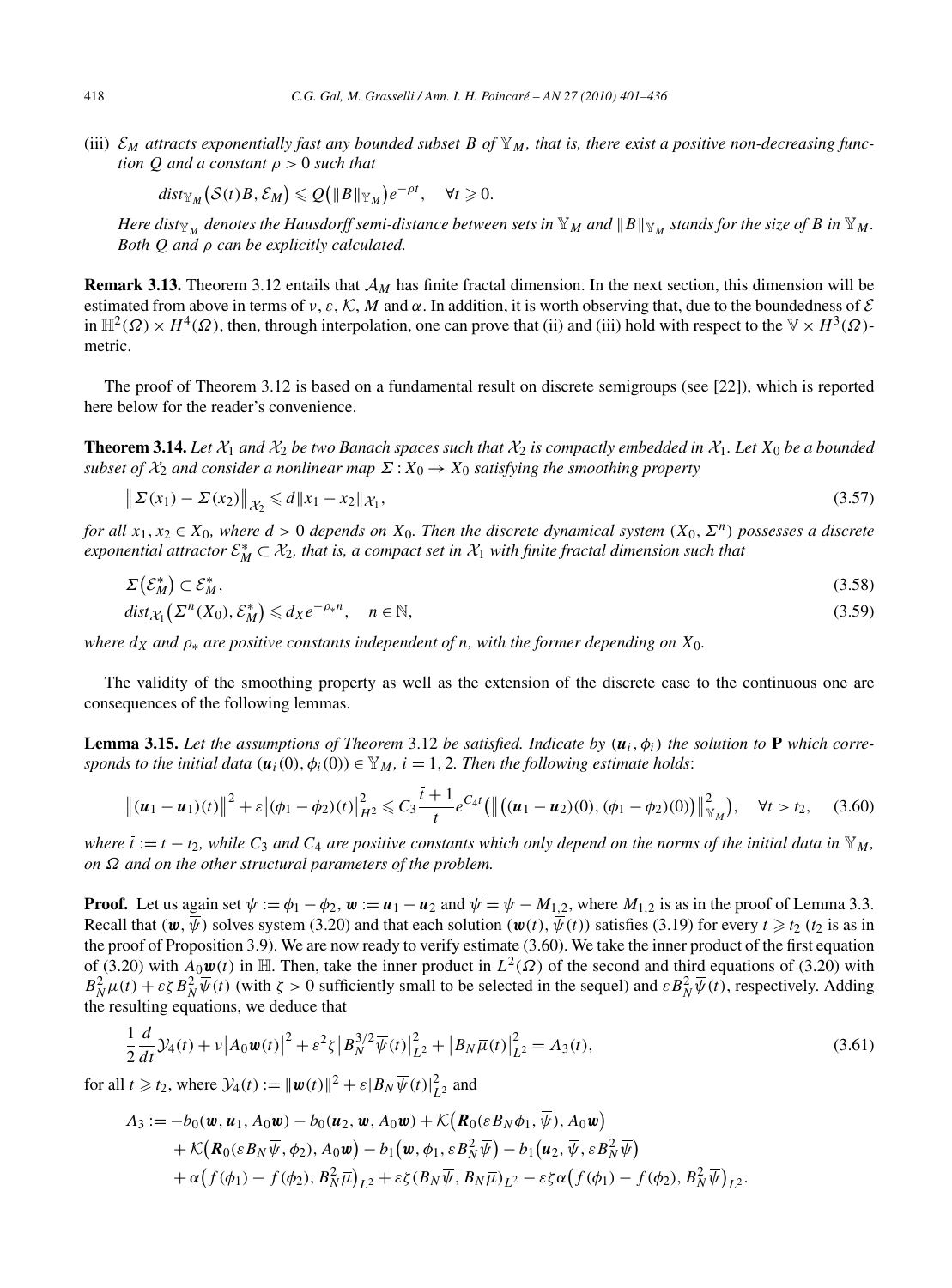Before we begin estimating  $\Lambda_3$ , it is worth recalling that  $(\mathbf{u}_i, \phi_i)$  satisfies (3.34), (3.43)–(3.44), (3.46)–(3.49) and (3.56). In particular, we have that

$$
\left| A_0 u_i(t) \right|^2 + \left| \phi_i(t) \right|^2_{H^4} + \left| \mu_i(t) \right|^2_{H^2} \leq c, \quad \forall t \geq t_2, \ i = 1, 2. \tag{3.62}
$$

Using the continuity properties of  $b_0$  and suitable Young inequalities, we control the first two terms in  $\Lambda_3$ , as follows:

$$
\begin{split} \left| b_0(\boldsymbol{w}, \boldsymbol{u}_1, A_0 \boldsymbol{w}) + b_0(\boldsymbol{u}_2, \boldsymbol{w}, A_0 \boldsymbol{w}) \right| \\ &\leqslant \left( \frac{\nu}{4} |A_0 \boldsymbol{w}|^2 + c_{\Omega} |\boldsymbol{w}| ||\boldsymbol{w}|| ||\boldsymbol{u}_1|| |A_0 \boldsymbol{u}_1| \right) + \left( \frac{\nu}{4} |A_0 \boldsymbol{w}|^2 + c_{\Omega} |\boldsymbol{u}_2|^2 ||\boldsymbol{u}_2||^2 ||\boldsymbol{w}||^2 \right) \\ &\leqslant \frac{\nu}{2} |A_0 \boldsymbol{w}|^2 + c ||\boldsymbol{w}||^2. \end{split} \tag{3.63}
$$

Here, we have employed (3.62). Similarly, we obtain

$$
\begin{split} \left| b_{1}(\boldsymbol{w},\phi_{1},\varepsilon B_{N}^{2}\overline{\psi}) \right| &\leq c\left| B_{N}^{1/2}B_{1}(\boldsymbol{w},\phi_{1}) \right|_{L^{2}}\left| B_{N}^{3/2}\overline{\psi} \right|_{L^{2}} \\ &\leq c|\boldsymbol{w}|^{1/2}|A_{0}\boldsymbol{w}|^{1/2}|\phi_{1}|_{H^{1}}^{1/2}|\phi_{1}|_{H^{2}}^{1/2}\left| B_{N}^{3/2}\overline{\psi} \right|_{L^{2}} + c|\boldsymbol{w}|^{1/2}|\boldsymbol{w}\|^{1/2}|\phi_{1}|_{H^{2}}^{1/2}|\phi_{1}|_{H^{3}}^{1/2}\left| B_{N}^{3/2}\overline{\psi} \right|_{L^{2}} \\ &\leq \frac{\varepsilon^{2}\xi}{2}\left| B_{N}^{3/2}\overline{\psi} \right|_{L^{2}}^{2} + c_{\xi}|\boldsymbol{w}||A_{0}\boldsymbol{w}||\phi_{1}|_{H^{1}}|\phi_{1}|_{H^{2}} + c_{\xi}|\boldsymbol{w}|\|\boldsymbol{w}\||\phi_{1}|_{H^{2}}|\phi_{1}|_{H^{3}} \\ &\leq \frac{\varepsilon^{2}\xi}{2}\left| B_{N}^{3/2}\overline{\psi} \right|_{L^{2}}^{2} + \frac{\nu}{4}|A_{0}\boldsymbol{w}|^{2} + c\|\boldsymbol{w}\|^{2} \end{split} \tag{3.64}
$$

and

$$
\begin{split} \left| b_{1} \left( \boldsymbol{u}_{2}, \overline{\psi}, \varepsilon B_{N}^{2} \overline{\psi} \right) \right| &\leq c \left| B_{N}^{1/2} B_{1} \left( \boldsymbol{u}_{2}, \overline{\psi} \right) \right|_{L^{2}} \left| B_{N}^{3/2} \overline{\psi} \right|_{L^{2}} \\ &\leq c \left| \boldsymbol{u}_{2} \right|^{1/2} \left| A_{0} \boldsymbol{u}_{2} \right|^{1/2} \left| \overline{\psi} \right|_{H^{1}}^{1/2} \left| B_{N} \overline{\psi} \right|_{L^{2}}^{1/2} \left| B_{N}^{3/2} \overline{\psi} \right|_{L^{2}} + c \left| \boldsymbol{u}_{2} \right|^{1/2} \left| \nabla \boldsymbol{u}_{2} \right|^{1/2} \left| B_{N} \overline{\psi} \right|_{L^{2}}^{1/2} \left| B_{N}^{3/2} \overline{\psi} \right|_{L^{2}}^{3/2} \\ &\leq \frac{\varepsilon^{2} \zeta}{4} \left| B_{N}^{3/2} \overline{\psi} \right|_{L^{2}}^{2} + c_{\zeta} \left| \boldsymbol{u}_{2} \right| \left| A_{0} \boldsymbol{u}_{2} \right| \left| \overline{\psi} \right|_{H^{1}} \left| B_{N} \overline{\psi} \right|_{L^{2}} + c_{\zeta} \left| \boldsymbol{u}_{2} \right|^{2} \left| \nabla \boldsymbol{u}_{2} \right|^{2} \left| B_{N} \overline{\psi} \right|_{L^{2}}^{2}. \end{split} \tag{3.65}
$$

Moreover, we have that

$$
\varepsilon \zeta \alpha | \left( f(\phi_1) - f(\phi_2), B_N^2 \overline{\psi} \right)_{L^2} | = \alpha \varepsilon \zeta | \left( \nabla \left( f(\phi_1) - f(\phi_2) \right), \nabla B_N \overline{\psi} \right)_{L^2} |
$$
  
\n
$$
\leq c_{\zeta} | f(\phi_1) - f(\phi_2) |_{H^1}^2 + \frac{\varepsilon^2 \zeta}{4} |B_N^{3/2} \overline{\psi}|_{L^2}^2
$$
  
\n
$$
\leq c_{\zeta} \left( |\overline{\psi}|_{H^1}^2 + M_{1,2}^2 \right) + \frac{\varepsilon^2 \zeta}{4} |B_N^{3/2} \overline{\psi}|_{L^2}^2.
$$
 (3.66)

Analogously to (3.66), we deduce

$$
\alpha \big(f(\phi_1) - f(\phi_2), B_N^2 \overline{\mu}\big)_{L^2} = \alpha \big(A_N \big(f(\phi_1) - f(\phi_2)\big), B_N \overline{\mu}\big)_{L^2}
$$
  

$$
\leq \frac{\alpha^2 \zeta}{2} |B_N \overline{\mu}|_{L^2}^2 + c \big| A_N \big(f(\phi_1) - f(\phi_2)\big)\big|_{L^2}^2
$$
  

$$
\leq \frac{\alpha^2 \zeta}{2} |B_N \overline{\mu}|_{L^2}^2 + c \big(|B_N \overline{\psi}|_{L^2}^2 + M_{1,2}^2\big),
$$

where we have exploited the fact that  $f \in C^3(\mathbb{R})$  and used the bound (3.62), repeatedly. Let us now consider the remaining terms of *Λ*3. First, Young's inequality yields

$$
\varepsilon \zeta (B_N \overline{\psi}, B_N \overline{\mu})_{L^2} \leqslant \frac{\zeta}{2} |B_N \overline{\mu}|_{L^2}^2 + c |B_N \overline{\psi}|_{L^2}^2.
$$
\n(3.67)

Then, exploiting the generalized Hölder and Young inequalities combined with some interpolation inequalities, and arguing as in the proof of Lemma 3.7 (see (3.37)), we get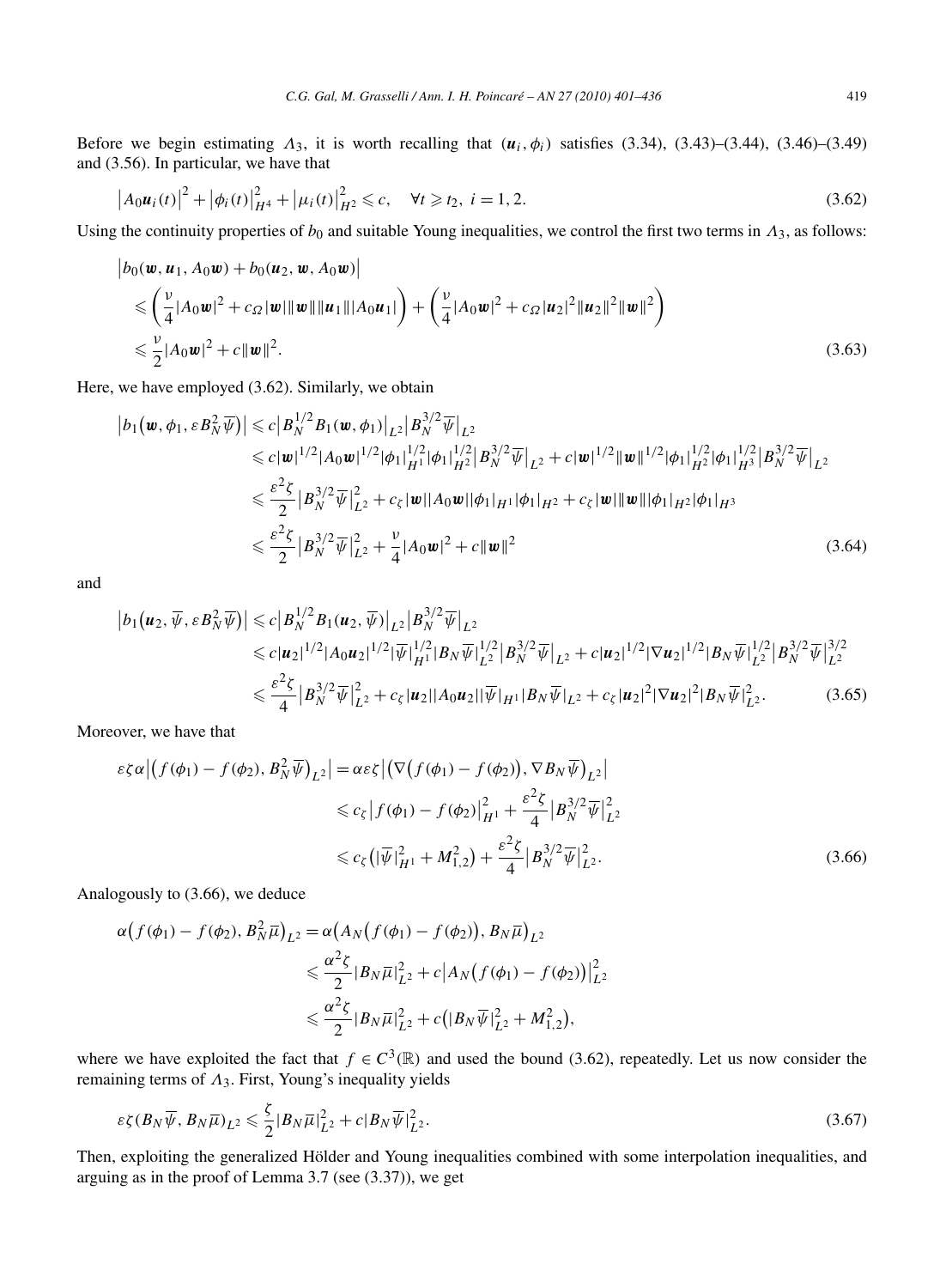$$
\mathcal{K} \left| \left( \mathbf{R}_{0}(\varepsilon A_{N} \phi_{1}, \overline{\psi}), A_{0} \mathbf{w} \right) + \left( \mathbf{R}_{0}(\varepsilon B_{N} \overline{\psi}, \phi_{2}), A_{0} \mathbf{w} \right) \right|
$$
\n
$$
\leq \varepsilon \mathcal{K} \left( \left| \mathbf{R}_{0}(\mathbf{A}_{N} \phi_{1}, \overline{\psi}) \right| + \left| \mathbf{R}_{0}(\mathbf{B}_{N} \overline{\psi}, \phi_{2}) \right| \right) |A_{0} \mathbf{w}|
$$
\n
$$
\leq c |\phi_{1}|_{H^{2}}^{2} |B_{N} \overline{\psi}|_{L^{2}}^{2} |\overline{\psi}|_{H^{1}}^{2} + \frac{\nu}{8} |A_{0} \mathbf{w}|^{2} + \frac{\varepsilon^{2} \zeta}{4} |B_{N}^{3/2} \overline{\psi}|_{L^{2}}^{2} + c |B_{N} \overline{\psi}|_{L^{2}} |\phi_{2}|_{W^{1,\infty}} |A_{0} \mathbf{w}|
$$
\n
$$
\leq c |B_{N} \overline{\psi}|_{L^{2}}^{2} + \frac{\nu}{4} |A_{0} \mathbf{w}|^{2} + \frac{\varepsilon^{2} \zeta}{4} |B_{N}^{3/2} \overline{\psi}|_{L^{2}}^{2} + c |B_{N} \overline{\psi}|_{L^{2}}^{2} |\phi_{2}|_{W^{1,\infty}}^{2}
$$
\n
$$
\leq \frac{\nu}{4} |A_{0} \mathbf{w}|^{2} + \frac{\varepsilon^{2} \zeta}{4} |B_{N}^{3/2} \overline{\psi}|_{L^{2}}^{2} + c |B_{N} \overline{\psi}|_{L^{2}}^{2} + c |B_{N} \overline{\psi}|_{L^{2}}^{2} |\phi_{2}|_{H^{1}} |\phi_{2}|_{H^{3}}
$$
\n
$$
\leq \frac{\nu}{4} |A_{0} \mathbf{w}|^{2} + \frac{\varepsilon^{2} \zeta}{4} |B_{N}^{3/2} \overline{\psi}|_{L^{2}}^{2} + c |B_{N} \overline{\psi}|_{L^{2}}^{2}.
$$
\n(3.68)

Consequently, collecting all the above estimates and choosing *ζ >* 0 sufficiently small, from (3.61), we deduce the following differential inequality:

$$
\frac{d}{dt}\mathcal{Y}_4(t) \leq c(\mathcal{Y}_4(t) + M_{1,2}^2), \quad \forall t > t_2.
$$
\n(3.69)

Multiplying now both sides of this inequality by  $\overline{t} = t - t_2$  and integrating the resulting relation over  $(t_2, t)$ , we get

$$
\bar{t}y_4(t) \leqslant c \int_{t_2}^t (s - t_2 + 1) y_4(s) \, ds + \frac{c}{2} M_{1,2}^2 \bar{t}^2, \quad \forall t > t_2,\tag{3.70}
$$

which entails (3.60), thanks to Lemma 3.3 and the inequality  $M_{1,2}^2 \le c \|(\boldsymbol{w}(0), \psi(0))\|_{\mathbb{Y}_M}^2$ . The proof is complete.  $\Box$ 

The second lemma is concerned with the time regularity of the semigroup  $S(t)$ . The proof is standard and is left to the reader (just recall (3.55)).

**Lemma 3.16.** Let the assumptions of Theorem 3.12 be satisfied. Then, for any bounded set  $B \subset Y_M$  there is a positive *constant c and a time*  $t^* = t^*(\mathcal{B}) > 0$  *such that* 

$$
\|\mathcal{S}(t)(\boldsymbol{u}_0,\phi_0) - \mathcal{S}(\tilde{t})(\boldsymbol{u}_0,\phi_0)\| \leq c\big(|t-\tilde{t}|^{1/2} + |t-\tilde{t}|^{1/4}\big),\tag{3.71}
$$

*for all*  $t, t \in [t^*, +\infty)$  *and any*  $(u_0, \phi_0) \in \mathcal{B} \subset \mathbb{Y}_M$ .

**Proof of Theorem 3.12.** Using Lemma 3.3, Proposition 3.9 and (3.60), we can find a bounded subset  $X_0$  of  $D(A_0) \times (D(A_N) \cap H^4(\Omega))$  and  $t^{\sharp} > 0$  such that, setting  $\Sigma = S(t^{\sharp})$ , the mapping  $\Sigma : X_0 \to X_0$  enjoys the smoothing property (3.57). Therefore Theorem 3.14 applies to  $\Sigma$  and there exists a compact set  $\mathcal{E}_M^* \in X_0$  with finite fractal dimension (with respect to the metric topology of  $\mathbb{Y}_M$ ) that satisfies (3.58) and (3.59). Hence, setting

$$
\mathcal{E}_M = \bigcup_{t \in [t^\sharp, 2t^\sharp]} \mathcal{S}(t) \mathcal{E}_M^*,
$$

we deduce that (i) and (iii) are fulfilled, while (ii) is a consequence of  $(3.19)$  and  $(3.71)$ .  $\Box$ 

**Remark 3.17.** Thanks to some results concerning second-order differential operators with variable coefficients (see, e.g., [2,1]), it should be possible to extend the main results of this section to the case of concentration dependent viscosities *ν* = *ν(φ)* ∈ *C*2*(*R*,*[*ν*0*,ν*1]*)*, for some *ν*<sup>1</sup> *> ν*<sup>0</sup> *>* 0. In this case, the operator −*νu* is replaced by  $-div(v(\phi)Du)$ , where *Du* is the rate-of-strain tensor (see, for instance, [29]).

#### *3.4. The modified problem and its semigroup*

In the next two sections, we aim to estimate in terms of the physical parameters the dimension of the global attractor and to study the convergence of a given solution of Problem **P** to a single equilibrium. In order to do that, it is more convenient to concentrate our attention on  $S(t)$  restricted to the phase-space

$$
\mathbb{Y}_{M_0}:=\mathbb{H}\times \big\{\phi\in H^1(\Omega)\colon\left\langle \phi\right\rangle=M_0\big\},\
$$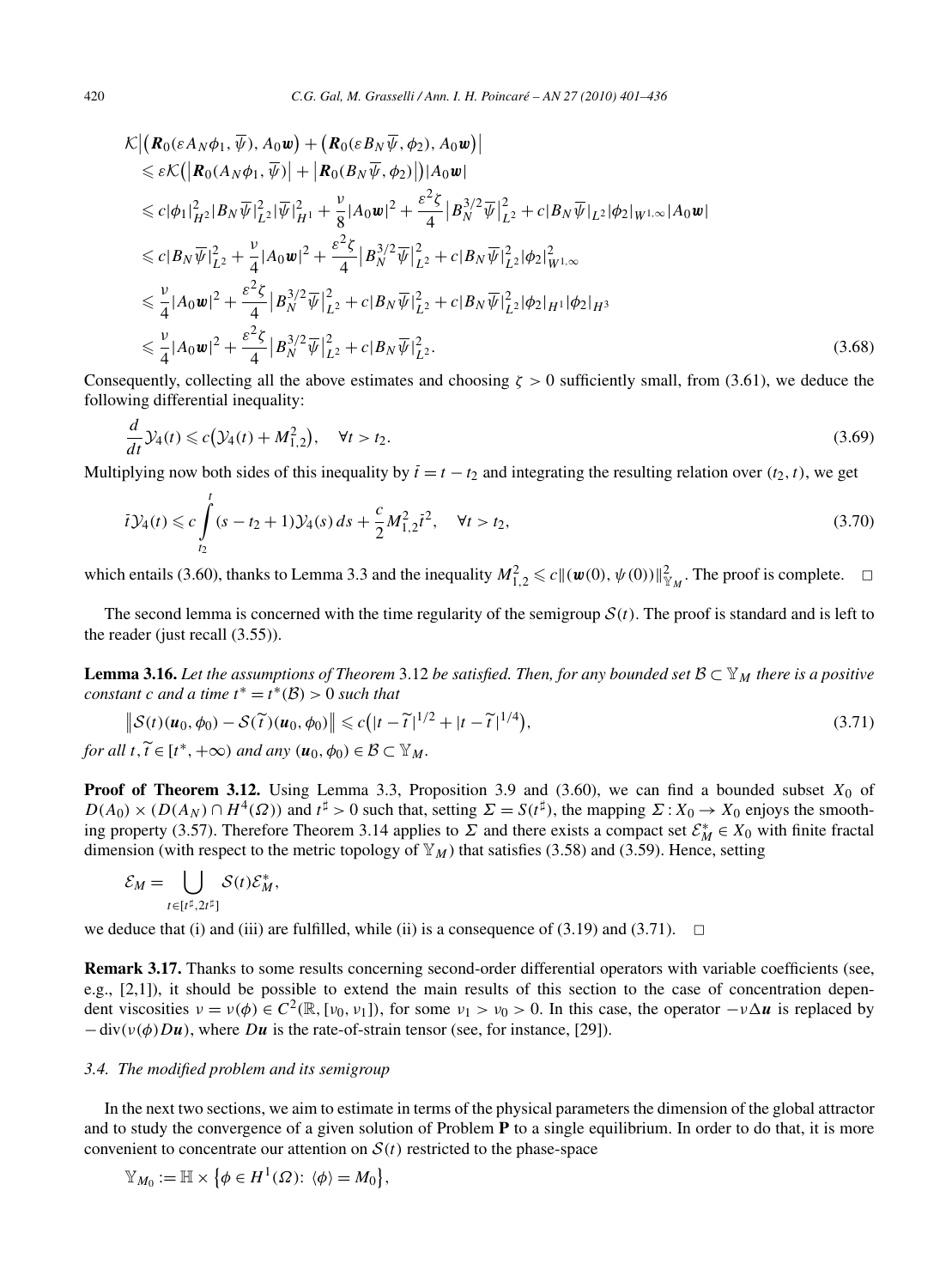where  $M_0$  is fixed. In this case,  $P$  can be rewritten into an equivalent form. More precisely, we set, as in the proof of Proposition 3.1,  $\overline{\phi}(t) = \phi(t) - M_0$  and  $\overline{f}(\phi) = f(\overline{\phi} + M_0)$ . Then we observe that **P** rewritten for  $(u, \overline{\phi})$  reads

**Problem P<sub>0</sub>.** For  $g \in \mathbb{V}^*$  and any given pair of initial data  $(u_0, \phi_0) \in \mathbb{Y}_{M_0}$ , find a pair of functions  $(u, \bar{\phi})$  satisfying (2.7)–(2.8) and

$$
\begin{cases}\n\frac{\partial_t \mathbf{u} + vA_0 \mathbf{u} + B_0(\mathbf{u}, \mathbf{u}) - \mathcal{K} \mathbf{R}_0(\varepsilon A_N \overline{\phi}, \overline{\phi}) = \mathbf{g}, & \text{in } \mathbb{V}^*, \text{ a.e. in } (0, +\infty), \\
\overline{\mu} = \varepsilon A_N \overline{\phi} + \alpha \overline{f}(\phi), & \text{a.e. in } \Omega \times (0, +\infty), \\
\frac{\partial_t \phi + A_N \overline{\mu} + B_1(\mathbf{u}, \overline{\phi}) = 0, & \text{in } H^{-1}, \text{ a.e. in } (0, +\infty),\n\end{cases}
$$
\n(3.72)

and the initial conditions

 $u_{1t=0} = u_0, \qquad \bar{\phi}_{t=0} = \phi_0 - M_0.$ 

It is clear that  $\overline{f}(r) = f(r + M_0)$  also satisfies (2.1). Thus, all the a priori estimates and the results of the previous sections still hold for the solutions of Problem  $\mathbf{P}_0$ .

We can then define the solving semigroup associated with Problem  $P_0$ , namely,

$$
\overline{S}(t): \mathbb{Y}_0 \to \mathbb{Y}_0, \quad \overline{S}(t)(\boldsymbol{u}_0, \overline{\phi}_0) = (\boldsymbol{u}(t), \overline{\phi}(t)), \tag{3.73}
$$

where  $(\mathbf{u}, \overline{\phi})$  is the unique solution of (3.72) with initial data  $(\mathbf{u}_0, \overline{\phi}_0) \in \mathbb{Y}_0$  and

$$
\mathbb{Y}_0 := \mathbb{H} \times \big( H^1(\Omega) \cap L_0^2(\Omega) \big),
$$

which is a Hilbert space with norm

$$
\left\| \left( \mathbf{u}, \overline{\phi} \right) \right\|_{\mathbb{Y}_0}^2 := \frac{1}{\mathcal{K}} |\mathbf{u}|^2 + \varepsilon |\nabla \overline{\phi}|_{L^2}^2.
$$
 (3.74)

Of course,  $\overline{S}(t)(u_0, \phi_0 - M_0) = (u(t), \phi(t) - M_0)$ , where  $(u(t), \phi(t)) = S(t)(u_0, \phi_0)$  is the unique solution to Problem **P** with initial data  $(\mathbf{u}_0, \phi_0) \in \mathbb{Y}_{M_0}$ .

## **4. The fractal dimension of the global attractor**

In this section, we let the assumptions of Lemma 3.7 hold. Then we consider the dynamical system  $(\mathbb{Y}_0, \overline{S}(t))$ which possesses the global attractor  $\overline{A} \subset \mathbb{Y}_0$ . In the sequel, for the sake of exposition, we will drop the bars from  $\overline{\phi}$ ,  $\overline{\mu}$  and  $f$ .

Our goal is to estimate in terms of the physical parameters the fractal dimension of  $\overline{A}$ . We begin by reviewing a few results taken from [14]. Recalling Theorem 3.5, we consider a solution  $(u, \phi)$  to  $P_0$  and we write the first variation equations with given initial values  $\xi = (\xi_1, \xi_2) \in \mathbb{Y}_0$ , namely,

$$
\begin{cases}\n\partial_t \mathbf{U} + vA_0 \mathbf{U} + \mathbf{B}_0(\mathbf{U}) - \mathcal{R}_0(\Phi) = 0, \\
\Psi = \varepsilon A_N \Phi + \alpha f'(\phi + M_0) \Phi, \\
\partial_t \Phi + A_N \Psi + \mathbf{B}_1(\Phi) = 0, \\
\mathbf{U}(0) = \xi_1, \qquad \Phi(0) = \xi_2,\n\end{cases}
$$
\n(4.1)

where

$$
\mathbf{B}_0(U) := B_0(u, U) + B_0(U, u), \qquad \mathbf{B}_1(\Phi) := B_1(u, \Phi) + B_1(U, \phi), \tag{4.2}
$$

$$
\mathcal{R}_0(\Phi) := \mathcal{K} \mathbf{R}_0(\varepsilon A_N \phi, \Phi) + \mathcal{K} \mathbf{R}_0(\varepsilon A_N \Phi, \phi).
$$
\n(4.3)

Then, we recall the following (adapted) definition of Fréchet differentiability for  $\overline{S}(t)$ .

**Definition 4.1.** Let  $\mathbb{X} \subset \mathbb{Y}_0$  be a bounded functional invariant set for  $\overline{S}(t)$  and let  $\overline{S}_i := (\mathbf{u}_i, \phi_i) \in \mathbb{X}, i = 0, 1$ . We say that the mapping  $\mathcal{Z} \mapsto \overline{\mathcal{S}}(t)\mathcal{Z}$  is differentiable on X if for any  $\mathcal{Z}_0 \in \mathbb{Y}_0$ , there exists an operator  $\mathbf{L}(t, \mathcal{Z}_0) \in \mathcal{L}(\mathbb{Y}_0)$ such that

$$
\sup_{\substack{\mathcal{Z}_0, \mathcal{Z}_1 \in \mathbb{X} \\ 0 < \|\mathcal{Z}_0 - \mathcal{Z}_1\|_{\mathbb{Y}_0} \leq \sigma}} \frac{\|\overline{\mathcal{S}}(t)\mathcal{Z}_1 - \overline{\mathcal{S}}(t)\mathcal{Z}_0 - \mathbf{L}(t, \mathcal{Z}_0) \cdot (\mathcal{Z}_1 - \mathcal{Z}_0)\|_{\mathbb{Y}_0}}{\|(\mathcal{Z}_1 - \mathcal{Z}_0)\|_{\mathbb{Y}_0}} \to 0,
$$
\n
$$
(4.4)
$$

as  $\sigma \rightarrow 0$ .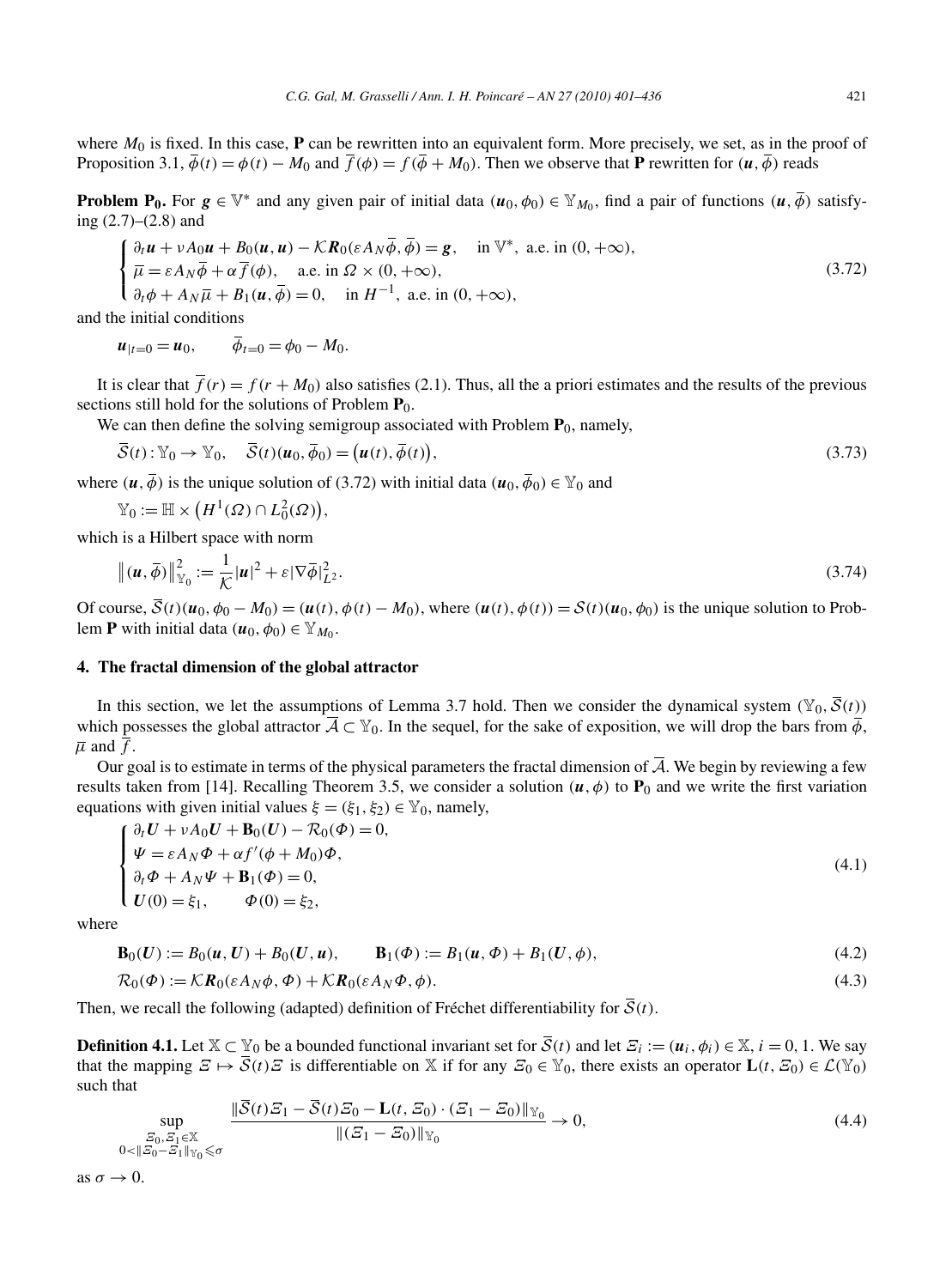Using the techniques developed in Section 3 and known regularity results for parabolic equations (see, e.g., [55, Theorem II.3.4]), we can rigorously prove the following result (the details are left to the reader since they are very similar to the ones in [55, Chap. 6, Section 8]).

**Proposition 4.2.** *For any fixed T >* 0*, problem* (4.1)–(4.3) *possesses a unique solution*

$$
(U, \Phi) \in C([0, T]; \mathbb{Y}_0) \cap L^2([0, T]; \mathbb{V} \times (D(A_N) \cap H^3(\Omega))).
$$
\n(4.5)

*Furthermore, for every*  $t > 0$ , the function  $E_0 \mapsto \overline{S}(t)E_0$  is Fréchet differentiable in  $\mathbb{Y}_0$  at  $E_0$  with differential

$$
\mathbf{L}(t, \mathcal{E}_0): \xi = (\xi_1, \xi_2) \in \mathbb{Y}_0 \mapsto (\mathbf{U}, \Phi) \in \mathbb{Y}_0,
$$
\n(4.6)

*where*  $(U, \Phi)$  *is the unique solution to*  $(4.1)$ – $(4.3)$ *.* 

For  $\mathbf{L} \in \text{Lin}(\mathbb{Y}_0)$  and  $j \in \mathbb{N}$ , we denote by  $\omega_j(\mathbf{L})$  the norm of the exterior product  $\bigwedge^j \mathbf{L}$  in  $\bigwedge^j \mathbb{Y}_0$ , thus if  $\mathbf{L} =$  $L(t, \mathcal{E}_0)$  and  $\Upsilon_i := (\mathbf{U}_i, \Phi_i)$ , we have

$$
\omega_j\big(\mathbf{L}(t,\varXi_0)\big) = \sup_{\substack{\xi^1,\ldots,\xi^j\in\mathbb{Y}_0\\ \|\xi^i\|_{\mathbb{Y}_0}\leqslant 1,\,i=1,\ldots,j}} \left|\varUpsilon_1(t)\wedge\cdots\wedge\varUpsilon_j(t)\right|_{\bigwedge^j\mathbb{Y}_0},\tag{4.7}
$$

where  $\gamma_1, \ldots, \gamma_j$ , are *j* solutions of (4.1)–(4.3) corresponding respectively to given initial values  $\xi^1 = (\xi_1^1, \xi_2^1), \ldots,$  $\xi^{j} = (\xi_1^{j}, \xi_2^{j})$ . We then set

$$
\omega_j(t) = \sup_{\mathcal{Z}_0 \in \mathbb{X}} \omega_j \big( \mathbf{L}(t, \mathcal{Z}_0) \big)
$$

and observe that these numbers are subexponential with respect to *t* (see, e.g., [55, Chap. 5]). As a consequence, the limit

$$
\lim_{t \to +\infty} \omega_j(t)^{1/t} = \Pi_j
$$

exists for every *j*. The uniform Lyapunov numbers  $\lambda_j$  for X are then defined by the formula  $\lambda_1 = \Pi_1$ ,  $\lambda_j = \Pi_j/\Pi_{j-1}$ ,  $j \ge 2$ . The uniform Lyapunov exponents are the numbers  $\pi_j = \log \lambda_j$ ,  $j \ge 1$ .

We now recall the following basic result (see [14]).

**Theorem 4.3.** Let  $\mathbb{X}$  be a compact functional invariant set for the semigroup  $\overline{S}(t)$ . If for some integer  $n \geq 1$ ,

$$
\pi_1 + \dots + \pi_n < 0,\tag{4.8}
$$

*then*

$$
d_H(\mathbb{X}) \leqslant n \quad \text{and} \quad d_F(\mathbb{X}) \leqslant n \left\{ \max_{1 \leqslant j \leqslant n-1} 1 + \frac{\pi_1 + \dots + \pi_j}{|\pi_1 + \dots + \pi_j|} \right\} \leqslant 2n, \tag{4.9}
$$

*where*  $d_H(\mathbb{X})$  *and*  $d_F(\mathbb{X})$  *are the Hausdorff and fractal dimension of*  $\mathbb{X}$ *, respectively, with respect to the*  $\mathbb{Y}_0$ *-metric.* 

It is well known that the estimation of the Lyapunov numbers depends on the following inequality (cf. [14,55])

$$
\omega_n(t) \leq \sup_{S_0 \in \mathbb{X}} \exp\left(-\int\limits_0^t \inf_{\xi^j \in \mathbb{Y}_0} \text{Tr}\,\mathcal{M}\big(\boldsymbol{u}(s), \phi(s)\big) \cdot Q_n(s) \, ds\right) \tag{4.10}
$$

and  $\Pi_n \leqslant \exp(-q_n)$ , where

$$
q_n = \lim_{t \to \infty} \sup \left\{ \inf_{\mathcal{Z}_0 \in \mathbb{X}} \frac{1}{t} \int_{0}^{t} \inf_{\xi^j \in \mathbb{Y}_0} Tr \mathcal{M}(\boldsymbol{u}(s), \phi(s)) \cdot Q_n(s) ds \right\}.
$$
 (4.11)

Here  $\mathcal{M}(\boldsymbol{u}, \phi) = \mathcal{M}(\boldsymbol{u}(s), \phi(s))$  is the linear mapping

$$
\begin{pmatrix}\nU \\
\phi\n\end{pmatrix}\n\mapsto\n\begin{pmatrix}\n\nu A_0 U + B_0 (U) - \mathcal{R}_0 (\phi) \\
\varepsilon B_N^2 \phi + \alpha A_N (f'(\phi + M_0) \phi) + \mathcal{B}_1 (\phi)\n\end{pmatrix}
$$
\n(4.12)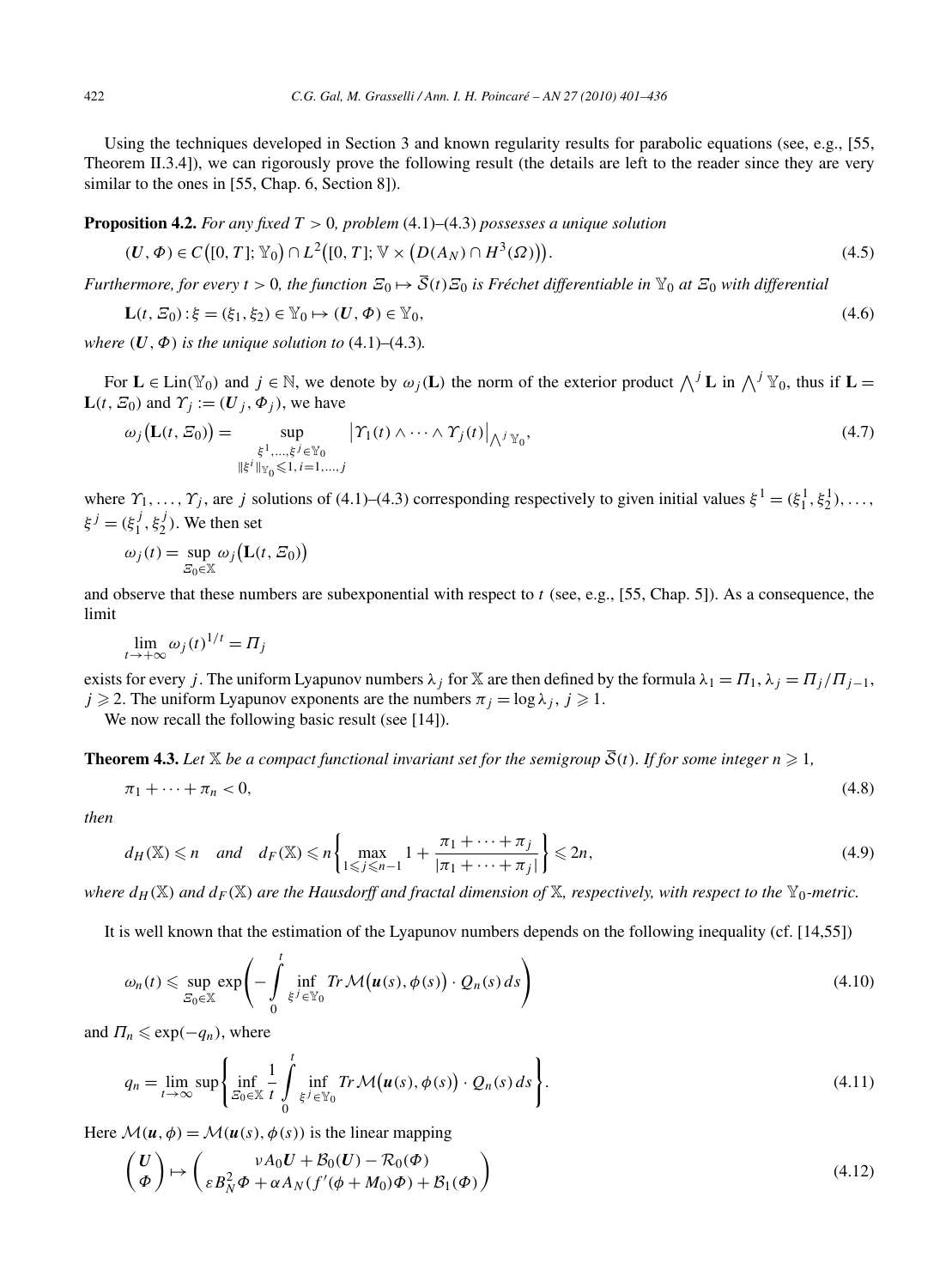and  $Q_n(s) = Q_n(s, \xi^1, \ldots, \xi^n)$  is the projection in  $\mathbb{Y}_0$  onto  $span\{Y_1(s), \ldots, Y_n(s)\}\)$ . Furthermore, we infer from (4.9) that if  $q_n > 0$  for some *n*, then the Hausdorff dimension of X is less or equal than *n* and its fractal dimension is bounded by  $n(1 + \max_{1 \leq k \leq n}(-q_k/q_n)).$ 

To this end, we proceed as follows. Let  $\{\Psi_j(s)\} = \{(\mathbf{v}_j(s), \psi_j(s))\}$  be an orthonormal basis of  $\mathbb{Y}_0$  with  $\Psi_j(s) \in$  $\mathbb{V} \times D(B_N^{3/2})$ , for any *j* and almost any *s*, such that  $\Psi_1(s), \ldots, \Psi_n(s)$  spans  $Q_n \mathbb{Y}_0$ . Then the family

$$
\left(\mathcal{K}^{-1/2}\mathbf{v}_j(s),\varepsilon^{1/2}\psi_j(s)\right)
$$

is orthonormal in  $\mathbb{H} \times (H^1(\Omega) \cap L_0^2(\Omega))$  with respect to  $(\cdot, \cdot) + (\nabla \cdot, \nabla \cdot)$ . Consequently, the families

$$
\left\{ \mathcal{K}^{-1/2} \mathbf{v}_j(s) \right\}_{j=1,\dots,n} \quad \text{and} \quad \left\{ \varepsilon^{1/2} \psi_j(s) \right\}_{j=1,\dots,n}
$$

are suborthonormal in  $(\mathbb{H}, (\cdot, \cdot))$  and in  $(H^1(\Omega) \cap L_0^2(\Omega), (\nabla \cdot, \nabla \cdot))$ , respectively (cf. [31,38]). Before proceeding with calculating the trace of the linearized operator  $\mathcal M$  on  $Q_n Y_0$ , we report below two basic inequalities which will be helpful in the sequel. Following [38, Corollary 2.1, Theorems 2.3 and 3.1], generalized versions of the Lieb– Thirring inequalities can be applied to the families above. More precisely, there exists a positive constant  $C_\ell$ , which is independent of *n*, such that

$$
\int_{\Omega} \left[\rho_0(x)\right]^2 dx \leqslant C_{\ell} \sum_{j=1}^n \int_{\Omega} \left|\nabla \mathbf{v}_j(x)\right|^2 dx,
$$
\n(4.13)

$$
\int_{\Omega} \left[ a_{p,q}(x) \right]^{1+q} dx \leqslant C_{\ell} \sum_{j=1}^{n} \int_{\Omega} \left| B_{N}^{q/2+i} \psi_{j}(x) \right|^{2} dx, \tag{4.14}
$$

where

$$
\rho_0(x) := \sum_{j=1}^n \mathcal{K}^{-1/2} |\mathbf{v}_j(x)|^2, \qquad a_{p,q}(x) := \sum_{j=1}^n \varepsilon^{q/(1+q)} |B_N^p \psi_j(x)|^2,
$$

with the following choices of indices:  $(p, q) \in \{(0, 1), (0, 2), (0, 3)\}\$ if  $i = 0, (p, q) \in \{(1/2, 1), (1/2, 2)\}\$ if  $i = 1/2$ and  $(p, q) \in \{(1, 1)\}$  if  $i = 1$ . Moreover, the constant  $C_{\ell}$  does not increase when passing from a suborthonormal family to an orthonormal one (cf. [38, Sections 3 and 4]). In the rest of this section, all the positive constants indicated with  $c_i$ ,  $c_i'$ ,  $c_i''$ ,  $c_i'''$ ,  $i \in \mathbb{N}$ , are independent of time, *ν*, *ε*, *K*, *α*, *n* and *M*<sub>0</sub>.

We now state a result on the behavior of the eigenvalues for the operator  $(v, \psi) \mapsto (A_0 v, B_N^2 \psi)$ , so that we can estimate the first two terms on the right-hand side of (4.22) (see below).

**Lemma 4.4.** Let  $\{\Psi_j\} = \{(\mathbf{v}_j, \psi_j)\}\$ ,  $1 \leqslant j \leqslant n$ , be a finite family of  $\mathbb{V} \times D(B_N^{3/2})$ , which is orthonormal in  $\mathbb{Y}_0$ . We *have*:

$$
\sum_{j=1}^{n} \left( \frac{\nu}{\mathcal{K}} \|\mathbf{v}_{j}\|^{2} + \varepsilon^{2} \left| B_{N}^{3/2} \psi_{j} \right|_{L^{2}}^{2} \right) \geqslant c_{0} \frac{n^{2}}{|\Omega|} \left( \frac{\nu \varepsilon}{\nu + \varepsilon} \right) - c_{0}' |\Omega| \left( \frac{\nu \varepsilon}{\nu + \varepsilon} \right), \tag{4.15}
$$

where the constants  $c_0$ ,  $c'_0$  depend on the shape of  $\Omega$ , but are independent of the size of  $\Omega$ ,  $\nu$ ,  $\varepsilon$ ,  $K$ ,  $\alpha$ ,  $n$ ,  $M_0$  and  $of$   $\Psi$ <sub>*i*</sub>.

**Proof.** The proof of  $(4.15)$  is based on a slight modification of inequalities  $(4.13)$ – $(4.14)$ . To this end, set

$$
(\widetilde{\mathbf{v}}_j, \widetilde{\psi}_j) := \left( \mathcal{K}^{-1/2} \mathbf{v}_j, \varepsilon^{1/2} \psi_j \right), \quad 1 \leqslant j \leqslant n,
$$
\n(4.16)

and note that this family is orthonormal in  $\mathbb{H} \times (H^1(\Omega) \cap L^2_0(\Omega))$  with respect to  $(\cdot, \cdot) + (\nabla \cdot, \nabla \cdot)$ . Consequently, the families

$$
\left\{\widetilde{\boldsymbol{v}}_{j}(s)\right\}_{j=1,\ldots,n} \quad \text{and} \quad \left\{\widetilde{\psi}_{j}(s)\right\}_{j=1,\ldots,n} \tag{4.17}
$$

are suborthonormal in  $\mathbb H$  and  $H^1(\Omega) \cap L_0^2(\Omega)$ , respectively, and the following Lieb–Thirring inequalities hold (see [38] again):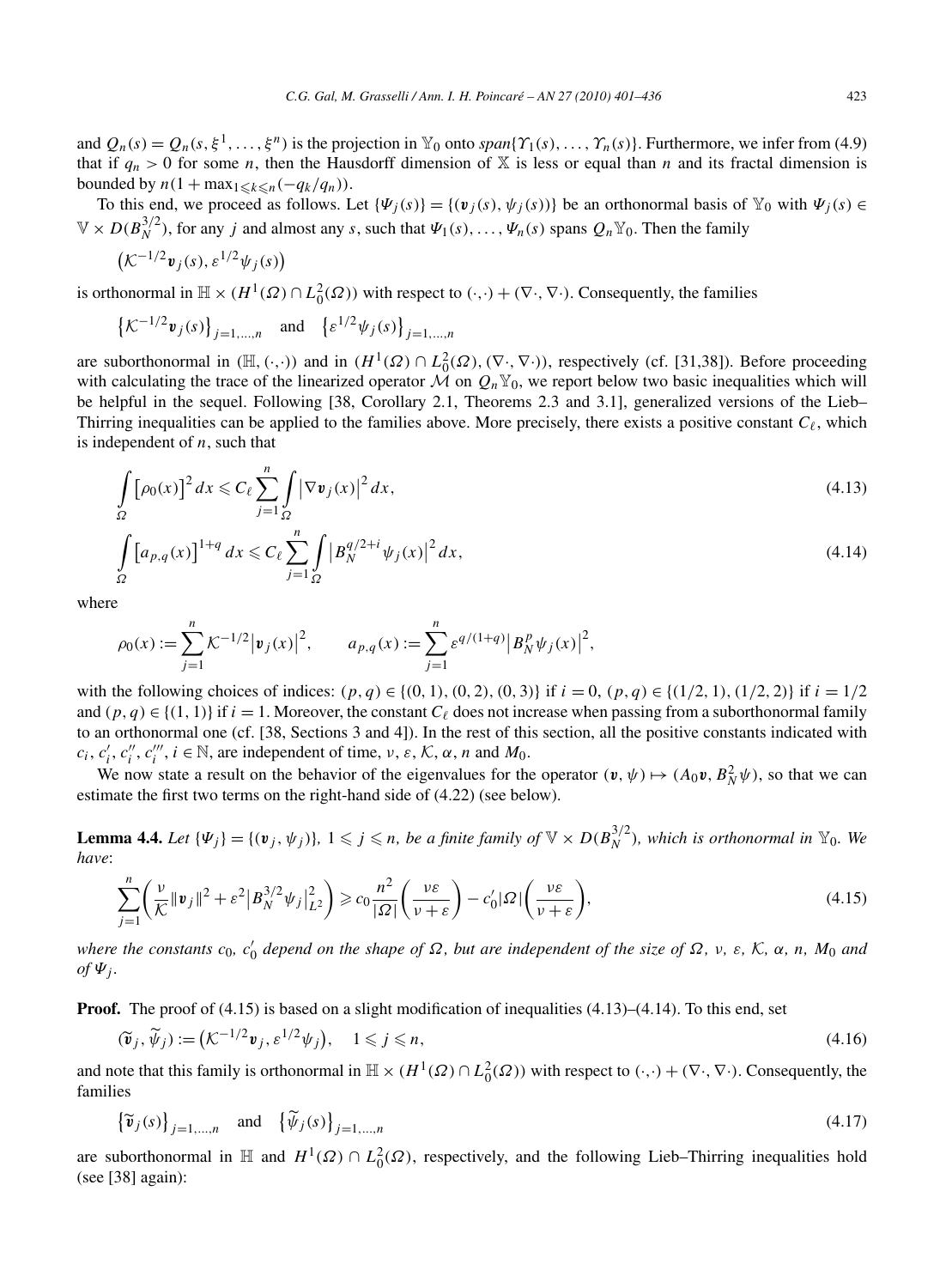$$
\int_{\Omega} \left[ \widetilde{\rho}_0(x) \right]^2 dx \leqslant C_{\ell} \sum_{i=1}^n \int_{\Omega} \left| \nabla \widetilde{\mathbf{v}}_j(x) \right|^2 dx,
$$
\n(4.18)

$$
\int_{\Omega} \left[ \widetilde{\rho}_1(x) \right]^3 dx \leqslant C_{\ell} \sum_{i=1}^n \int_{\Omega} \left| B_N^{3/2} \widetilde{\psi}_j(x) \right|^2 dx,
$$
\n(4.19)

where

$$
\widetilde{\rho}_0(x) := \sum_{j=1}^n |\widetilde{\mathbf{v}}_j(x)|^2, \qquad \widetilde{\rho}_1(x) := \sum_{j=1}^n |\nabla \widetilde{\psi}_j(x)|^2.
$$

Also, the constant  $C_{\ell}$  in (4.18)–(4.19) depends only on the shape of  $\Omega$  (but not on its size) and does not increase. Let  $\widetilde{\rho}(x) := \widetilde{\rho}_0(x) + \widetilde{\rho}_1(x)$ . By the Hölder inequality,

$$
n = \int_{\Omega} \widetilde{\rho}(x) dx \leqslant |\Omega|^{1/2} \bigg( \int_{\Omega} \big[\widetilde{\rho}(x)\big]^2 dx \bigg)^{1/2},
$$

which easily yields, on account of (4.18)–(4.19), that

$$
n^{2} \leqslant c_{1}|\Omega| \left( \int_{\Omega} \left[ \tilde{\rho}_{0}(x) \right]^{2} dx + \int_{\Omega} \left[ \tilde{\rho}_{1}(x) \right]^{2} dx \right)
$$
  
\n
$$
\leqslant c'_{1}|\Omega| \left[ \int_{\Omega} \left[ \tilde{\rho}_{0}(x) \right]^{2} dx + \left( |\Omega| + \int_{\Omega} \left[ \tilde{\rho}_{1}(x) \right]^{3} dx \right) \right]
$$
  
\n
$$
\leqslant c''_{1}|\Omega| \sum_{j=1}^{n} (\|\tilde{\mathbf{v}}_{j}\|^{2} + |B_{N}^{3/2} \tilde{\psi}_{j}|_{L^{2}}^{2}) + c''_{1}|\Omega|^{2}.
$$
\n(4.20)

By rewriting (4.20) in terms of (4.16), we deduce

$$
n^{2} \leq c_{1}'' |\Omega| \sum_{j=1}^{n} \left( \frac{1}{K} \|\mathbf{v}_{j}\|^{2} + \varepsilon \left| B_{N}^{3/2} \psi_{j} \right|_{L^{2}}^{2} \right) + c_{1}''' |\Omega|^{2}
$$
  

$$
\leq c_{1}'' |\Omega| \left( v^{-1} + \varepsilon^{-1} \right) \sum_{j=1}^{n} \left( \frac{v}{K} \|\mathbf{v}_{j}\|^{2} + \varepsilon^{2} \left| B_{N}^{3/2} \psi_{j} \right|_{L^{2}}^{2} \right) + c_{1}''' |\Omega|^{2}.
$$
 (4.21)

Thus, (4.15) is a straightforward consequence of (4.21). The proof is finished.  $\Box$ 

We can now calculate  $Tr \mathcal{M}(u(s), \phi(s)) \cdot Q_n(s)$ . Omitting the *s*-dependence, by (3.2), (4.2)–(4.4) and (4.10), we have

$$
Tr \mathcal{M}(u, \phi) \cdot Q_n = \sum_{j=1}^n (\mathcal{M}(u, \phi)\Psi_j, \Psi_j)_{\mathbb{Y}_0}
$$
  
= 
$$
\sum_{j=1}^n \left\{ \frac{\nu}{K} ||v_j||^2 + \varepsilon^2 |B_N^{3/2} \psi_j|_{L^2}^2 + \frac{1}{K} (B_0(v_j, u), v_j) + \varepsilon (B_1(u, \psi_j), B_N \psi_j)_{L^2} - (\mathbf{R}_0(\varepsilon B_N \phi, \psi_j), v_j) - (\mathbf{R}_0(\varepsilon B_N \psi_j, \phi), v_j) + \varepsilon (B_1(v_j, \phi), B_N \psi_j)_{L^2} + \alpha \varepsilon (\nabla (f'(\phi + M_0) \psi_j), \nabla B_N \psi_j)_{L^2} \right\}.
$$
 (4.22)

We start by estimating from above the third term on the right-hand side of (4.22). Thanks to the pointwise Schwarz inequality

$$
\left| \left( \left( (\boldsymbol{v}_j \cdot \nabla) \cdot \boldsymbol{u} \right) \boldsymbol{v}_j \right) (x) \right| \leqslant \left| \nabla \boldsymbol{u}(x) \right| \left| \boldsymbol{v}_j(x) \right|^2, \tag{4.23}
$$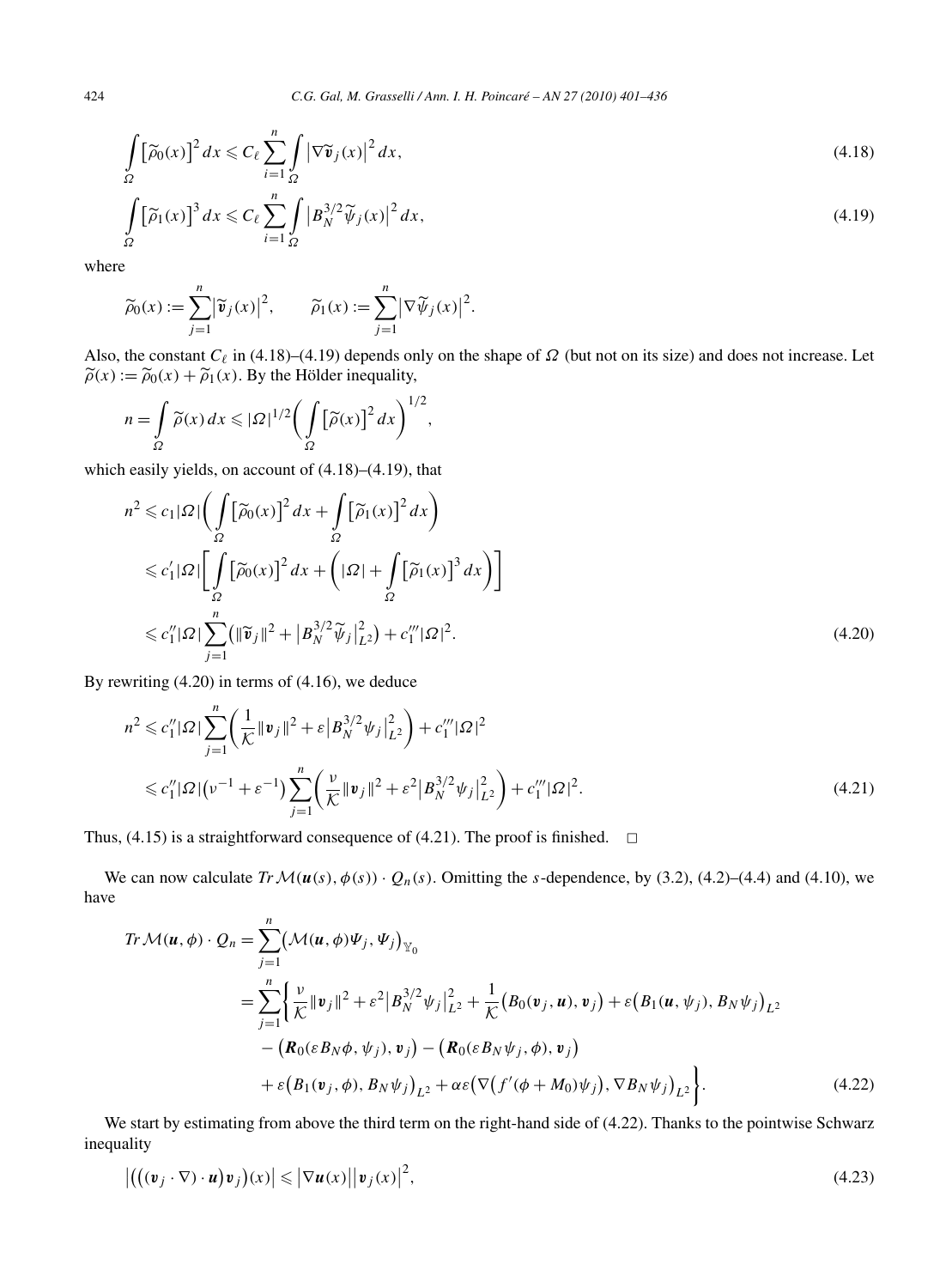so that

$$
\mathcal{K}^{-1}\left|\sum_{j=1}^{n}\left(B_0(\mathbf{v}_j,\mathbf{u}),\mathbf{v}_j\right)\right| \leqslant \int_{\Omega} \frac{|\nabla \mathbf{u}(x)|}{\sqrt{\mathcal{K}}} \rho_0(x) dx \leqslant \frac{\|\mathbf{u}\|}{\sqrt{\mathcal{K}}} |\rho_0|_{L^2}.
$$
\n(4.24)

Using now  $(4.13)$ , we can bound  $(4.24)$  by

$$
c_1 \frac{\|\boldsymbol{u}\|}{\sqrt{\mathcal{K}}} \left( \sum_{j=1}^n \|\boldsymbol{v}_j\|^2 \right)^{1/2} \leq \frac{\nu}{8\mathcal{K}} \sum_{j=1}^n \|\boldsymbol{v}_j\|^2 + \frac{c'_1}{\nu} \|\boldsymbol{u}\|^2.
$$
 (4.25)

Note that, employing a similar pointwise Schwarz inequality as in (4.23), we have that

$$
\left| \sum_{j=1}^{n} \varepsilon (B_1(u, \psi_j), B_N \psi_j)_{L^2} \right|
$$
  
\n
$$
\leq \varepsilon^{-1/6} \int_{\Omega} |u(x)| a_{1,1}^{1/2}(x) a_{1/2,2}^{1/2}(x) dx
$$
  
\n
$$
\leq \varepsilon^{-1/6} \Biggl( \int_{\Omega} |u(x)|^{4/3} a_{1/2,2}^{2/3}(x) dx \Biggr)^{3/4} \Biggl( \int_{\Omega} a_{1,1}^2(x) dx \Biggr)^{1/4}
$$
  
\n
$$
\leq \frac{\varepsilon^2}{16} \sum_{j=1}^{n} |B_N^{3/2} \psi_j|_{L^2}^2 + \frac{c_2}{\varepsilon^{8/9}} \int_{\Omega} |u(x)|^{4/3} a_{1/2,2}^{2/3}(x) dx
$$
  
\n
$$
\leq \frac{\varepsilon^2}{16} \sum_{j=1}^{n} |B_N^{3/2} \psi_j|_{L^2}^2 + \frac{c_2}{\varepsilon^{8/9}} \Biggl( \int_{\Omega} |u(x)|^{12/7} dx \Biggr)^{7/9} \Biggl( \int_{\Omega} a_{1/2,2}^3(x) dx \Biggr)^{2/9}.
$$
 (4.26)

Since  $a_{1/2,2}$  satisfies (4.14), the last expression in (4.26) can be estimated by

$$
\frac{\varepsilon^2}{16} \sum_{j=1}^n |B_N^{3/2} \psi_j|_{L^2}^2 + \left(\frac{\varepsilon^2}{16} \sum_{j=1}^n |B_N^{3/2} \psi_j|_{L^2}^2 + \frac{c_2'}{\varepsilon^{12/7}} |u|_{\mathbb{L}^{12/7}}^{12/7}\right) \leq \frac{\varepsilon^2}{8} \sum_{j=1}^n |B_N^{3/2} \psi_j|_{L^2}^2 + \frac{c_2''}{\varepsilon^{12/7}} (|\Omega| + |u|^2).
$$

Thus, we deduce that

$$
\left| \sum_{j=1}^{n} \varepsilon \left( B_1(u, \psi_j), B_N \psi_j \right)_{L^2} \right| \leq \frac{\varepsilon^2}{8} \sum_{j=1}^{n} \left| B_N^{3/2} \psi_j \right|_{L^2}^2 + \frac{c_2'''}{\varepsilon^{12/7}} \left( |\Omega| + |u|^2 \right). \tag{4.27}
$$

Next, we estimate

$$
\sum_{j=1}^n \varepsilon (B_1(\mathbf{v}_j, \phi), B_N \psi_j)_{L^2} = \sum_{j=1}^n \int_{\Omega} \varepsilon (\mathbf{v}_j(x) \cdot \nabla \phi(x)) B_N \psi_j(x) dx.
$$

Using the Cauchy–Schwarz inequality and (4.14) again, the right-hand side is bounded by

$$
\varepsilon^{3/4} \mathcal{K}^{1/4} \int_{\Omega} |\nabla \phi(x)| \rho_0^{1/2}(x) a_{1,1}^{1/2}(x) dx \leq \varepsilon^{3/4} \mathcal{K}^{1/4} \Biggl( \int_{\Omega} \rho_0^2(x) dx \Biggr)^{1/4} \Biggl( \int_{\Omega} |\nabla \phi(x)|^{4/3} a_{1,1}^{2/3}(x) dx \Biggr)^{3/4} \leq \frac{\nu}{8\varepsilon \mathcal{K}} \sum_{j=1}^n \|v_j\|^2 + c_3 \varepsilon \nu^3 \mathcal{K}^{-8/9} \int_{\Omega} |\nabla \phi(x)|^{4/3} a_{1,1}^{2/3}(x) dx. \tag{4.28}
$$

We estimate the last term on the right-hand side of  $(4.28)$ , using  $(4.14)$ , as follows: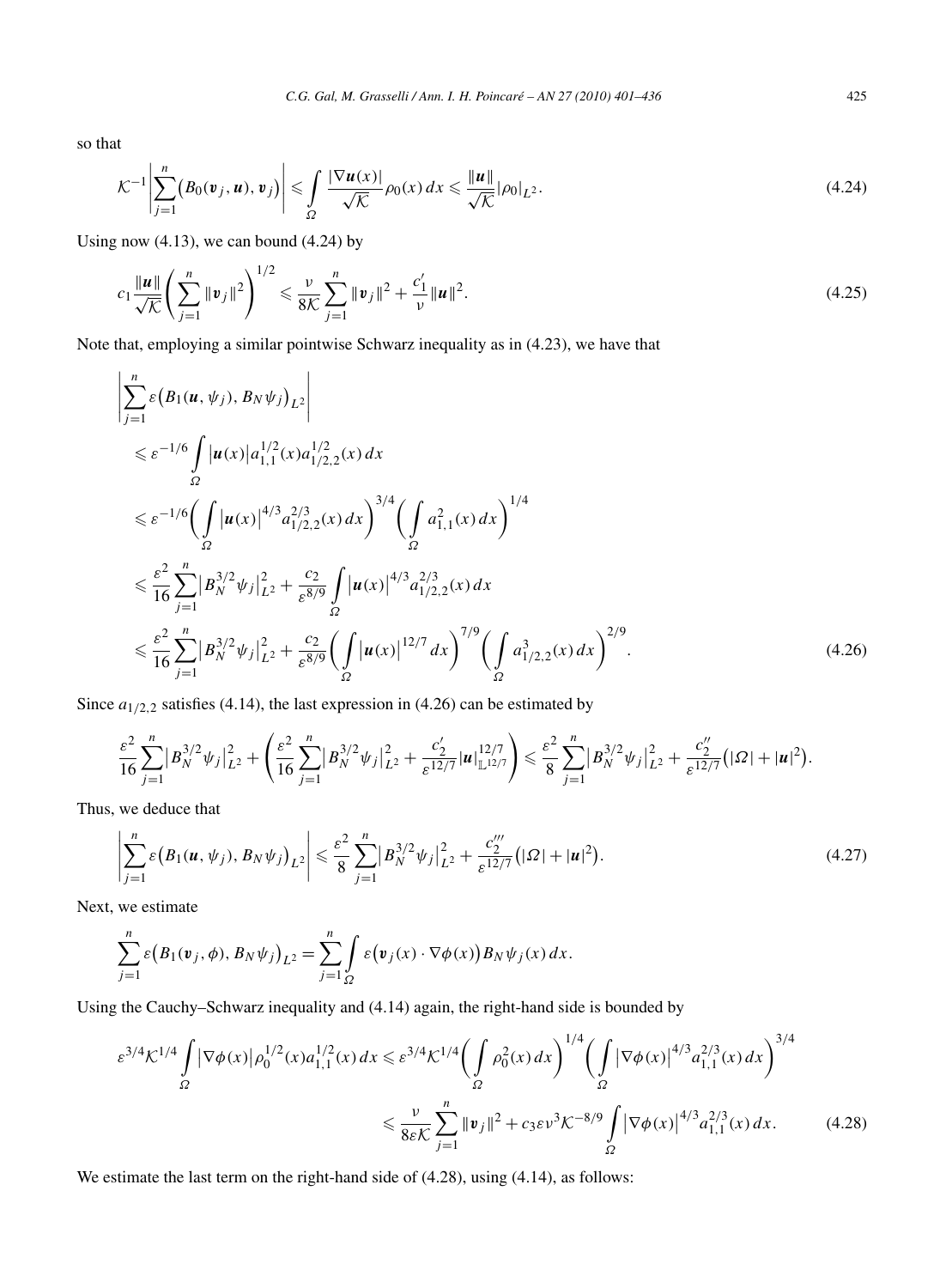$$
c_3 \varepsilon v^3 \mathcal{K}^{-8/9} \int_{\Omega} |\nabla \phi(x)|^{4/3} a_{1,1}^{2/3}(x) dx \le c_3 \varepsilon v^3 \mathcal{K}^{-8/9} \Big( \int_{\Omega} |\nabla \phi(x)|^2 dx \Big)^{2/3} \Big( \int_{\Omega} a_{1,1}^2(x) dx \Big)^{1/3}
$$
  

$$
\le \frac{\varepsilon^2}{16} \sum_{j=1}^n |B_N^{3/2} \psi_j|_{L^2}^2 + c_3' v^{9/2} \varepsilon^{1/2} \mathcal{K}^{-4/3} |\nabla \phi|_{L^2}^2. \tag{4.29}
$$

Then, from (4.28) and (4.29), we readily see that

$$
\left|\sum_{j=1}^{n} \varepsilon \left(B_1(\mathbf{v}_j, \phi), A_{\gamma} \psi_j\right)_{L^2}\right| \leq \frac{\varepsilon^2}{16} \sum_{j=1}^{n} \left|B_N^{3/2} \psi_j\right|_{L^2}^2 + \frac{\nu}{8\mathcal{K}} \sum_{j=1}^{n} \|\mathbf{v}_j\|^2 + c_3' \nu^{9/2} \varepsilon^{1/2} \mathcal{K}^{-4/3} |\nabla \phi|_{L^2}^2. \tag{4.30}
$$

We now estimate the fifth term on the right-hand side of  $(4.22)$ ,

$$
\left| \sum_{j=1}^{n} (\mathbf{R}_{0}(\varepsilon B_{N}\phi, \psi_{j}), \mathbf{v}_{j})_{L^{2}} \right| \leq \varepsilon^{2/3} \mathcal{K}^{1/4} \int_{\Omega} |B_{N}\phi(x)| \rho_{0}^{1/2}(x) a_{1/2,2}^{1/2}(x) dx
$$
  
\n
$$
\leq \varepsilon^{2/3} \mathcal{K}^{1/4} \Biggl( \int_{\Omega} \rho_{0}^{3/5}(x) |B_{N}\phi(x)|^{6/5} dx \Biggr)^{5/6} \Biggl( \int_{\Omega} a_{1/2}^{3}(x) dx \Biggr)^{1/6}
$$
  
\n
$$
\leq c_{4} \varepsilon^{2/5} \mathcal{K}^{3/10} \int_{\Omega} \rho_{0}^{3/5}(x) |B_{N}\phi(x)|^{6/5} dx + \frac{\varepsilon^{2}}{16} \sum_{j=1}^{n} |B_{N}^{3/2}\psi_{j}|^{2}_{L^{2}}
$$
  
\n
$$
\leq c_{4} \varepsilon^{2/5} \mathcal{K}^{3/10} \Biggl( \int_{\Omega} \rho_{0}^{2}(x) dx \Biggr)^{3/10} \Biggl( \int_{\Omega} |B_{N}\phi(x)|^{12/7} dx \Biggr)^{7/10}
$$
  
\n
$$
+ \frac{\varepsilon^{2}}{16} \sum_{j=1}^{n} |B_{N}^{3/2}\psi_{j}|^{2}_{L^{2}}
$$
  
\n
$$
\leq \frac{c'_{4} \varepsilon^{4/7} \mathcal{K}^{6/7}}{\nu^{3/7}} |B_{N}\phi|_{L^{12/7}}^{12/7} + \frac{\nu}{8} \mathcal{K} \sum_{j=1}^{n} ||\mathbf{v}_{j}||^{2} + \frac{\varepsilon^{2}}{16} \sum_{j=1}^{n} |B_{N}^{3/2}\psi_{j}|^{2}_{L^{2}}.
$$
 (4.31)

Thus, we deduce

$$
\left|\sum_{j=1}^{n} \left( \mathbf{R}_{0}(\varepsilon B_{N} \phi, \psi_{j}), \mathbf{v}_{j} \right)_{L^{2}} \right| \leq \frac{\nu}{8 \mathcal{K}} \sum_{j=1}^{n} \|\mathbf{v}_{j}\|^{2} + \frac{\varepsilon^{2}}{16} \sum_{j=1}^{n} \left|B_{N}^{3/2} \psi_{j}\right|_{L^{2}}^{2} + \frac{c_{4}^{\prime\prime} \varepsilon^{4/7} \mathcal{K}^{6/7}}{\nu^{3/7}} \left( |\varOmega| + \left|B_{N} \phi\right|_{L^{2}}^{2} \right). \tag{4.32}
$$

Furthermore, we have from assumption (2.1) and the Cauchy–Schwarz inequality, that

$$
\left| \sum_{j=1}^{n} \alpha \varepsilon \left( \nabla \left( f'(\phi + M_0) \psi_j \right), \nabla B_N \psi_j \right)_{L^2} \right|
$$
\n
$$
\leq \alpha \varepsilon \varepsilon f \sum_{j=1}^{n} \int_{\Omega} |\psi_j(x)| |\nabla \phi(x)| |B_N^{3/2} \psi_j(x)| (1 + |\phi(x) + M_0|^{m-1}) dx
$$
\n
$$
+ \alpha \varepsilon \varepsilon f \sum_{j=1}^{n} \int_{\Omega} |\nabla \psi_j(x)| |B_N^{3/2} \psi_j(x)| (1 + |\phi(x) + M_0|^m) dx
$$
\n
$$
\leq \alpha \varepsilon^{5/8} c_{f,m} \int_{\Omega} a_{0,3}^{1/2} (x) a_{3/2,0}^{1/2} (x) |\nabla \phi(x)| (1 + M_0^{m-1} + |\phi(x)|^{m-1}) dx
$$
\n
$$
+ \alpha \varepsilon^{2/3} c_{f,m} \int_{\Omega} a_{1/2,2}^{1/2} (x) a_{3/2,0}^{1/2} (x) (1 + M_0^m + |\phi(x)|^m) dx
$$
\n
$$
=: J_1 + J_2.
$$
\n(4.33)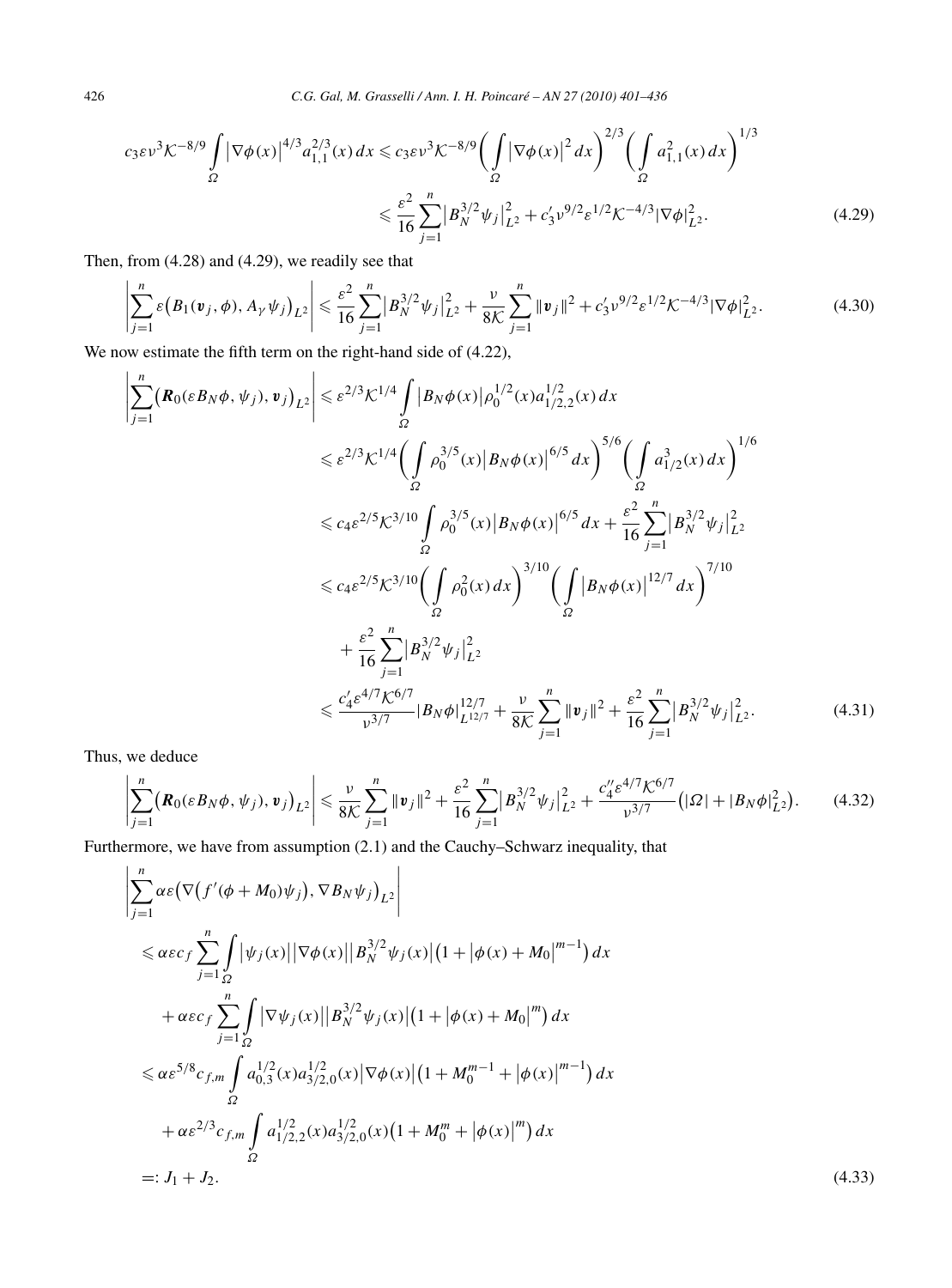We can estimate the term  $J_2$  as follows:

$$
J_{2} \leq c_{5}\alpha \varepsilon^{2/3} \Biggl( \int_{\Omega} a_{1/2,2}(x) \left(1 + M_{0}^{2m} + |\phi(x)|^{2m}\right) dx \Biggr)^{1/2} \Biggl( \int_{\Omega} a_{3/2,0}(x) dx \Biggr)^{1/2}
$$
  
\n
$$
\leq \frac{\varepsilon^{2}}{16} \sum_{j=1}^{n} |B_{N}^{3/2} \psi_{j}|_{L^{2}}^{2} + c_{5}'\alpha^{2} \varepsilon^{-2/3} \int_{\Omega} a_{1/2,2}(x) \left(1 + M_{0}^{2m} + |\phi(x)|^{2m}\right) dx
$$
  
\n
$$
\leq \frac{\varepsilon^{2}}{16} \sum_{j=1}^{n} |B_{N}^{3/2} \psi_{j}|_{L^{2}}^{2} + c_{5}''\alpha^{2} \varepsilon^{-2/3} \Biggl( \int_{\Omega} a_{1/2,2}^{3}(x) dx \Biggr)^{1/3} \Biggl( \int_{\Omega} \left(1 + M_{0}^{2m} + |\phi(x)|^{2m}\right)^{3/2} dx \Biggr)^{2/3}
$$
  
\n
$$
\leq \frac{\varepsilon^{2}}{8} \sum_{j=1}^{n} |B_{N}^{3/2} \psi_{j}|_{L^{2}}^{2} + c_{5}'''\alpha^{3} \varepsilon^{-2} \int_{\Omega} \left(1 + M_{0}^{3m} + |\phi(x)|^{3m}\right) dx,
$$
\n(4.34)

where  $c_5^{\prime\prime\prime}$  is a suitable constant that depends on  $c_5$ , but is independent of  $\Omega$ . Similarly, we have

$$
J_{1} \leq c_{6}\alpha\varepsilon^{5/8} \Biggl(\int_{\Omega} a_{0,3}(x) |\nabla\phi(x)|^{2} (1 + M_{0}^{2(m-1)} + |\phi(x)|^{2(m-1)}) dx\Biggr)^{1/2} \Biggl(\int_{\Omega} a_{3/2,0}(x) dx\Biggr)^{1/2}
$$
  

$$
\leq \frac{\varepsilon^{2}}{16} \sum_{j=1}^{n} |B_{N}^{3/2} \psi_{j}|_{L^{2}}^{2} + \alpha c_{6}' \varepsilon^{-3/4} \int_{\Omega} a_{0,3}(x) |\nabla\phi(x)|^{2} (1 + M_{0}^{2(m-1)} + |\phi(x)|^{2(m-1)}) dx
$$
  

$$
\leq \frac{\varepsilon^{2}}{16} \sum_{j=1}^{n} |B_{N}^{3/2} \psi_{j}|_{L^{2}}^{2}
$$
  

$$
+ \alpha c_{6}' \varepsilon^{-3/4} \Biggl(\int_{\Omega} a_{0}^{4}(x) dx\Biggr)^{1/4} \Biggl(\int_{\Omega} |\nabla\phi(x)|^{8/3} (1 + M_{0}^{8(m-1)/3} + |\phi(x)|^{8(m-1)/3}) dx\Biggr)^{3/4}.
$$
 (4.35)

Since  $a_{0,3}$  satisfies (4.14), we can bound the last expression in (4.35) by

 $\overline{1}$ 

$$
\alpha c_6' \varepsilon^{-3/4} \Biggl( \int\limits_{\Omega} a_0^4(x) dx \Biggr)^{1/4} \Biggl( \int\limits_{\Omega} |\nabla \phi(x)|^{8/3} \bigl( 1 + M_0^{8(m-1)/3} + |\phi(x)|^{8(m-1)/3} \bigr) dx \Biggr)^{3/4}
$$
  

$$
\leq \frac{\varepsilon^2}{16} \sum_{j=1}^n |B_N^{3/2} \psi_j|_{L^2}^2 + c_6'' \alpha^{4/3} \varepsilon^{-5/3} \Biggl( \int\limits_{\Omega} |\nabla \phi(x)|^{8/3} \bigl( 1 + M_0^{8(m-1)/3} + |\phi(x)|^{8(m-1)/3} \bigr) dx \Biggr)
$$
  

$$
\leq \frac{\varepsilon^2}{16} \sum_{j=1}^n |B_N^{3/2} \psi_j|_{L^2}^2 + c_6''' \alpha^{4/3} \varepsilon^{-5/3} |\nabla \phi|_{L^2}^{4/3} \bigl( 1 + |B_N \phi|_{L^2}^2 \bigr) \bigl( |\nabla \phi|_{L^2}^2 + \langle \phi \rangle^2 \bigr)^{4(m-1)/3}.
$$

Combining the above estimates, from (4.33) and the continuous embedding  $H^1(\Omega) \hookrightarrow L^s(\Omega)$ ,  $s \in [1, +\infty)$ , we readily deduce that

$$
\left| \sum_{j=1}^{n} \alpha \varepsilon \left( \nabla \left( f'(\phi + M_0) \psi_j \right), \nabla B_N \psi_j \right)_{L^2} \right|
$$
\n
$$
\leq \frac{\varepsilon^2}{4} \sum_{j=1}^{n} \left| B_N^{3/2} \psi_j \right|_{L^2}^2 + c_5'' \alpha^3 \varepsilon^{-2} \left[ |\Omega| + \left( |\nabla \phi|_{L^2}^2 + M_0^2 \right)^{3m/2} \right] \right.
$$
\n
$$
+ c_6''' \alpha^{4/3} \varepsilon^{-5/3} |\nabla \phi|_{L^2}^{4/3} \left( 1 + |B_N \phi|_{L^2}^2 \right) \left( |\nabla \phi|_{L^2}^2 + M_0^2 \right)^{4(m-1)/3} .
$$
\n(4.36)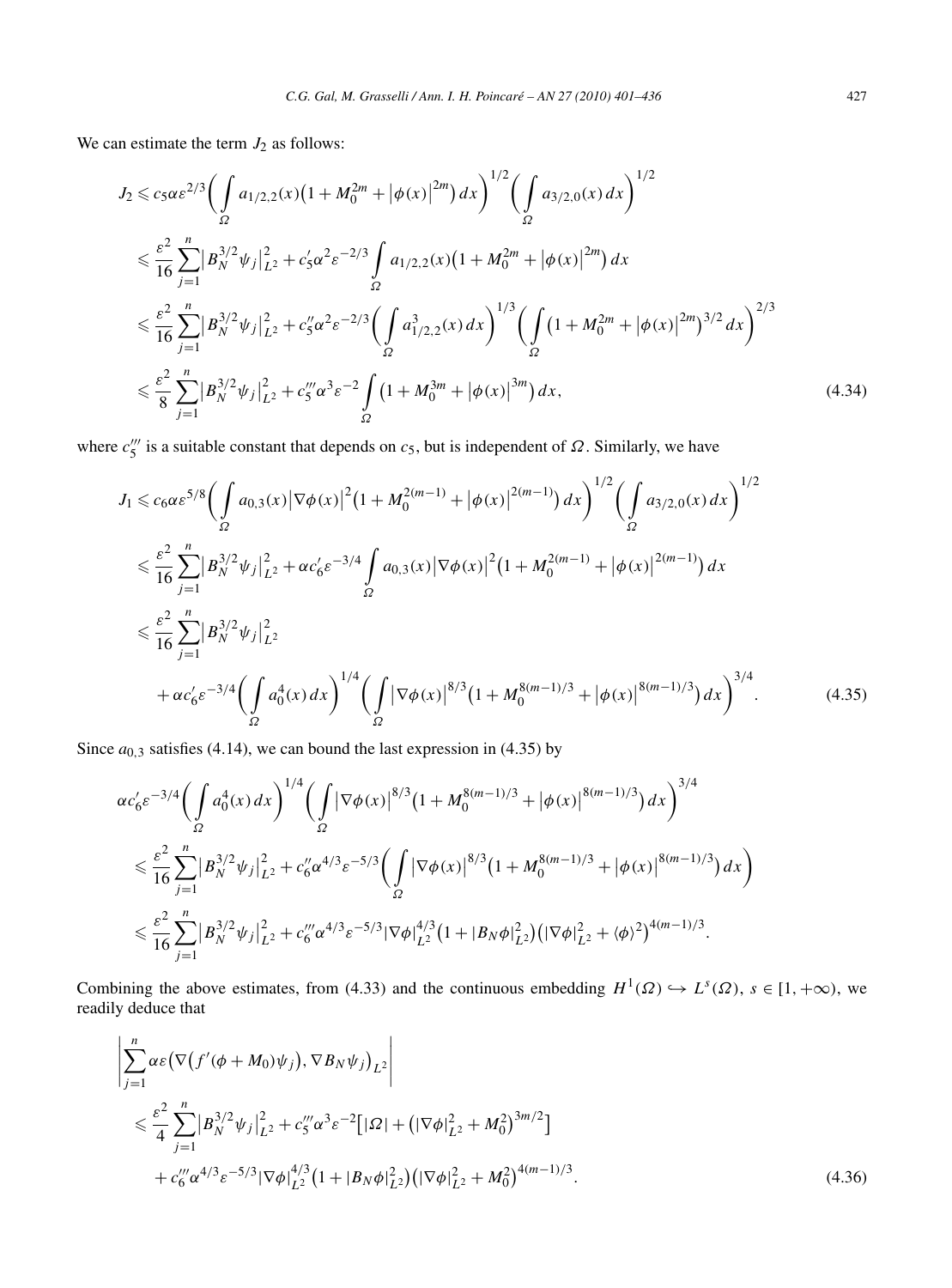We now treat the seventh term on the right-hand side of (4.22), namely,

$$
\sum_{j=1}^n (\mathbf{R}_0(\varepsilon B_N \psi_j, \phi), \mathbf{v}_j)_{L^2} = \varepsilon \sum_{j=1}^n \int_{\Omega} (\mathbf{v}_j \cdot \nabla \phi)(x) B_N \psi_j(x) dx =: J_3.
$$

We have

$$
|J_{3}| \leq \varepsilon \int_{\Omega} |\nabla \phi(x)| \sum_{j=1}^{n} |v_{j}(x)| |B_{N} \psi_{j}(x)| dx
$$
  
\n
$$
\leq \varepsilon^{1/2} K^{1/4} \int_{\Omega} |\nabla \phi(x)| [\rho_{0}(x)]^{1/2} [a_{1,1}(x)]^{1/2} dx
$$
  
\n
$$
\leq \varepsilon^{1/2} K^{1/4} \Biggl( \int_{\Omega} |\nabla \phi(x)|^{4/3} \rho_{0}^{2/3}(x) dx \Biggr)^{3/4} \Biggl( \int_{\Omega} a_{1,1}^{2}(x) dx \Biggr)^{1/4}
$$
  
\n
$$
\leq \frac{\varepsilon^{2}}{8} \sum_{j=1}^{n} |B_{N}^{3/2} \psi_{j}|^{2}_{L^{2}} + c_{7} K^{1/3} \int_{\Omega} |\nabla \phi(x)|^{4/3} \rho_{0}^{2/3}(x) dx
$$
  
\n
$$
\leq \frac{\varepsilon^{2}}{8} \sum_{j=1}^{n} |B_{N}^{3/2} \psi_{j}|^{2}_{L^{2}} + c_{7} K^{1/3} \Biggl( \int_{\Omega} |\nabla \phi(x)|^{2} dx \Biggr)^{2/3} \Biggl( \int_{\Omega} \rho_{0}^{2}(x) dx \Biggr)^{1/3}.
$$
 (4.37)

Thus, by a standard interpolation inequality applied to the second term on the right-hand side of (4.37), we get

$$
\left|\sum_{j=1}^{n} (\mathbf{R}_{0}(\varepsilon B_{N}\psi_{j}, \phi), \mathbf{v}_{j})_{L^{2}}\right| \leq \frac{\varepsilon^{2}}{8} \sum_{j=1}^{n} |B_{N}^{3/2}\psi_{j}|_{L^{2}}^{2} + \frac{\nu}{8\mathcal{K}} \sum_{j=1}^{n} \|\mathbf{v}_{j}\|^{2} + c_{7}'\mathcal{K}\nu^{-1/2}|\nabla\phi|_{L^{2}}^{2}.
$$
\n(4.38)

We are now ready to estimate  $Tr \mathcal{M}(u, \phi) \cdot Q_n$ . Recalling (4.22) and collecting inequalities (4.24)–(4.27), (4.30), (4.32), (4.36) and (4.38), after simple computations, we find that

$$
Tr \mathcal{M}(\boldsymbol{u},\phi) \cdot Q_n \geqslant \frac{\nu}{2\mathcal{K}} \sum_{j=1}^n \|\boldsymbol{v}_j\|^2 + \frac{5\varepsilon^2}{8} \sum_{j=1}^n \big|B_N^{3/2} \psi_j\big|_{L^2}^2 - c_8 \mathcal{Z}_{\varepsilon,\nu}(\boldsymbol{u},\phi),
$$

where we have set

*t*

$$
\mathcal{Z}_{\varepsilon,\nu}(\boldsymbol{u},\phi) := \nu^{-1} \|\boldsymbol{u}\|^2 + \varepsilon^{-12/7} \left( |\Omega| + |\boldsymbol{u}|^2 \right) + \left( \nu^{9/2} \varepsilon^{1/2} \mathcal{K}^{-4/3} + \mathcal{K} \nu^{-1/2} \right) |\nabla \phi|_{L^2}^2 + \nu^{-3/7} \varepsilon^{4/7} \mathcal{K}^{6/7} \left( |\Omega| + |B_N \phi|_{L^2}^2 \right) + \alpha^{4/3} \varepsilon^{-5/3} |\nabla \phi|_{L^2}^{4/3} \left( 1 + |B_N \phi|_{L^2}^2 \right) \left( |\nabla \phi|_{L^2}^2 + M_0^2 \right)^{4(m-1)/3} + \alpha^3 \varepsilon^{-2} \left[ |\Omega| + \left( |\nabla \phi|_{L^2}^2 + M_0^2 \right)^{3m/2} \right].
$$
\n(4.39)

Finally, on account of (4.15), we get

$$
Tr \mathcal{M}(\boldsymbol{u}, \phi) \cdot Q_n \geqslant c_9 \frac{n^2}{|\Omega|} \left( \frac{\nu \varepsilon}{\nu + \varepsilon} \right) - c_9' |\Omega| \left( \frac{\nu \varepsilon}{\nu + \varepsilon} \right) - c_8 \mathcal{Z}_{\varepsilon, \nu}(\boldsymbol{u}, \phi). \tag{4.40}
$$

Since the right-hand side of (4.40) does not depend on  $\xi^1, \ldots, \xi^n \in Y_0$ , we integrate with respect to the hidden variable *s* and we find that

$$
\frac{1}{t} \int_{\xi} \inf_{\xi \in \mathbb{Y}_0} Tr \mathcal{M}(\boldsymbol{u}(s), \phi(s)) \cdot Q_n(s) ds
$$
\n
$$
\geq c_9 \frac{n^2}{|\Omega|} \left( \frac{\nu \varepsilon}{\nu + \varepsilon} \right) - c_9' |\Omega| \left( \frac{\nu \varepsilon}{\nu + \varepsilon} \right) - \frac{c_8}{t} \int_0^t \mathcal{Z}_{\varepsilon, \nu}(\boldsymbol{u}(s), \phi(s)) ds.
$$
\n(4.41)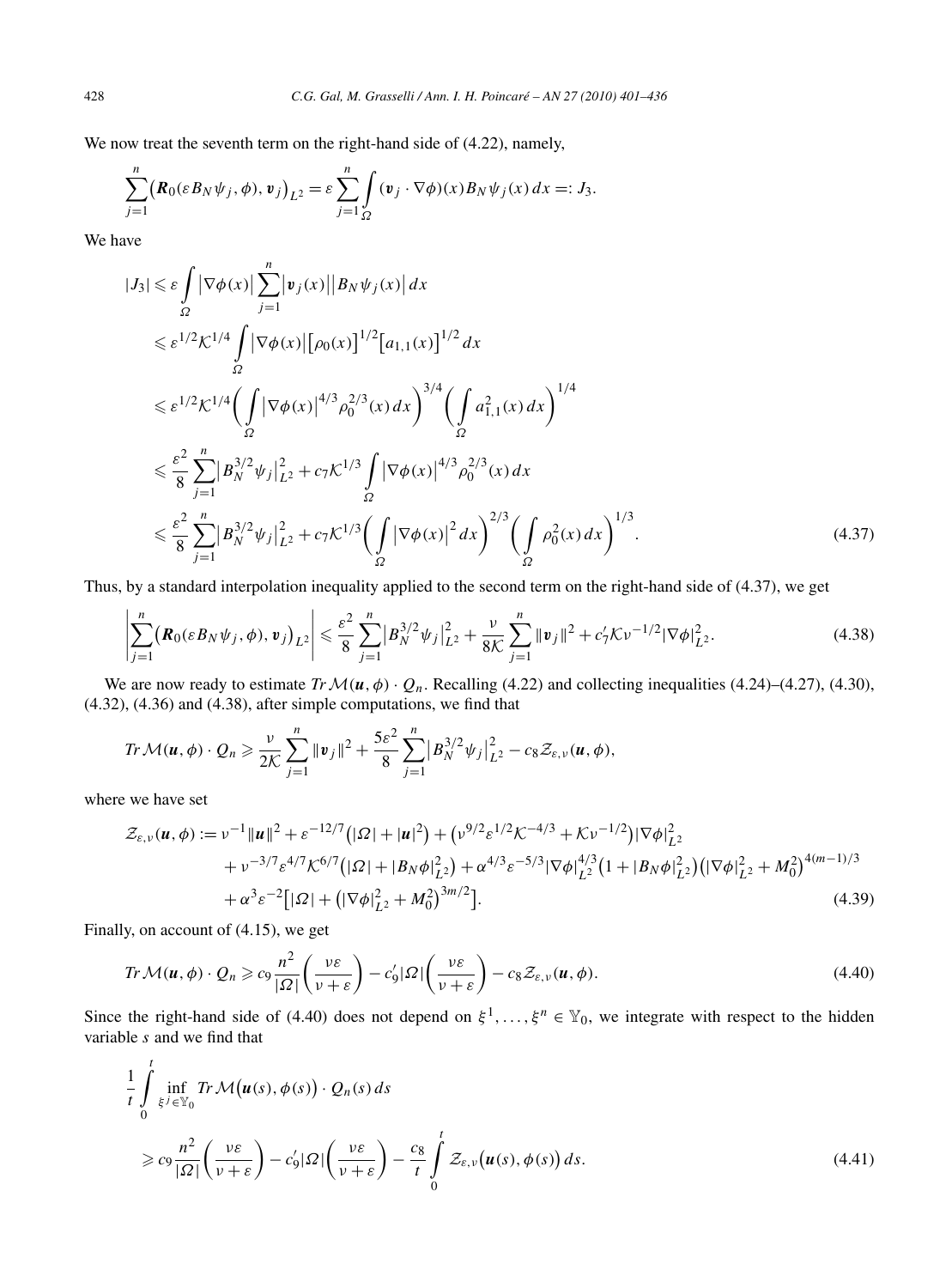On the other hand, due to Proposition 3.2 (cf.  $(3.16)$ – $(3.17)$ ), it is easy to see that

$$
\frac{1}{t} \int_{0}^{t} \mathcal{Z}_{\varepsilon,\nu}(\boldsymbol{u}(s),\phi(s)) ds \leq v^{-3} \|\boldsymbol{g}\|_{\mathbb{V}^{*}}^{2} + \varepsilon^{-12/7} |\Omega| (1 + v^{-2} \|\boldsymbol{g}\|_{\mathbb{V}^{*}}^{2}) \n+ \varepsilon^{-1} (v^{9/2} \varepsilon^{1/2} \mathcal{K}^{-4/3} + \mathcal{K} v^{-1/2}) \delta_{1} + v^{-3/7} \varepsilon^{4/7} \mathcal{K}^{6/7} (|\Omega| + \delta_{3}) \n+ \alpha^{4/3} \varepsilon^{-(4m+1)/3} \delta_{1}^{2(2m-1)/3} (1 + \delta_{3}) + \alpha^{3} \varepsilon^{-2} (|\Omega| + (\varepsilon^{-1} \delta_{1})^{3m/2}) \n=:\delta_{4}.
$$
\n(4.42)

Recalling the definition of  $q_n$  from (4.11), we infer from (4.41)–(4.42) that

$$
q_n \geqslant c_9 \frac{n^2}{|\Omega|} \left( \frac{\nu \varepsilon}{\nu + \varepsilon} \right) - c_9' |\Omega| \left( \frac{\nu \varepsilon}{\nu + \varepsilon} \right) - c_8 \delta_4 = \delta_5 n^2 - \delta_6 =: \ell(n),\tag{4.43}
$$

where

$$
\delta_5 := \frac{c_9}{|\Omega|} \left( \frac{\nu \varepsilon}{\nu + \varepsilon} \right), \qquad \delta_6 := c_9' |\Omega| \left( \frac{\nu \varepsilon}{\nu + \varepsilon} \right) + c_8 \delta_4.
$$

In conclusion, thanks to (4.43), Theorem 4.3 yields

**Theorem 4.5.** We consider the dynamical system  $(\mathbb{Y}_0, \overline{S}(t))$  associated with Problem  $\mathbf{P}_0$ . Let  $n^* = (\delta_0/\delta_5)^{1/2}$  and let *n be the first integer such that*

$$
\bar{n} \geqslant n^* > \bar{n} - 1. \tag{4.44}
$$

*Then, the corresponding global attractor* A *defined by Theorem* 3.10 *has a Hausdorff dimension less than or equal to*  $\bar{n}$  *and a fractal dimension less than or equal to*  $2\bar{n}$ *.* 

**Remark 4.6.** Actually, we can refer to [19, Corollary 3.1] (see also [8,18]) to deduce that

$$
d_F(\overline{\mathcal{A}}) \leqslant \overline{n}.\tag{4.45}
$$

Indeed,  $\ell''(y) > 0$  for all  $y > 0$ , so that  $\ell$  is convex. In addition, making use of more refined Lieb–Thirring type inequalities a smaller  $\bar{n}$  can possibly be found (cf. [19,38]).

**Remark 4.7.** Estimate (4.45) gives information about the complexity of a two-phase flow. Although chaotic behavior can be measured and observed for Navier–Stokes equations for single-phase flows (even in two dimensions), the coupling with a convective Cahn–Hilliard equation gives rise to novel and possibly even more complex flow behavior. Indeed, estimate (4.44) yields a number that depends on the kinematic viscosity *ν* of the fluid, as well as on the capillarity coefficient K and on the fluid–fluid interface parameter  $\varepsilon$ , which are as small as  $\nu$  in many experiments, and on  $\alpha$  which is of order  $\varepsilon^{-1}$ . The dynamics restricted to the global attractor is described by a finite number of parameters, but our estimate indicates that this number might be larger than the one obtained for single-phase flows. Indeed, this is confirmed by a lower estimate recently obtained by analyzing a Kolmogorov-type problem (see [30]).

## **5. Convergence to equilibria**

In this section, we analyze the convergence of given trajectories to stationary states in absence of external forces, i.e.,  $g = 0$ . In particular, we prove that each trajectory converges to a single equilibrium, provided that *f* is real analytic. A convergence result of this kind is also proven in [2] for a similar system with singular potential, but no convergence rate estimate is provided.

Let us begin with the following straightforward proposition.

**Proposition 5.1.** *Let the assumptions of Proposition* 3.1 *hold. Then the semigroup* S*(t) has a* (*strict*) *global Lyapunov functional defined by the free energy, namely,*

$$
\mathcal{L}(\boldsymbol{u}_0,\phi_0)=\frac{1}{2}\bigg[\varepsilon|\nabla\phi_0|_{L^2}^2+\frac{1}{\mathcal{K}}|\boldsymbol{u}_0|^2\bigg]+\alpha\int\limits_{\Omega}F(\phi_0)\,dx,\quad\forall(\boldsymbol{u}_0,\phi_0)\in\mathbb{Y}_M.
$$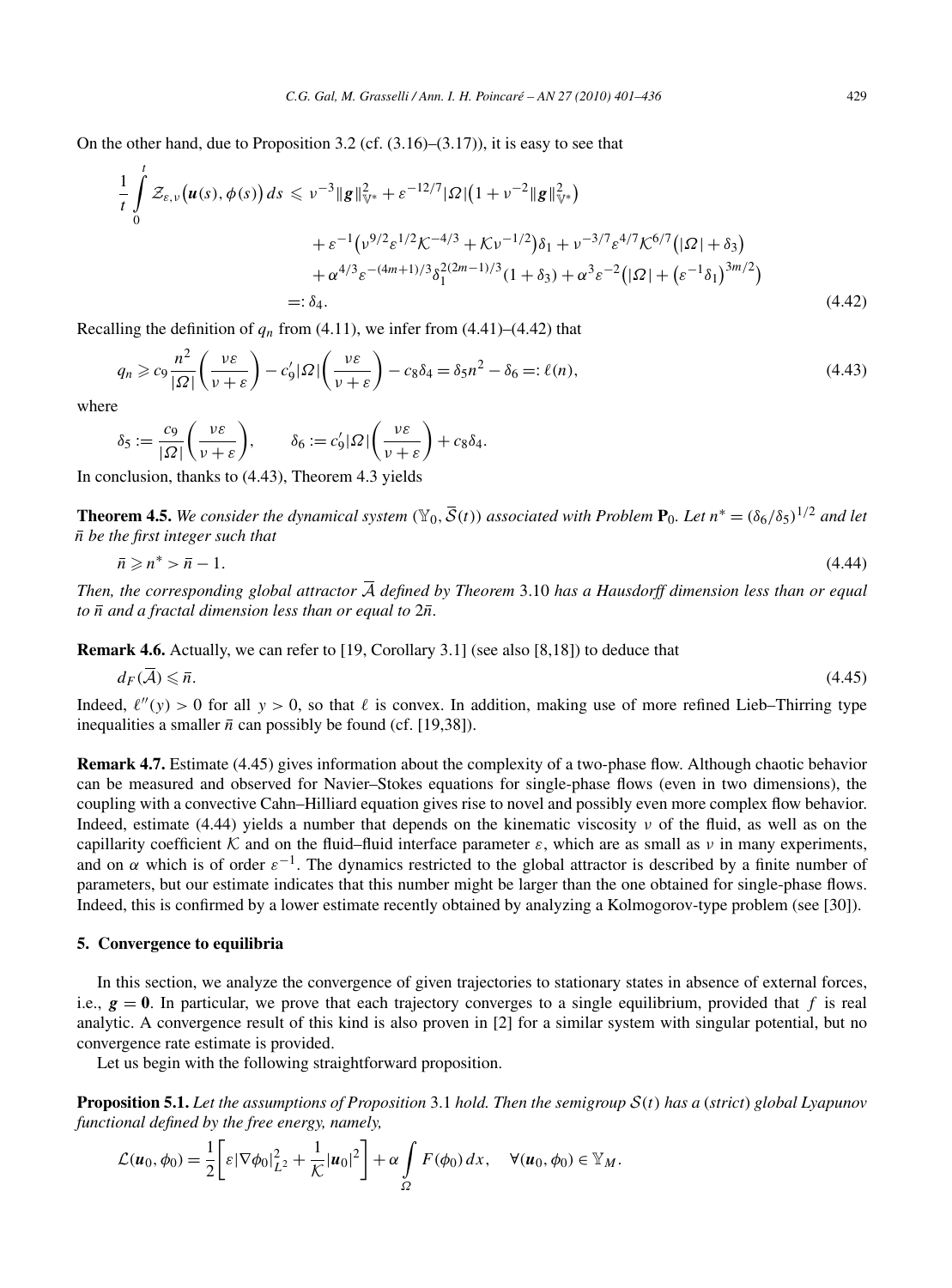*In particular, we have, for all*  $t > 0$ *,* 

$$
\frac{d}{dt}\mathcal{L}\big(\bm{u}(t),\phi(t)\big)=-\frac{v}{\mathcal{K}}\big\|\bm{u}(t)\big\|^2-\big|\nabla\mu(t)\big|_{L^2}^2.
$$
\n(5.1)

Let us now examine more closely the set of equilibria. The stationary problem corresponding to **P** is

$$
\begin{cases}\n\mathbf{v} = \mathbf{0}, & \text{in } \Omega, \\
-\Delta(-\varepsilon \Delta \psi + \alpha f(\psi)) = 0, & \text{in } \Omega, \\
\partial_{\mathbf{n}} \psi = \partial_{\mathbf{n}} \Delta \psi = 0, & \text{on } \Gamma, \\
\langle \psi \rangle = M_0.\n\end{cases}
$$
\n(5.2)

This can be seen from the next two standard results, whose proofs are similar to [28, Section 5] and are left to the reader.

**Lemma 5.2.** Let the assumptions of Proposition 3.1 hold and let f be real analytic. Suppose that  $(v, \psi)$  such that  $v \in \mathbb{R}$  $D(A_0)$  and  $\psi$ ,  $A_N \psi \in D(A_N)$ , satisfies (5.2). Then  $(\mathbf{v}, \psi)$  is a critical point of the functional  $\mathcal L$  over  $\mathbb Y_M$ . Conversely, if  $(\mathfrak{v}, \psi) \in \mathbb{Y}_M$  is a critical point of  $\mathcal L$  and  $\Gamma$  is  $C^\infty$ , then  $(\mathfrak{v}, \psi) \in C^\infty(\overline{\Omega}) \times C^\infty(\overline{\Omega})$  and it is a classical solution to *problem* (5.2)*.*

**Lemma 5.3.** *Let the assumptions of Proposition* 3.1 *hold and let f be real analytic. The functional* L *has at least one minimizer*  $(0, \psi) \in Y_M$  *whose smoothness depends on*  $\Gamma$ *, that is,* 

$$
\mathcal{L}(\mathbf{0}, \psi) = \inf_{(\mathbf{u}, \phi) \in \mathbb{Y}_M} \mathcal{L}(\mathbf{u}, \phi). \tag{5.3}
$$

*In other words, problem* (5.2) *admits at least one* (*possibly*) *classical solution.*

**Remark 5.4.** When *g* is small enough (e.g.,  $g = 0$ ), it is well known that the global attractor of the 2D Navier– Stokes equation reduces to a single steady state which is globally asymptotically stable (see, e.g., [20, Chap. II]). In presence of a two-phase flow, the global attractor  $\mathcal{A}_M$  given by Theorem 3.10 is much richer in structure. Indeed, if  $g = 0$ , thanks to (5.1), we know that  $(\mathbb{Y}_M, \mathcal{S}(t))$  is a gradient system (see, e.g., [55]) so that  $\mathcal{A}_M$  coincides with the unstable manifold of the set of the stationary points  $(0, \psi)$  (see (5.2)). However, this set can be a continuum (cf., for instance, [35]). Moreover, in addition to the equilibria, A*<sup>M</sup>* also contains heteroclinic orbits connecting different equilibria.

We now report some standard implications of the fact that  $(\mathbb{Y}_M, \mathcal{S}(t))$  is a gradient system with precompact trajectories (see, e.g., [35]).

**Lemma 5.5.** Let the assumptions of Proposition 3.1 hold. Then, for any  $(u_0, \phi_0) \in \mathbb{Y}_M$ , the set  $\omega(u_0, \phi_0)$  is a nonempty *compact connected subset of*  $\mathbb{Y}_M$ *. Furthermore, we have:* 

- (i)  $\omega(\mathbf{u}_0, \phi_0)$  *is fully invariant for*  $S(t)$ ;
- (ii)  $\mathcal L$  *is constant on*  $\omega(\boldsymbol{u}_0, \phi_0)$ ;
- (iii)  $dist_{\mathbb{Y}_M}(\mathcal{S}(t)(\boldsymbol{u}_0, \phi_0), \omega(\boldsymbol{u}_0, \phi_0)) \to 0 \text{ as } t \to +\infty;$
- (iv)  $\omega(u_0, \phi_0)$  *consists of equilibria only.*

While global and exponential attractors represent the maximal level of complexity that can be observed in a dynamical system, they do not provide, in general, information on the asymptotic behavior of single trajectories. The result below is concerned with the convergence of a trajectory to a single equilibrium, which shows, in a strong form, their asymptotic stability. This constitutes the main result of this section.

**Theorem 5.6.** *Let the assumptions of Proposition* 3.9 *hold. Suppose, in addition, that f is real analytic. For any* given initial datum  $(u_0, \phi_0) \in \mathbb{Y}_M$ , the corresponding solution  $(u(t), \phi(t)) = S(t)(u_0, \phi_0)$  to **P** converges to a single *equilibrium*  $(\mathbf{0}, \psi)$  *in the topology of*  $\mathbb{V} \times D(A_N)$ *, that is,* 

$$
\lim_{t \to +\infty} (\|u(t)\| + |\phi(t) - \psi|_{H^2}) = 0.
$$
\n(5.4)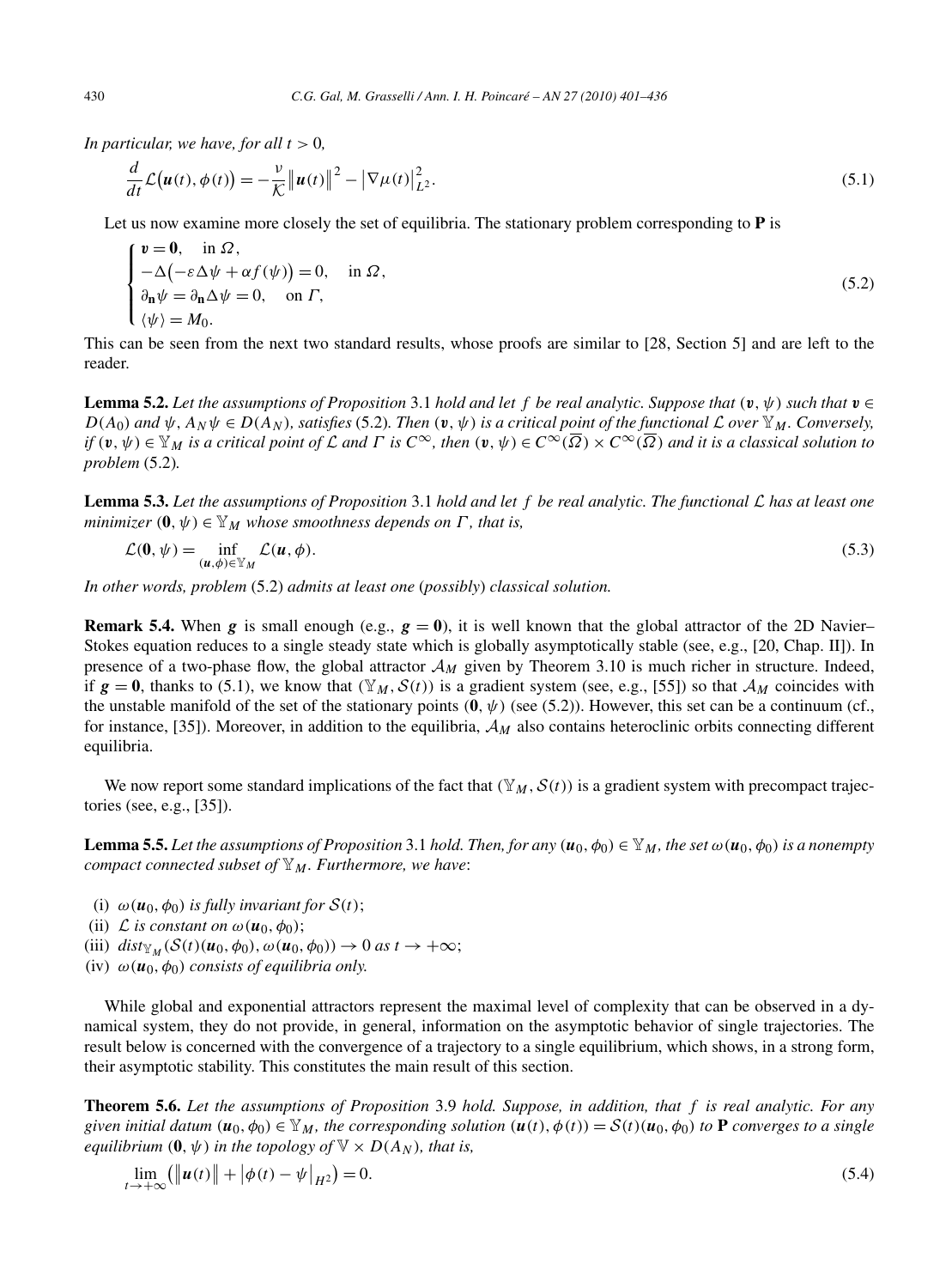*Moreover, there exist*  $C \geqslant 0$  *and*  $\xi \in (0, 1/2)$  *depending on*  $(\mathbf{0}, \psi)$  *such that* 

$$
|u(t)| + |\phi(t) - \psi|_{H^1} \leq C(1+t)^{-\xi/(1-2\xi)}, \quad \forall t \geq 0.
$$
 (5.5)

**Remark 5.7.** It is also worth noting that, by using the smoothing property of the solutions, the convergence result (5.4) as well as the convergence rate estimate (5.5) can be demonstrated with respect to higher-order norms, provided that *Γ* is smooth enough.

To prove Theorem 5.6, we can assume, without loss of generality, that the solution  $(\mathbf{u}(t), \phi(t))$  to Problem **P** satisfies the condition  $\langle \phi \rangle = 0$  (that is,  $M_0 = 0$ ), since it suffices to replace the solution  $(\mathbf{u}, \phi)$  by  $(\mathbf{u}, \phi - M_0)$  and to note that  $(\mathbf{u}(t), \phi(t) - M_0)$  satisfies the system of Eqs. (3.72) with initial data  $(\mathbf{u}_0, \phi_0 - M_0)$ . Therefore, we replace *F(s)* by  $F(s + M_0)$  in the functional  $\mathcal{L}: \mathcal{Y}_0 \to \mathbb{R}$ , respectively. The question of whether  $(u(t), \phi(t))$  converges as  $t \rightarrow +\infty$  is not affected by this normalization.

We next state a result which is crucial for the proof of Theorem 5.6. The version of the Łojasiewicz–Simon inequality we need is given by

**Lemma 5.8.** Let  $(0, \psi) \in \mathbb{Y}_0$  *satisfy* (5.2)*, that is,*  $(0, \psi)$  *is a critical point of* L. Assume that f *is real analytic. There* exist constants  $\zeta \in (0, 1/2)$  and  $C_L > 0$ ,  $\zeta > 0$  depending on  $(0, \psi)$  such that, for any  $(u, \phi) \in Y_0$ , if

$$
\big\| (u,\phi) - (0,\psi) \big\|_{\mathbb{Y}_0} \leqslant \zeta,
$$

*denoting by* <sup>L</sup> *the Fréchet derivative of* L*, we have*

$$
C_L \left\| \mathcal{L}'(u, \phi) \right\|_{\mathbb{Y}_0^*} \geqslant \left| \mathcal{L}(u, \phi) - \mathcal{L}(0, \psi) \right|^{1-\zeta}.
$$
\n
$$
(5.6)
$$

**Remark 5.9.** The proof of Lemma 5.8 can be achieved arguing as in [41] (see also [27,33]).

**Proof of Theorem 5.6.** We first observe that, if there is  $t^{\frac{1}{2}} \geq 0$  such that

$$
\mathcal{L}\big(\boldsymbol{u}\big(t^{\natural}\big),\phi\big(t^{\natural}\big)\big)=\mathcal{L}_{\infty},
$$

then, for all  $t \ge t^{\frac{1}{2}}$ ,  $\mathcal{L}(\boldsymbol{u}(t), \phi(t)) = \mathcal{L}_{\infty}$ , that is,

$$
\phi(t) = \psi, \qquad u(t) = 0, \quad \forall t \geq t^{\natural}.
$$

In this case, there is nothing to prove. Therefore, without loss of generality, suppose now that, for all  $t \ge t_0 \ge 0$ , we have  $\mathcal{L}(u(t),\phi(t)) > \mathcal{L}_{\infty}$ . We observe that, by Lemmas 5.5 and 5.8, the functional  $\mathcal{L}$  satisfies the Łojasiewicz– Simon inequality (5.6) near every  $(\mathbf{0}, \psi) \in \omega(\mathbf{u}_0, \phi_0)$ . Since  $\omega(\mathbf{u}_0, \phi_0)$  is compact in  $\mathbb{Y}_0$ , we can cover it by the union of finitely many balls  $B_j$  with centers  $(0, \psi^j)$  and radii  $r_j$ , where each radius is such that (5.6) holds in  $B_j$ . Since  $\mathcal{L} = \mathcal{L}_{\infty}$  on  $ω(u_0, φ_0)$ , it follows from Lemma 5.8 that there exist uniform constants  $ξ ∈ (0, 1/2)$ ,  $C_L > 0$  (depending on  $(\mathbf{0}, \psi)$  and a neighborhood V of  $\omega(\mathbf{u}_0, \phi_0)$  such that

$$
C_L \| \mathcal{L}'(u, \phi) \|_{\mathbb{Y}^*_0} \geqslant \left| \mathcal{L}(u, \phi) - \mathcal{L}_{\infty} \right|^{1 - \xi}, \quad \forall (u, \phi) \in \mathcal{V}.
$$

Recalling property (iii) of Lemma 5.5, we can find a time  $t_1 > 0$  such that  $(u(t), \phi(t))$  belongs to  $V$ , for all  $t \ge t_1$ . Set now  $t_2 \ge \max\{t_0, t_1\}$  so that Proposition 3.9 holds. Recalling (5.1), we obtain, for every  $t \ge t_2$ ,

$$
-\frac{d}{dt}\left(\mathcal{L}\left(\boldsymbol{u}(t),\phi(t)\right)-\mathcal{L}_{\infty}\right)^{\xi} = \xi\left(-\frac{d}{dt}\mathcal{L}\left(\boldsymbol{u}(t),\phi(t)\right)\right)\left(\mathcal{L}\left(\boldsymbol{u}(t),\phi(t)\right)-\mathcal{L}_{\infty}\right)^{\xi-1} \ge \frac{\xi}{C_L}\frac{\left(\nu/\mathcal{K}\right)\|\boldsymbol{u}(t)\|^2 + |\nabla\mu(t)|^2_{L^2}}{\|\mathcal{L}'(\boldsymbol{u}(t),\phi(t))\|_{\mathbb{Y}_0^*}}.
$$
\n(5.8)

Using now Green's formula on  $\Omega$ , since  $k \in {\phi \in H^1(\Omega): \phi \geq 0}$ , we obtain

$$
\left\langle \mathcal{L}'(\mathbf{u},\phi),(\mathbf{h},k)\right\rangle_{\mathbb{Y}_{0}^{*},\mathbb{Y}_{0}}=\int_{\Omega} \left(-\varepsilon \Delta \phi + \alpha f(\phi) - \langle \mu \rangle\right) k \, dx + \int_{\Omega} \mathbf{u} \cdot \mathbf{h} \frac{dx}{\mathcal{K}},\tag{5.9}
$$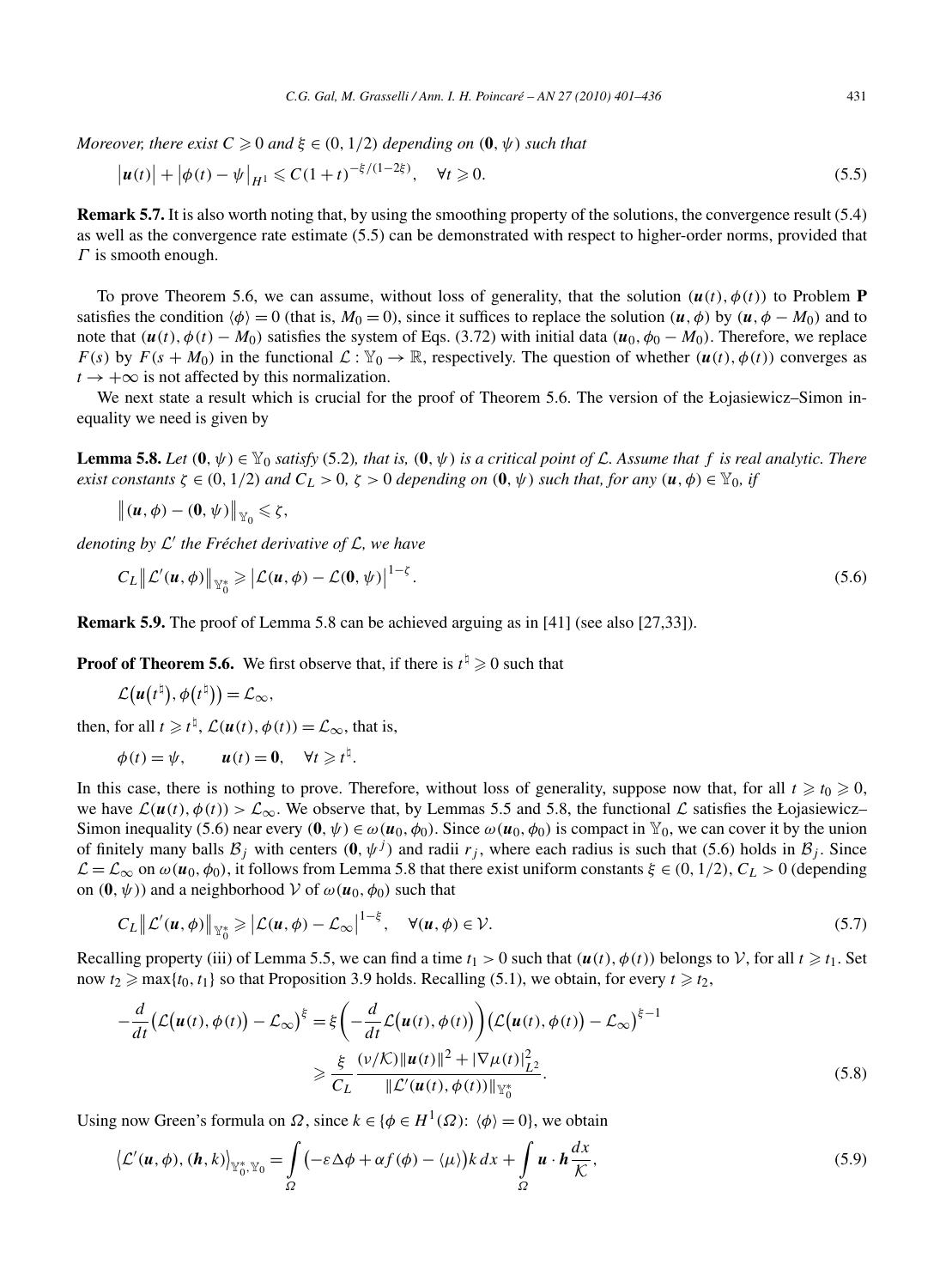where  $\mu = -\varepsilon \Delta \phi + \alpha f(\phi)$ . Hence, by using the Cauchy–Schwarz inequality and Poincaré's inequality, we obtain

$$
\|\mathcal{L}'(\boldsymbol{u},\phi)\|_{\mathbb{Y}_{0}^{*}} = \sup_{\|(h,k)\|_{\mathbb{Y}_{0}} \leq 1} \langle \mathcal{L}'(\boldsymbol{u},\phi), (h,k)\rangle_{\mathbb{Y}_{0}^{*},\mathbb{Y}_{0}}
$$
  
\n
$$
\leq C_{*}(|\mu - \langle \mu \rangle|_{L^{2}} + \sqrt{\nu/K} \|\boldsymbol{u}\|)
$$
  
\n
$$
\leq C_{*}(|\nabla \mu|_{L^{2}} + \sqrt{\nu/K} \|\boldsymbol{u}\|),
$$
\n(5.10)

where  $C_*$  depends on *v* and  $\Omega$ , but is independent of time and initial data. Inserting now estimate (5.10) into estimate (5.8), we deduce

$$
-\frac{d}{dt}\big(\mathcal{L}\big(\boldsymbol{u}(t),\phi(t)\big)-\mathcal{L}_{\infty}\big)^{\xi}\geqslant C\big(\big|\nabla\mu(t)\big|_{L^{2}}+\sqrt{\nu/\mathcal{K}}\big|\boldsymbol{u}(t)\big|\big).
$$
\n(5.11)

Here *C* is some positive constant depending on  $C_*$ ,  $C_L$  and  $\xi$ . By integrating this inequality on [ $t_2$ , + $\infty$ ), and using the fact that  $\mathcal{L}(\mathbf{u}(t), \phi(t)) \to \mathcal{L}_{\infty}$  as *t* goes to  $+\infty$ , we also infer that

$$
\nabla \mu \in L^1([t_2, +\infty); \mathbb{L}^2(\Omega)), \qquad \mathbf{u} \in L^1([t_2, +\infty); \mathbb{V}).
$$
\n
$$
(5.12)
$$

Consequently, since  $|B_1(u, \phi)|_{H^{-1}} \le c||u||\nabla \phi|_{L^2}$ , we also deduce, on account of (5.12) and the last equation of (2.9), that

$$
\partial_t \phi \in L^1\big([t_2, +\infty); H^{-1}(\Omega)\big). \tag{5.13}
$$

Furthermore, setting  $\mathbb{W} := \mathbb{V} \cap \mathbb{H}^2(\Omega)$ , the following bounds are also consequences of [51, Proposition 9.2, (9.25)–(9.26)] and standard Sobolev embeddings:

$$
\|B_0(u,u)\|_{\mathbb{V}^*} \leqslant c|u|\|u\|,
$$
  

$$
\|R_0(\varepsilon A_N \phi, \phi)\|_{\mathbb{W}^*} = \|R_0\big(\mu - \langle \mu \rangle, \phi\big)\|_{\mathbb{W}^*} \leqslant c|\nabla \phi|_{L^2}\big|\mu - \langle \mu \rangle\big|_{L^2}.
$$
 (5.14)

Consequently, employing these inequalities, on account of (5.12), Poincaré's inequality and the first equation of (2.9), we also deduce that

$$
\partial_t \mathbf{u} \in L^1\big( [t_2, +\infty) ; \mathbb{W}^* \big). \tag{5.15}
$$

We now recall that, due to Lemma 3.7, there exists an increasing unbounded sequence  $\{t_k\}$  and an element  $(0, \psi) \in$  $\omega(\mathbf{u}_0, \phi_0)$  such that  $(\mathbf{u}(t_l), \phi(t_l)) \to (\mathbf{0}, \psi)$  in  $\mathbb{H} \times H^1(\Omega)$  as *l* goes to  $+\infty$ . This fact combined with the above  $L^1$ integrability (5.13)–(5.15) imply that  $(u(t), \phi(t)) \rightarrow (0, \psi)$  in  $\mathbb{W}^* \times H^{-1}(\Omega)$  as t goes to  $+\infty$  and in  $\mathbb{V} \times D(A_N)$  as well, thanks to Proposition 3.9. Hence  $\omega(\mathbf{u}_0, \phi_0) = \{(\mathbf{0}, \psi)\}\$ and (5.4) holds.

It remains to prove (5.5). From now on *C* will stand for a generic positive constant which depends on the initial data, on the equilibrium  $(0, \psi)$  and on the parameters of the problem, but it is independent of time. For  $t \geq t_2$ , it follows from  $(5.7)$  and  $(5.8)$  that

$$
\frac{d}{dt}\big(\mathcal{L}\big(\boldsymbol{u}(t),\phi(t)\big)-\mathcal{L}_{\infty}\big)^{\xi}+C\big(\mathcal{L}\big(\boldsymbol{u}(t),\phi(t)\big)-\mathcal{L}_{\infty}\big)^{1-\xi}\leqslant 0.\tag{5.16}
$$

Then, we deduce that

$$
\mathcal{L}\big(\boldsymbol{u}(t),\phi(t)\big)-\mathcal{L}_{\infty}\leqslant C(1+t)^{-1/(1-2\xi)},\quad\forall t\geqslant t_2.
$$
\n
$$
(5.17)
$$

Thus, integrating (5.11) on  $[t, +\infty)$ , thanks to estimate (5.17), we get

$$
\int\limits_t^{+\infty} \left( \left| \nabla \mu(s) \right|_{L^2} + \sqrt{\nu/\mathcal{K}} \left| \mu(s) \right| \right) ds \leqslant C \left( 1+t \right)^{-\xi/(1-2\xi)}, \quad \forall t \geqslant t_2.
$$
\n
$$
(5.18)
$$

By properly adjusting the constant  $C$  in  $(5.18)$ , from  $(5.13)$ – $(5.15)$  we also infer

$$
\left|\phi(t) - \psi\right|_{H^{-1}} \leq C(1+t)^{-\xi/(1-2\xi)}, \quad \forall t \geq t_2,
$$
\n(5.19)

$$
\|u(t)\|_{\mathbb{W}^*} \leq C(1+t)^{-\xi/(1-2\xi)}, \quad \forall t \geq t_2.
$$
\n(5.20)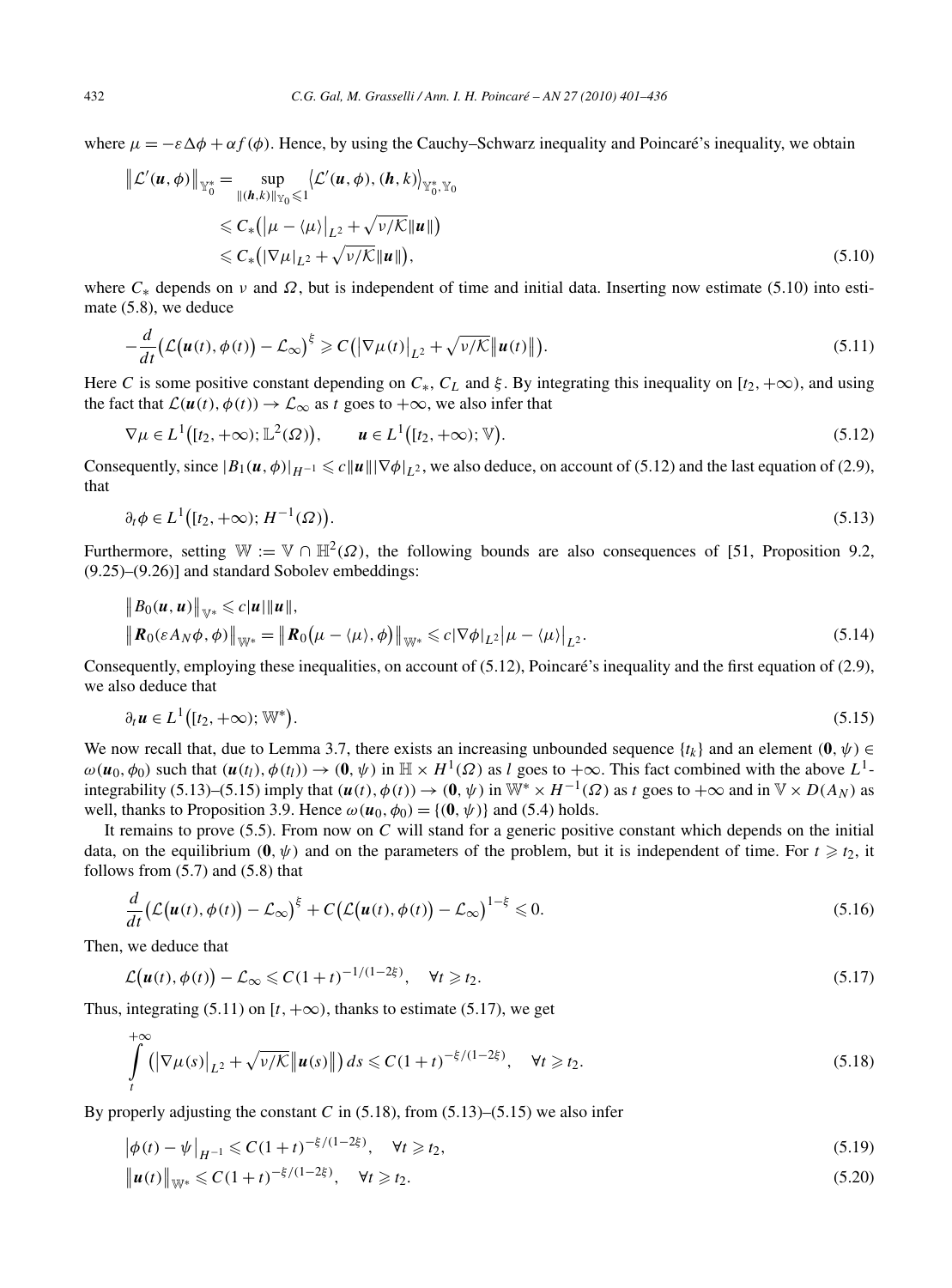Taking advantage of the above (lower order) convergence estimates we can prove the higher-order ones. For this purpose, let us set  $\varphi := \varphi - \psi$ ,  $w := u - 0$  and notice that these functions solve the following equations

$$
\begin{cases} \n\partial_t \mathbf{w} + vA_0 \mathbf{w} + B_0(\mathbf{w}, \mathbf{w}) = \mathcal{K} \mathbf{R}_0(\varepsilon A_N \varphi, \phi) + \mathcal{K} \mathbf{R}_0(\varepsilon A_N \psi, \varphi), \\ \n\widehat{\mu} = \varepsilon A_N \varphi + \alpha \big( f(\phi) - f(\psi) \big), \\ \n\partial_t \varphi + A_N \widehat{\mu} + B_1(\mathbf{w}, \varphi) + B_1(\mathbf{w}, \psi) = 0. \n\end{cases} \tag{5.21}
$$

We multiply the first equation of (5.21) by  $2A_0^{-1}w(t)$  and the second and third ones each one by  $2A_N\varphi(t)$  and  $2\varphi(t)$ , respectively. Integrating the obtained relations over  $\Omega$ , and then adding the results, we obtain, after obvious manipulations,

$$
\frac{d}{dt}[\|\mathbf{w}(t)\|_{\mathbb{V}^*}^2 + |\varphi(t)|_{L^2}^2] + 2\nu |\mathbf{w}(t)|^2 + 2\varepsilon |A_N \varphi(t)|_{L^2}^2 \n= -2b_0(\mathbf{w}(t), \mathbf{w}(t), A_0^{-1} \mathbf{w}(t)) + 2\mathcal{K}(\mathbf{R}_0(\varepsilon A_N \psi(t), \varphi(t)), A_0^{-1} \mathbf{w}(t))_{L^2} \n+ 2\mathcal{K}(\mathbf{R}_0(\varepsilon A_N \varphi(t), \phi(t)), A_0^{-1} \mathbf{w}(t))_{L^2} - 2b_1(\mathbf{w}(t), \psi(t), \varphi(t)) - 2\alpha (f(\phi(t)) - f(\psi(t)), A_N \varphi(t))_{L^2} \n=: A_4(t).
$$
\n(5.22)

Setting now

*d*

$$
\mathcal{Y}_5(t) := \left\| \boldsymbol{w}(t) \right\|_{\mathbb{V}^*}^2 + \left| \varphi(t) \right|_{L^2}^2,
$$

we can rewrite the above energy equality as follows:

$$
\frac{d}{dt}\mathcal{Y}_5(t) + \kappa \mathcal{Y}_5(t) + (2\nu - \kappa c_{\Omega})\big|\boldsymbol{w}(t)\big|^2 + (2\varepsilon - \kappa c_{\Omega})\big|A_N\varphi(t)\big|_{L^2}^2 = A_4(t),
$$

provided that  $\kappa \in (0, \max\{\nu, \varepsilon\})$  is sufficiently small.

Observe now that

$$
|A_4| \leq 2|b_0(\mathbf{w}, \mathbf{w}, A_0^{-1}\mathbf{w})| + 2\mathcal{K} |(\mathbf{R}_0(\varepsilon A_N\psi, \varphi), A_0^{-1}\mathbf{w})_{L^2}| + 2\mathcal{K} |(\mathbf{R}_0(\varepsilon A_N\varphi, \varphi), A_0^{-1}\mathbf{w})_{L^2}|
$$
  
+ 2|b\_1(\mathbf{w}, \psi, \varphi)| + 2\alpha |(f(\varphi) - f(\psi), A\_N\varphi)\_{L^2}|. \t(5.23)

Using Agmon's inequality, standard interpolation, Young's inequality and Proposition 3.9, we have

$$
2b_0(\mathbf{w}, \mathbf{w}, A_0^{-1}\mathbf{w}) \leq c|\mathbf{w}|_{L^{\infty}} \|\mathbf{w}\| |A_0^{-1}\mathbf{w}|_{L^2}
$$
  
\n
$$
\leq C|\mathbf{w}|^{1/2} |\mathbf{w}|_{\mathbb{W}}^{1/2} \|\mathbf{w}\| \|\mathbf{w}\|_{\mathbb{V}^*}
$$
  
\n
$$
\leq C|\mathbf{w}||\mathbf{w}||\mathbf{w}\| \|\mathbf{w}\|_{\mathbb{V}^*}
$$
  
\n
$$
\leq C|\mathbf{w}|^{3/2} |\mathbf{w}||\mathbf{w}\| \|\mathbf{w}\|_{\mathbb{W}^*}^{1/2} \leq Kc_{\Omega} |\mathbf{w}|^2 + C \|\mathbf{w}\|_{\mathbb{W}^*}^2.
$$
\n(5.24)

Using again standard interpolation inequalities, Proposition 3.9 and Poincaré's inequality, noting that  $\langle \varphi(t) \rangle = 0$ , we deduce

$$
2b_1(\mathbf{w}, \psi, \varphi) \leq c|\mathbf{w}||\psi|_{H^1}|\varphi|_{L^2}^{1/2}|A_N\varphi|_{L^2}^{1/2}
$$
  
\n
$$
\leq C|\mathbf{w}|^{4/3}|\varphi|_{L^2}^{2/3} + \kappa c_{\Omega}|A_N\varphi|_{L^2}^2
$$
  
\n
$$
\leq C|\mathbf{w}|^{4/3}|\varphi|_{H^{-1}}^{1/3}|\nabla\varphi|_{L^2}^{1/3} + \kappa c_{\Omega}|A_N\varphi|_{L^2}^2
$$
  
\n
$$
\leq C|\mathbf{w}|^{8/5}|\varphi|_{H^{-1}}^{2/5} + 2\kappa c_{\Omega}|A_N\varphi|_{L^2}^2
$$
  
\n
$$
\leq C|\varphi|_{H^{-1}}^2 + \kappa c_{\Omega}|\mathbf{w}|^2 + 2\kappa c_{\Omega}|A_N\varphi|_{L^2}^2.
$$
\n(5.25)

Arguing similarly, we get

$$
2\mathcal{K}(\mathbf{R}_{0}(\varepsilon A_{N}\psi,\varphi),A_{0}^{-1}\mathbf{w})_{L^{2}} \leqslant c_{\Omega}|A_{0}^{-1}\mathbf{w}|^{1/2}||A_{0}^{-1}\mathbf{w}||^{1/2}|\nabla\varphi|_{L^{2}}|A_{N}\psi|_{L^{2}}^{1/2}|A_{N}\psi|_{H^{1}}^{1/2}
$$
  
\n
$$
\leqslant C||\mathbf{w}||_{\mathbb{W}^{*}}^{1/2}||\mathbf{w}||_{\mathbb{W}^{*}}^{1/2}|A_{N}\varphi|_{L^{2}}
$$
  
\n
$$
\leqslant C||\mathbf{w}||_{\mathbb{W}^{*}}^{1/2}(|\mathbf{w}|^{1/4}||\mathbf{w}||_{\mathbb{W}^{*}}^{1/4})|A_{N}\varphi|_{L^{2}}
$$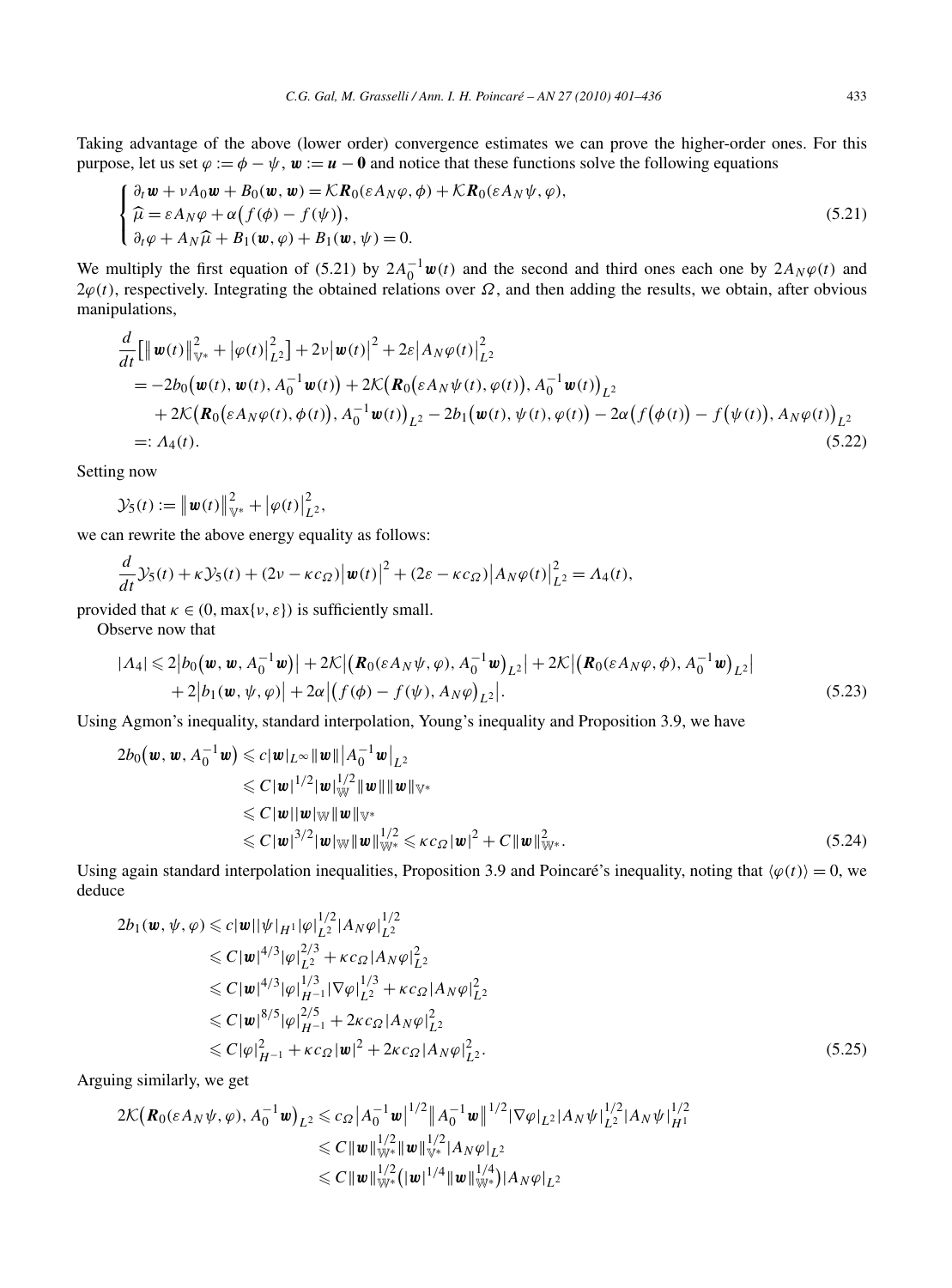$$
\leqslant \kappa c_{\Omega} |A_{N} \varphi|_{L^{2}}^{2} + C |\mathbf{w}|^{1/2} ||\mathbf{w}||_{\mathbb{W}^{*}}^{3/2}
$$
  

$$
\leqslant \kappa c_{\Omega} |A_{N} \varphi|_{L^{2}}^{2} + \kappa c_{\Omega} |\mathbf{w}|^{2} + C ||\mathbf{w}||_{\mathbb{W}^{*}}^{2}
$$
(5.26)

and

$$
2\mathcal{K}(\mathbf{R}_{0}(\varepsilon A_{N}\varphi,\phi),A_{0}^{-1}\mathbf{w})_{L^{2}} \leq c_{\Omega}|A_{0}^{-1}\mathbf{w}|^{1/2}||A_{0}^{-1}\mathbf{w}||^{1/2}|\phi|_{H^{1}}^{1/2}|A_{N}\phi|_{L^{2}}^{1/2}|A_{N}\varphi|_{L^{2}}^{1/2}
$$
  
\n
$$
\leq C||\mathbf{w}||_{\mathbb{W}^{*}}^{1/2}||\mathbf{w}||_{\mathbb{W}^{*}}^{1/2}|A_{N}\varphi|_{L^{2}}
$$
  
\n
$$
\leq C||\mathbf{w}||_{\mathbb{W}^{*}}^{1/2}(|\mathbf{w}|^{1/4}||\mathbf{w}||_{\mathbb{W}^{*}}^{1/4})|A_{N}\varphi|_{L^{2}}
$$
  
\n
$$
\leq \kappa c_{\Omega}|A_{N}\varphi|_{L^{2}}^{2} + C||\mathbf{w}||_{\mathbb{W}^{*}}^{3/2}|\mathbf{w}|^{1/2}
$$
  
\n
$$
\leq \kappa c_{\Omega}|A_{N}\varphi|_{L^{2}}^{2} + \kappa c_{\Omega}|\mathbf{w}|^{2} + C||\mathbf{w}||_{\mathbb{W}^{*}}^{2}.
$$

Besides, we obtain

$$
2\alpha |(f(\phi) - f(\psi), A_N \varphi)_{L^2}| \leq C |\varphi|_{L^2} |A_N \varphi|_{L^2} \leq C |\varphi|_{H^{-1}}^{1/2} |\nabla \varphi|_{L^2}^{1/2} |A_N \varphi|_{L^2}
$$
  

$$
\leq \kappa c_{\Omega} |A_N \varphi|_{L^2}^2 + C |\varphi|_{H^{-1}}^2.
$$

Thus, combining all the above estimates, from (5.23), we deduce that

$$
|A_4| \leqslant 5\kappa c_{\Omega}|A_N\varphi|_{L^2}^2 + 4\kappa c_{\Omega}|\boldsymbol{w}|^2 + C\big(|\varphi|_{H^{-1}}^2 + \|\boldsymbol{w}\|_{\mathbb{W}^*}^2\big). \tag{5.27}
$$

Combining (5.27) with (5.22), then using (5.27) and (5.18)–(5.19), it is possible to find  $\kappa > 0$  and  $\kappa' > 0$  such that, for all  $t \geq t_2$ ,

$$
\frac{d}{dt}\mathcal{Y}_5(t) + \kappa \mathcal{Y}_5(t) + \kappa'(|\mathbf{w}(t)|^2 + |A_N \varphi(t)|^2_{L^2}) \leq C(1+t)^{-2\xi/(1-2\xi)}.
$$
\n(5.28)

Consequently, from (5.28), we deduce that

$$
\mathcal{Y}_5(t) \leq \mathcal{Y}_5(t_2) e^{\kappa(t_2 - t)} + C e^{-\kappa t} \int_{t_2}^t e^{\kappa \tau} (1 + \tau)^{-2\xi/(1 - 2\xi)} d\tau
$$
  
\n
$$
\leq C e^{-\kappa t} + C e^{-\kappa t} \Biggl( \int_0^{t/2} e^{\kappa \tau} (1 + \tau)^{-2\xi/(1 - 2\xi)} d\tau + \int_{t/2}^t e^{\kappa \tau} (1 + \tau)^{-2\xi/(1 - 2\xi)} d\tau \Biggr)
$$
  
\n
$$
\leq C e^{-\kappa t} + C e^{-\kappa t} \Biggl( e^{(\kappa/2)t} \int_0^{t/2} (1 + \tau)^{-2\xi/(1 - 2\xi)} d\tau + C (1 + t)^{-2\xi/(1 - 2\xi)} e^{\kappa t} \Biggr)
$$
  
\n
$$
\leq C (1 + t)^{-2\xi/(1 - 2\xi)}, \quad \forall t \geq t_2,
$$
\n(5.29)

which implies that, for any  $t \ge t_2$ ,

$$
\int_{t_2}^t \left( \left| \boldsymbol{w}(s) \right|^2 + \left| A_N \varphi(s) \right|^2_{L^2} \right) ds \leq C (1+t)^{-2\xi/(1-2\xi)},
$$
\n
$$
\left\| \boldsymbol{w}(t) \right\|_{\mathbb{V}^*} + \left| \varphi(t) \right|_{L^2} \leq C (1+t)^{-\xi/(1-2\xi)}.
$$

In order to deduce (5.5), we now multiply again the first equation of (5.21) by  $2w(t)$ , and the remaining two each one by  $2B_N^2\varphi(t)$  and  $2B_N\varphi(t)$ , respectively. Then we integrate the obtained relations over *Ω*. Adding these energy equalities, we obtain the following energy equality (recall that, in the present case,  $B_N \varphi = A_N \varphi$ )

$$
\frac{d}{dt}\mathcal{Y}_{6}(t) + 2\nu \|\mathbf{w}(t)\|^{2} + 2\varepsilon |B_{N}^{3/2}\varphi(t)|^{2}_{L^{2}}\n= 2\mathcal{K}\big(\mathbf{R}_{0}(\varepsilon B_{N}\psi(t), \varphi(t)), \mathbf{w}(t)\big)_{L^{2}} - 2b_{1}(\mathbf{w}(t), \varphi(t), B_{N}\varphi(t)) + 2\mathcal{K}\big(\mathbf{R}_{0}(\varepsilon B_{N}\varphi(t), \phi(t)), \mathbf{w}(t)\big)_{L^{2}}\n- 2b_{1}(\mathbf{w}(t), \psi(t), B_{N}\varphi(t)) - 2\alpha \big(\nabla \big(f(\phi(t)) - f(\psi(t))\big), \nabla B_{N}\varphi(t)\big)_{L^{2}} =: \Lambda_{5}(t),
$$
\n(5.30)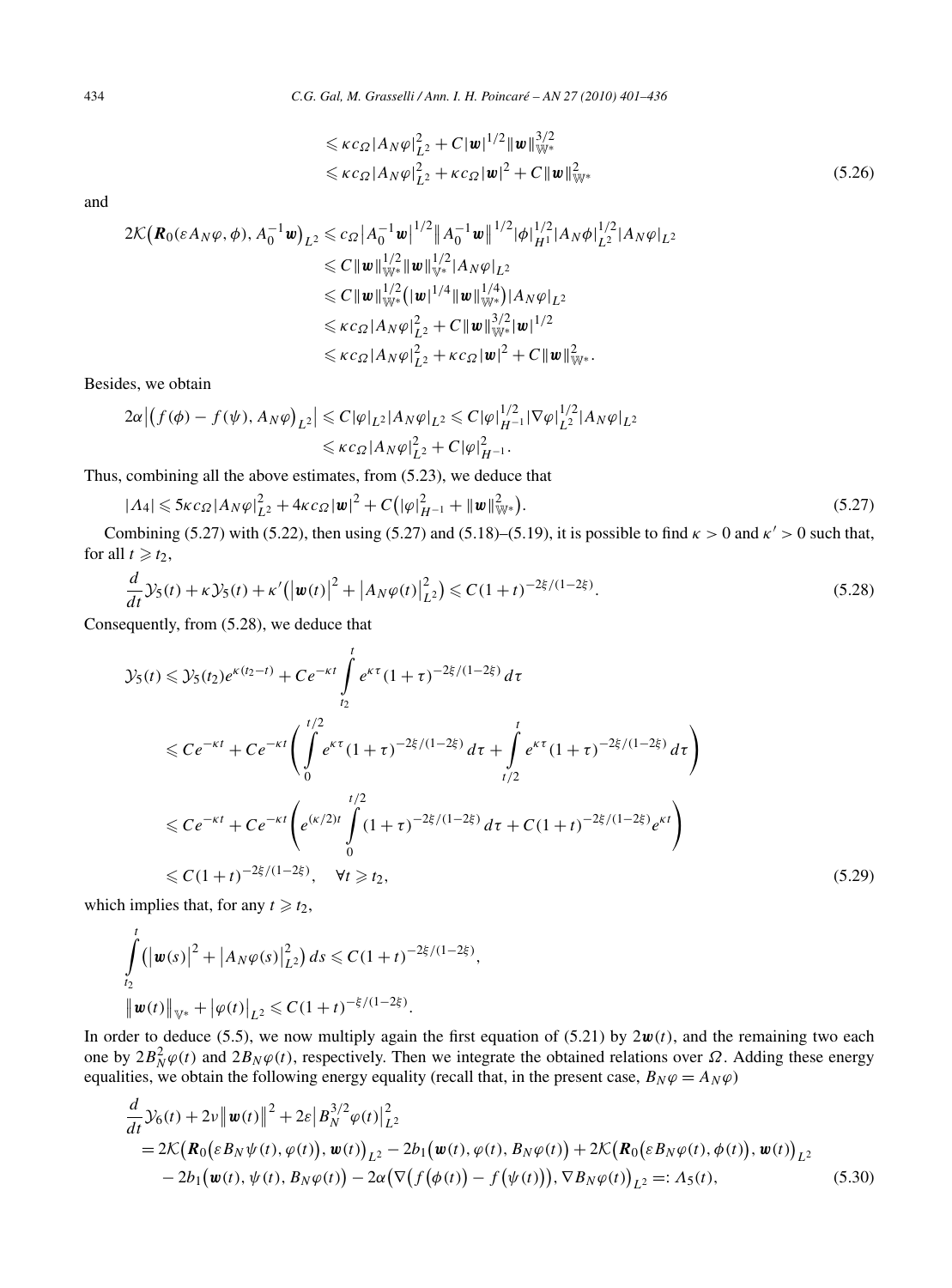where

$$
\mathcal{Y}_6(t) := \left| \boldsymbol{w}(t) \right|^2 + \left| \nabla \varphi(t) \right|^2_{L^2}.
$$

After repeated manipulations and computations, similar to  $(5.22)$ – $(5.28)$ , it is not difficult to show that

$$
\left|\mathcal{Y}_{6}(t)\right| \leqslant C\big(\big\|\boldsymbol{w}(t)\big\|_{\mathbb{V}^{*}}^{2} + \big|\varphi(t)\big|_{L^{2}}^{2}\big) + c\kappa\big(\big\|\boldsymbol{w}(t)\big\|^{2} + \big|\boldsymbol{B}_{N}^{3/2}\varphi(t)\big|_{L^{2}}^{2}\big),
$$

provided that  $\kappa > 0$  is sufficiently small. Finally, we have that  $\mathcal{Y}_6$  satisfies an energy inequality analogous to (5.28) and to argue exactly as in (5.29), in order to obtain the conclusion of our theorem. The rigorous details are left to the reader, the argument being the same as the one leading to  $(5.29)$ .  $\Box$ 

#### **Acknowledgements**

The authors thank the anonymous referee for his/her careful reading of the manuscript and for having brought the contribution [1] to their attention.

#### **References**

- [1] H. Abels, Longtime behavior of solutions of a Navier–Stokes/Cahn–Hilliard system, in: Proceedings of the Conference "Nonlocal and Abstract Parabolic Equations and Their Applications", Bedlewo, in: Banach Center Publ., vol. 86, Polish Acad. Sci., 2009, pp. 9–19.
- [2] H. Abels, On a diffuse interface model for two-phase flows of viscous, incompressible fluids with matched densities, Arch. Ration. Mech. Anal. 194 (2009) 463–506.
- [3] H. Abels, E. Feireisl, On a diffuse interface model for a two-phase flow of compressible viscous fluids, Indiana Univ. Math. J. 57 (2008) 659–698.
- [4] H. Abels, M. Röger, Existence of weak solutions for a non-classical sharp interface model for a two-phase flow of viscous, incompressible fluids, Ann. Inst. H. Poincaré Anal. Non Linéaire 26 (6) (2009) 2403–2424.
- [5] D.M. Anderson, G.B. McFadden, A.A. Wheeler, Diffuse-interface methods in fluid mechanics, in: Annu. Rev. Fluid Mech., vol. 30, Annual Reviews, Palo Alto, CA, 1998, pp. 139–165.
- [6] V.E. Badalassi, H.D. Ceniceros, S. Banerjee, Computation of multiphase systems with phase field models, J. Comput. Phys. 190 (2003) 371–397.
- [7] S. Berti, G. Boffetta, M. Cencini, A. Vulpiani, Turbulence and coarsening in active and passive binary mixtures, Phys. Rev. Lett. 95 (2005) 224501, 4 pp.
- [8] M.A. Blinchevskaya, Yu.S. Ilyashenko, Estimate for the entropy dimension of the maximal attractor for *k*-contracting systems in an infinitedimensional space, Russ. J. Math. Phys. 6 (1999) 20–26.
- [9] F. Boyer, Mathematical study of multi-phase flow under shear through order parameter formulation, Asymptot. Anal. 20 (1999) 175–212.
- [10] F. Boyer, Nonhomogenous Cahn–Hilliard fluids, Ann. Inst. H. Poincaré Anal. Non Linéaire 18 (2001) 225–259.
- [11] F. Boyer, A theoretical and numerical model for the study of incompressible model flows, Comput. & Fluids 31 (2002) 41–68.
- [12] F. Boyer, P. Fabrie, Persistency of 2D perturbations of one-dimensional solutions for a Cahn–Hilliard flow model under high shear, Asymptot. Anal. 33 (2003) 107–151.
- [13] A.J. Bray, Theory of phase-ordering kinetics, Adv. Phys. 51 (2002) 481–587.
- [14] P. Constantin, C. Foias, R. Temam, Attractors representing turbulent flows, Mem. Amer. Math. Soc. 53 (314) (1985).
- [15] J.W. Cahn, On spinodal decomposition, Acta Metall. Mater. 9 (1961) 795–801.
- [16] J.W. Cahn, J.E. Hilliard, Free energy of a nonuniform system, I, interfacial free energy, J. Chem. Phys. 28 (1958) 258–267.
- [17] R. Chella, J. Viñals, Mixing of a two-phase fluid by a cavity flow, Phys. Rev. E 53 (1996) 3832–3840.
- [18] V.V. Chepyzhov, A.A. Ilyin, A note on the fractal dimension of attractors of dissipative dynamical systems, Nonlinear Anal. 44 (2001) 811– 819.
- [19] V.V. Chepyzhov, A.A. Ilyin, On the fractal dimension of invariant sets: Applications to Navier–Stokes equations, in: Partial Differential Equations and Applications, Discrete Contin. Dyn. Syst. 10 (2004) 117–135.
- [20] V.V. Chepyzhov, M.I. Vishik, Attractors for Equations of Mathematical Physics, Amer. Math. Soc. Colloq. Publ., vol. 49, American Mathematical Society, Providence, RI, 2002.
- [21] L. Chupin, Existence result for a mixture of non Newtonian flows with stress diffusion using the Cahn–Hilliard formulation, Discrete Contin. Dyn. Syst. Ser. B 3 (2003) 45–68.
- [22] M. Efendiev, A. Miranville, S. Zelik, Exponential attractors for a nonlinear reaction–diffusion system in  $\mathbb{R}^3$ , C. R. Math. Acad. Sci. Paris 330 (2000) 713–718.
- [23] X. Feng, Fully discrete finite element approximation of the Navier–Stokes–Cahn–Hilliard diffuse interface model for two-phase flows, SIAM J. Numer. Anal. 44 (2006) 1049–1072.
- [24] C. Foias, O. Manley, R. Rosa, R. Temam, Navier–Stokes Equations and Turbulence, Encyclopedia Math. Appl., vol. 83, Cambridge University Press, Cambridge, 2001.
- [25] C. Foias, G. Prodi, Sur le comportement global des solutions non stationnaires des equations de Navier–Stokes en dimension deux, Rend. Semin. Mat. Univ. Padova 39 (1967) 1–34.